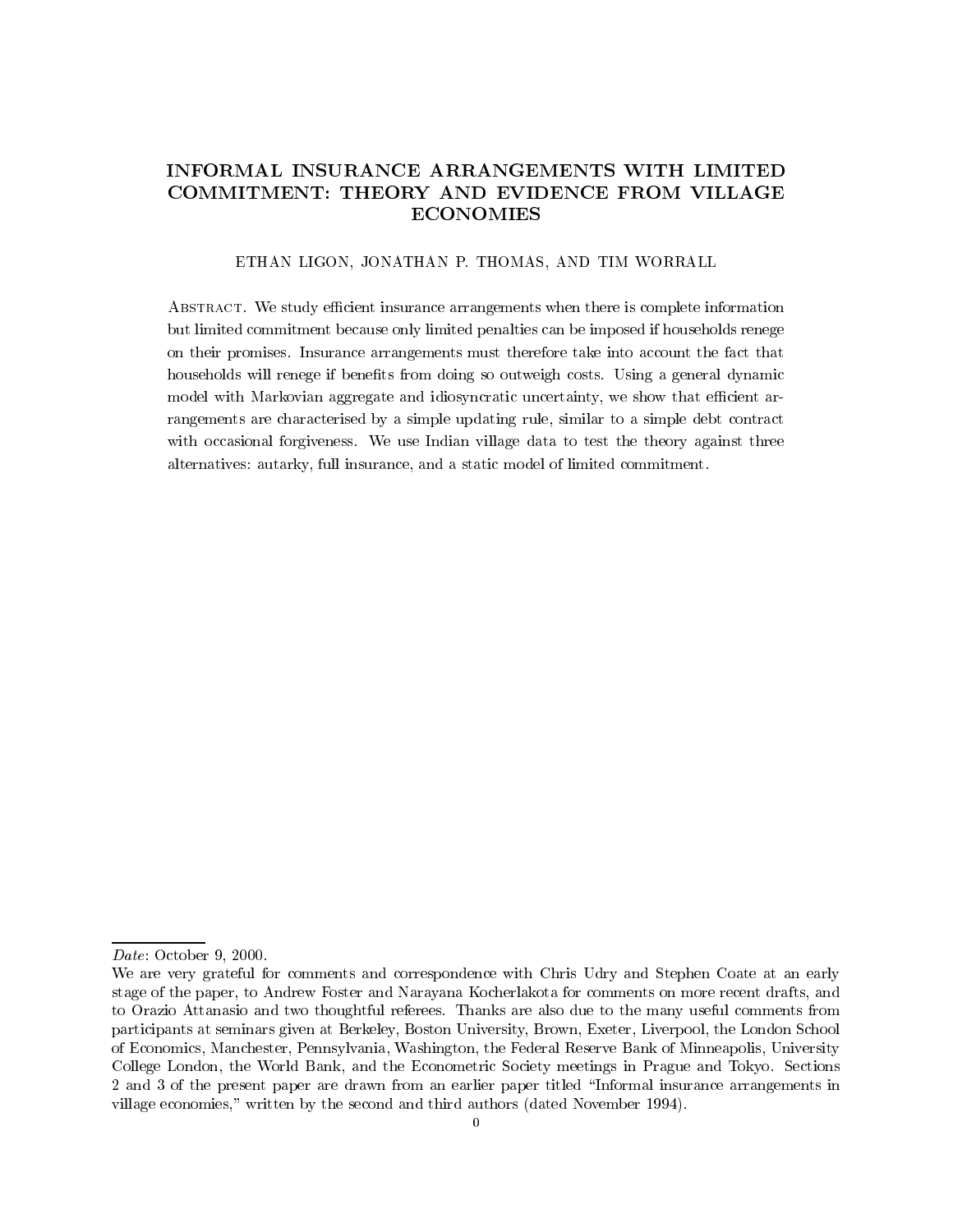## 1. INTRODUCTION

In his study of risk and insurance in village India, Townsend (1994) tests whether household consumption allocations replicate the Pareto-efficient full risk-pooling outcomes that would result from a complete set of competitive state-contingent markets. He regresses household consumption on aggregate consumption and a vector of other variables including household income.<sup>1</sup> With full risk-pooling only aggregate consumption should enter significantly into the regression. However, he finds that although the null hypothesis of full risk-pooling performs reasonably well, household income is significant in explaining household consumption. The full risk-pooling hypothesis predicts more insurance than is actually observed in the data. Similar conclusions in the context of rural communities in less developed countries have been found by Deaton (1992) for Côte d'Ivoire, Ghana and Thailand. by Udry (1994) for northern Nigeria, by Grimard (1997) for the Côte d'Ivoire, by Lund and Fafchamps (1997) for the Philippines, and by Dubois (2000) for Pakistan. All reject the null hypothesis of full risk-pooling.<sup>2</sup> This failure of full risk-pooling may be due to either problems of limited information or limited commitment or both. In this paper we consider a model of mutual insurance with limited commitment and test it on the Indian village data used by Townsend.<sup>3</sup> We find that the limited commitment model performs substantially better than the full risk-pooling model, and can fully explain the dynamic response of consumption to income, the puzzle originally raised by Townsend's paper. However, while the limited commitment model does a good job of explaining the dynamics of consumption, the model has difficulty explaining the distribution of consumption, in that wealthier households tend to consume less than the model predicts.

With limited commitment a mutual insurance scheme is only feasible if the long-term benefits of making a transfer in terms of future insurance exceed the short-term costs, that is, if promises of future reciprocation are perceived to be credible. That a scheme of mutual insurance with limited commitment may be possible in rural societies was suggested by Posner (1980) and established by Kimball (1988). In an important paper Coate and Ravallion (1993) solved for an efficient mutual insurance arrangement for a symmetric two-household model with a restriction to stationary transfers. The restriction to stationary transfers means that whenever the same state occurs, the same transfers are made and that the past history of transfers is unimportant. We call this the static limited commitment model.

The static limited commitment model can be interpreted as a system of gifts or transfers.<sup>4</sup> Eswaran and Kotwal (1989), however, emphasise that credit can also be used as a form of mutual insurance — borrow when times are bad and repay when times are good. There is ample evidence that loans are used for mutual insurance purposes (see, e.g., Platteau and Abraham (1987), Udry (1994) and Lund and Fafchamps (1997)). These loans are highly informal and may be better termed as 'quasi-credit' because typically there are no written records, no legal procedures to enforce repayments, no collateral and an understanding that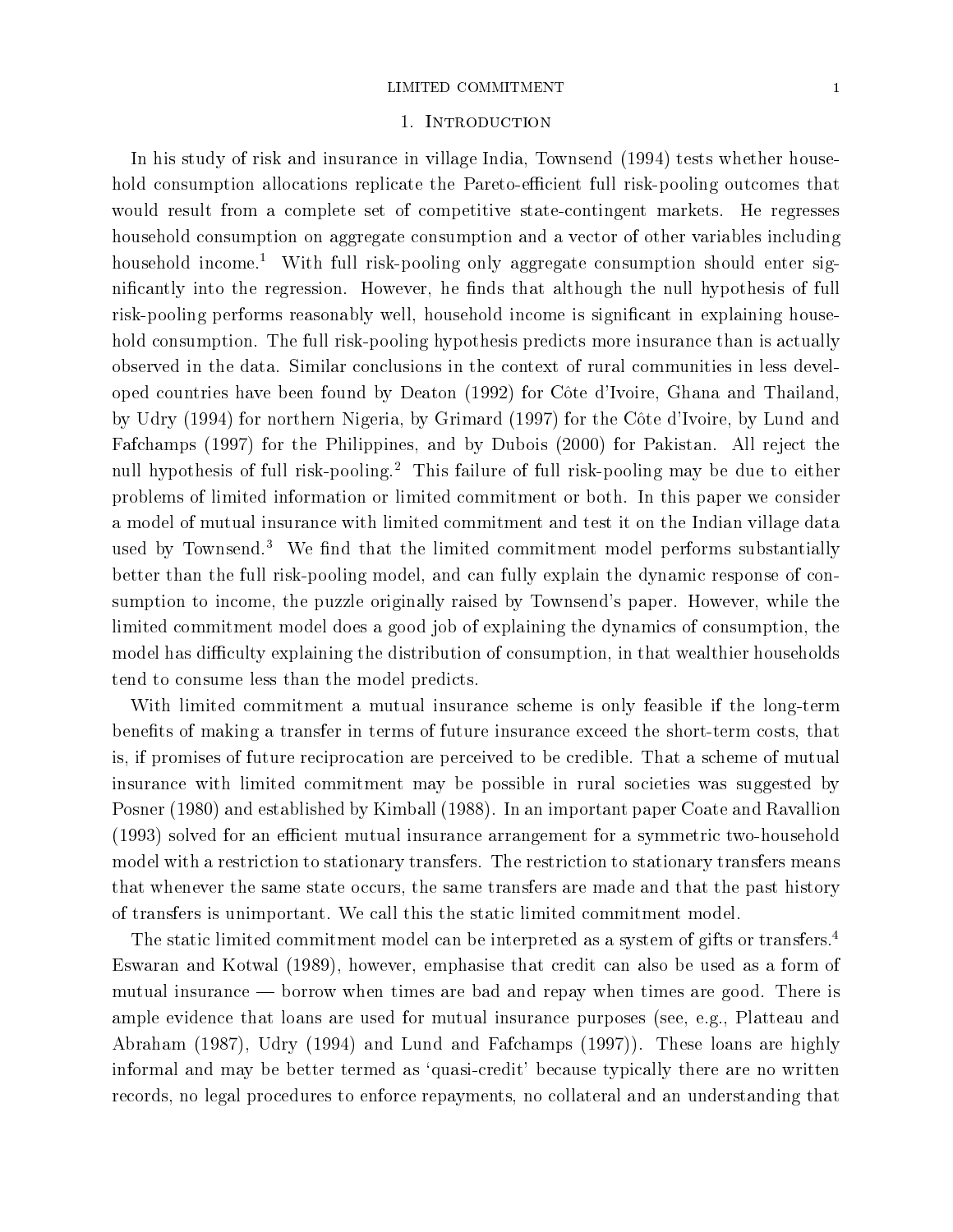$\sqrt{2}$ 

debts may be delayed or forgiven if circumstances so dictate.<sup>5</sup> While puzzling at first sight. the 'quasi-credit' element of these informal insurance arrangements might be desirable when commitment is limited. It offers a future reward to a household which is being asked to sacrifice current consumption in order to insure a less fortunate household and therefore encourages it to transfer more. On the other hand, it creates an incentive problem for households which have to repay loans previously taken out. We show in Section 3 however, that making current transfers depend upon the past history of transfers is beneficial. We call this the dynamic limited commitment model.

In Section 2 we consider a general bilateral model where income follows a finite state Markov process. This allows for the possibility of both aggregate and idiosyncratic risk and serial correlation. Households are assumed to be infinitely lived, and to consume a single. non-storable consumption good. Given the absence of a formal legal framework, insurance arrangements between households are assumed to be sustained by the joint means of direct penalties against breach<sup>6</sup> and also the threat of future exclusion from insurance possibilities. The constrained-efficient insurance arrangement is completely characterised in Proposition 1 of Section 3. It can be summarised easily and briefly. There is a simple updating rule which can be expressed in terms of the ratio of the marginal utilities of the two households. Each state of nature (a distribution of endowments across households) is associated with a particular interval of the ratio of marginal utilities. Given the current state and the previous period's marginal utility ratio, the new ratio lies within the interval associated with the current state, such that the change in the ratio is minimised. As households are risk averse. the ratio of marginal utilities of the two households is monotonic in the transfer between households and knowing the current ratio determines the current transfer. The updating rule then determines how transfers change over time. The updating rule is very intuitive as it implies that the ratio of marginal utilities is kept constant whenever possible (a constant ratio would of course be the outcome of full risk-pooling). However, if full risk-pooling is not attainable, then the ratio must change and one of the households will be constrained (that is, be made just indifferent between adhering to the insurance arrangement and reneging). Proposition 2 shows how these intervals depend on parameter values and we provide two simple illustrative examples of the interval characterisation and the updating rule.

In Section 4 we show how the bilateral model is extended to  $H > 2$  households and to allow for the intertemporal transfer of resources. In particular it is shown how the basic properties of the model are preserved and that a modified updating rule still applies. Changes in welfare due to the introduction of an intertemporal technology are ambiguous; welfare in the limited commitment environment may be reduced as it increases the payoffs to autarky, but on the other hand may have a beneficial effect by making it possible for households to 'post a bond' (Attanasio and Rios-Rull 2000; Ligon, Thomas, and Worrall 2000). Finally, we show that, with Gorman aggregable preferences, the  $H$  household problem may be regarded as a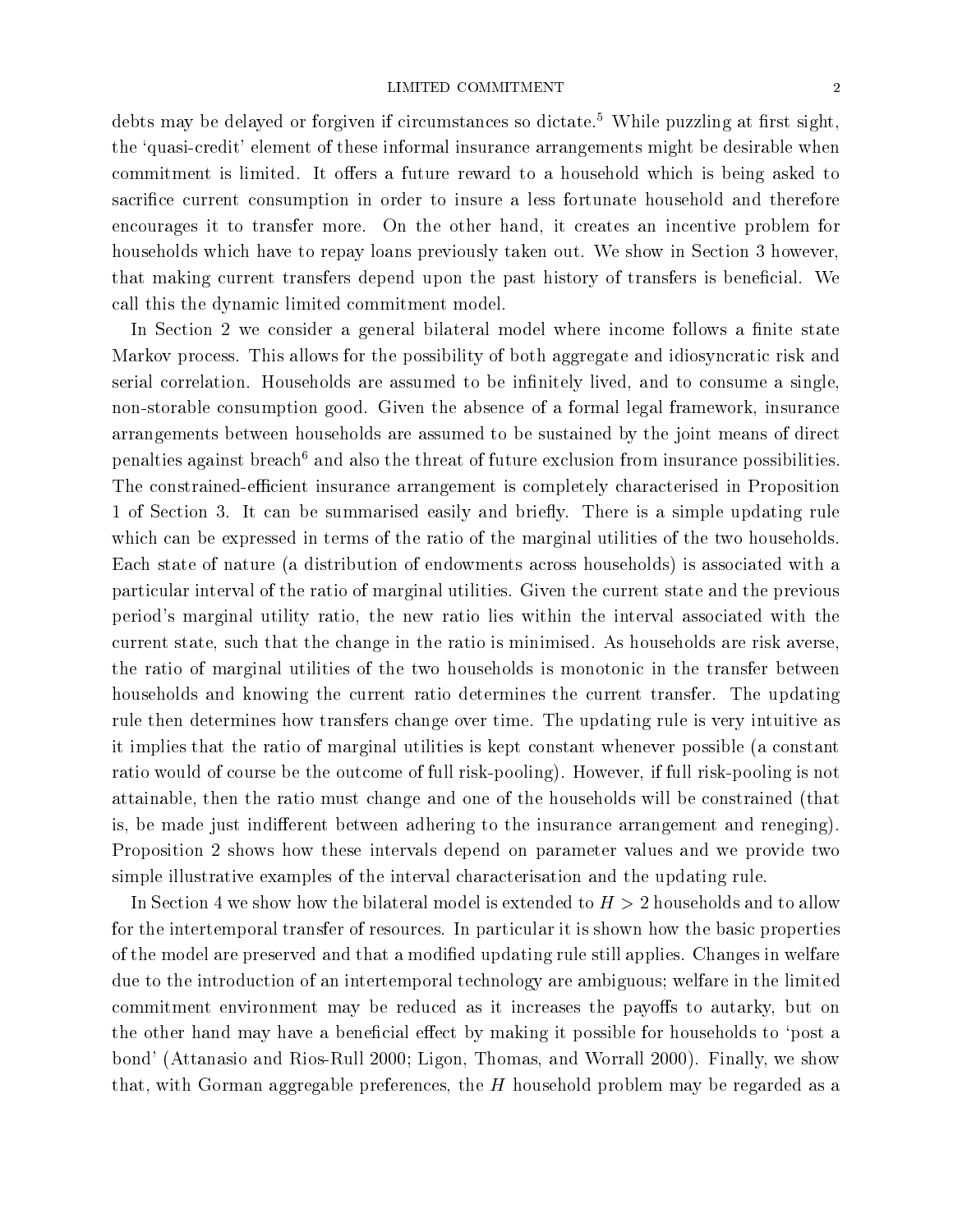3

sequence of problems between each household and an aggregate of the "rest of the village," a fact which we are able to exploit in our empirical work.

Section 5 discusses the data used and the estimation procedure. We test the dynamic limited commitment model by using it to predict consumption allocations and comparing the predictions with consumption data from three Indian villages. These predictions are obtained by first assuming that preferences exhibit constant relative risk aversion. We then estimate a household specific income process and use a finite cell approximation for each household and the rest of the village. Next, for a given set of parameter values for the discount factor, the coefficient of relative risk aversion and the direct penalty, we use the results of Section 3 to compute the set of optimal insurance arrangements. Using the data on actual first-period consumption to generate an initial ratio of marginal utilities, we use actual incomes and the updating rule to generate predicted consumptions. Finally we use a search procedure over the set of parameter values to minimise the sum of the squared residual errors between actual and predicted consumptions. A similar procedure is adopted to generate predicted consumption from the static limited commitment model.

Results are reported in Section 5.5. There is strong evidence that limited commitment models fare better than the full risk-pooling model in explaining consumption allocations in all three of the villages studied. Further, the dynamic limited commitment model outperforms the static limited commitment model in each of the several tests we perform. The predictions of the dynamic limited commitment model are most highly correlated with actual consumptions in each of the three villages of all the models estimated. In Section 6, to try to identify the strengths and weakness of the dynamic limited commitment model. we regress residuals from the full insurance model on income (replicating results reported by Townsend (1994), and show that the consumptions predicted by the dynamic limited commitment model help to explain the errors from the full insurance model. A second set of regressions examines errors from the dynamic limited commitment model. It turns out that the dynamic model can fully explain the dynamic response of consumption to income, but has some difficulty simultaneously explaining the distribution of average consumption across households.

There is a burgeoning literature which develops the dynamic limited commitment model.<sup>7</sup> In the context of mutual insurance both Fafchamps (1999) and Kocherlakota (1996) consider a limited commitment model. Fafchamps (1999) shows how the dynamic limited commitment solution of mutual insurance can be interpreted as quasi-credit with both a pure transfer and loan element where debt repayments may be rescheduled. The main concern of Kocherlakota (1996), who assumes a symmetric non-autocorrelated endowment process, is establishing the existence of a unique invariant long-run distribution of promised utilities. Neither of these papers provides the explicit characterisation as we do here and which we use for computing predicted consumption values from the model.<sup>8</sup> Our characterisation is obtained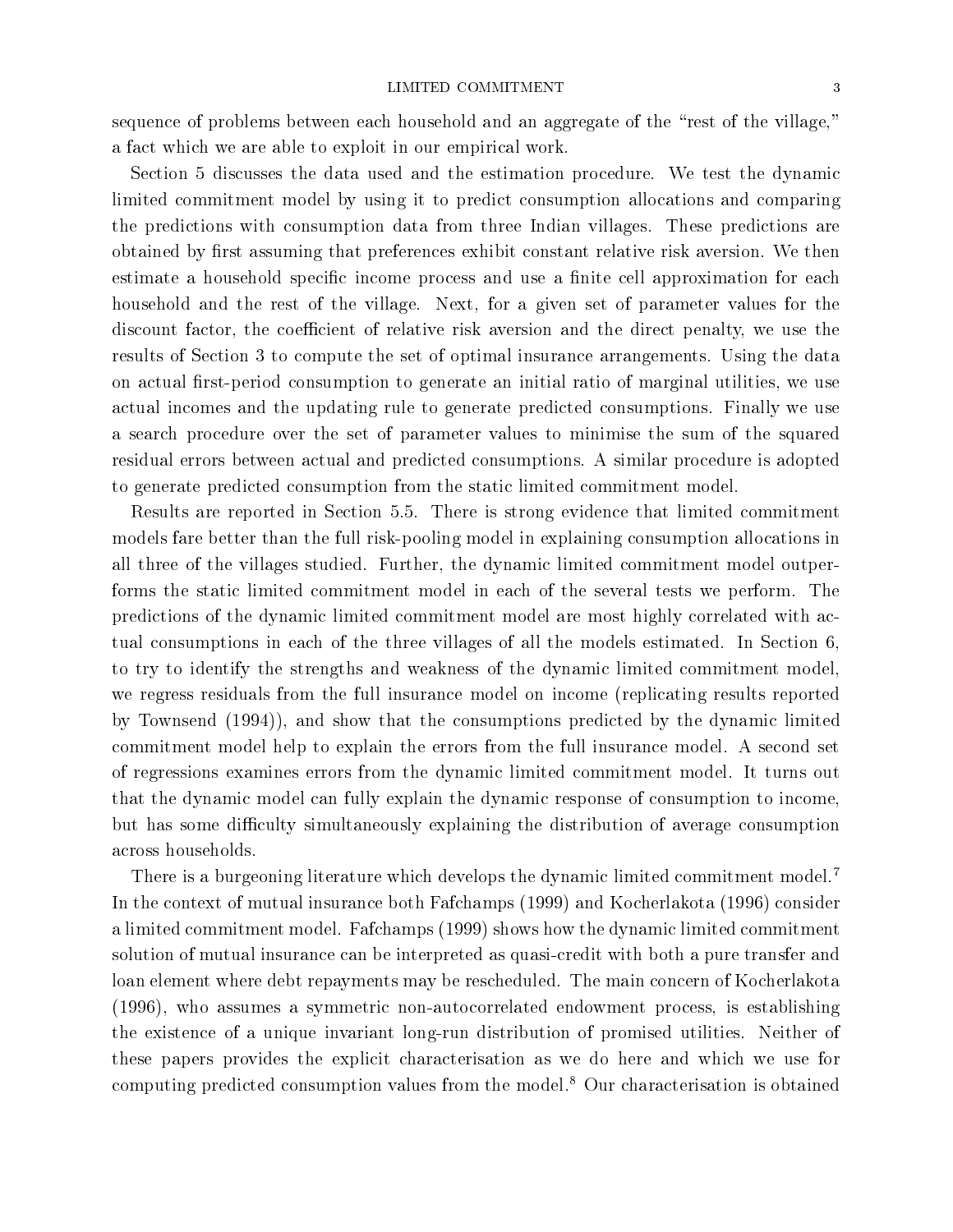by generalising the results of Thomas and Worrall (1988), which confirmed Holmström's back-loading principle<sup>9</sup> and provided a simple interval characterisation and updating rule for the contracted wage in an infinite horizon implicit wage contract model with a risk averse worker and a risk neutral employer in which the worker can quit at any date to work at the random  $(i.i.d.)$  spot market wage and in which the employer can fire the current worker and hire at the spot market wage.

There has been much less work attempting to test the dynamic limited commitment model. Foster and Rosenzweig (1995) extend the model of Section 2 of the present paper to allow for altruistic links. They use the implied negative relationship between the current transfer and an aggregate of the previous transfer to test the dynamic limited commitment model on data from India and Pakistan. They provide evidence that limited commitment substantially constrains informal transfer arrangements and show that altruism also plays an important role in ameliorating sustainability constraints. Lund and Fafchamps (1997), in a unique study of rice farmers in the Philippines which identifies networks of friends and family, also find evidence consistent with models of dynamic limited commitment. In particular they find that insurance is carried out within networks but find little evidence that transfers are motivated by altruism or by collateral constraints. Beaudry and DiNardo (1995) provide an empirical test in the implicit labour contract context based on the observation that when the wage is decoupled from marginal productivity the only effect of wages on hours is through an income effect, so that an increase in the hourly wage should be associated with a fall in hours worked if leisure is a normal good. In contrast to these papers our characterisation of the limited commitment solution affords the possibility for a more structural empirical approach. Thus model predictions can be computed and compared with actual consumptions, so that the theory can be tested against well specified alternatives. To our knowledge this is the first paper to adopt such an approach.

## 2. THE MODEL

This section outlines the bilateral risk-sharing model. Suppose that there are two households  $i = 1, 2$ . Each period  $t = 1, 2, ...,$  household i receives an income  $y_i(s) > 0$  of a single perishable good, where s is the state of nature drawn from a finite set  $s \in S$ , and  $\mathcal{S} = \{1, 2, ..., S\}$ . It is assumed that the state of nature follows a Markov process with the probability of transition from state s to state r given by  $\pi_{sr}$ , and we assume that  $\pi_{sr} > 0$ for all  $r$  and  $s^{10}$ . We assume that there is some initial distribution over period 1 states  $r \in \mathcal{S}$  given by  $\pi_r^0$ . This formalisation includes as a special case an identical and independent distribution over the possible states of nature  $(\pi_{sr}$  is independent of s). The general specification of the dependence of incomes  $y_i(s)$  on the state of nature allows for arbitrary correlation between the two incomes. In agrarian communities incomes are likely to be positively correlated, though idiosyncratic shocks will also be important.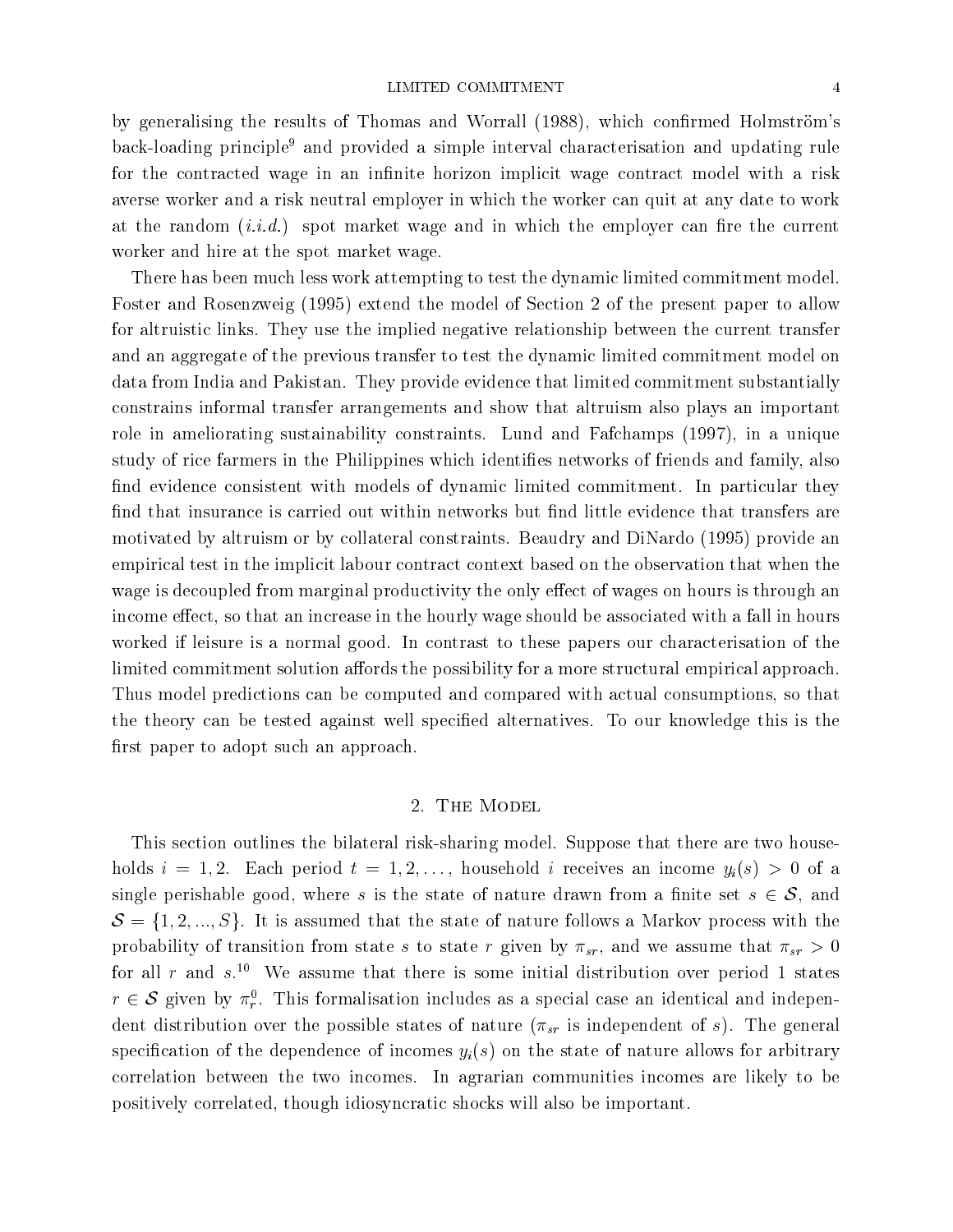Households 1 and 2 have respective per-period von Neumann-Morgernstern utility of consumption functions  $u(c^1)$  and  $v(c^2)$ , where c<sup>i</sup> is consumption of household *i*. It is assumed that  $c^i \geq 0$ ; this lower bound can be interpreted as subsistence consumption by a suitable translation of the origin. Household 2 is assumed to be risk averse, with  $v'(c^2) > 0$ ,  $v''(c^2) < 0$ for all  $c^2 > 0$ , and household 1 is risk averse or risk neutral,  $u'(c^1) > 0$ ,  $u''(c^1) \leq 0$  for all  $c<sup>1</sup> > 0$ . Households are infinitely lived, discount the future with common discount factor  $\delta$ , and are expected utility maximisers.<sup>11</sup> Define  $\xi_s \equiv v'(y_2(s))/u'(y_1(s))$  to be the autarkic ratio of marginal utilities in state s where both households consume their own income. We

As at least one of the households is risk averse and there is a pair of distinct autarkic marginal utility ratios, the two households will have an incentive to share risk. We assume that the households enter into a (possibly implicit) risk-sharing contract, and while such a contract is not legally enforceable, there are two consequences for a party which reneges upon the contract. First, it loses future insurance possibilities. We assume that after a contract violation by either party, both households consume at autarky levels thereafter. This can be interpreted as a breakdown of 'trust' between the households. Alternatively, viewing the contractual agreement as a non-cooperative equilibrium of a repeated game, since reversion to autarky is the most severe subgame-perfect punishment, not only does a contract which can be supported by reversion to autority correspond to a subgame-perfect equilibrium when there are no direct penalties for breach, but also there can be no other equilibrium outcomes (see Abreu (1988)).<sup>12</sup> Secondly, it is assumed that contract breaches may meet some direct penalty. While there is no explicit legal enforcement of these credit arrangements, such breaches probably lead to some social stigma and other forms of social punishment. For simplicity we shall assume that an expected discounted utility loss of  $P_i(s) \geq 0$  is suffered by household *i* if it reneges in state  $s^{13,14}$ 

will assume that there are at least two states s and r such that  $\xi_s \neq \xi_r$  (otherwise autorky

is first-best).

Let  $s_t$  be the state of the world occurring at date t. A contract  $\tau(\cdot)$  will specify for every date t and for each history of states up to and including date t,  $h_t = (s_1, s_2, ..., s_t)$ , a transfer  $\tau(h_t)$  to be made from household 1 to household 2 (a negative transfer signifying a transfer in the opposite direction). Let us define  $U_t(h_t)$  to be the expected utility gain over autarky (or surplus) of household 1 from the contract from period t onwards, discounted to period t, if history  $h_t = (h_{t-1}, s_t)$  occurs up to period t (i.e., when the current state  $s_t$  is known):<sup>15</sup>

$$
(1) \quad U_t(h_t) = u(y_1(s_t) - \tau(h_t)) - u(y_1(s_t)) + \mathbb{E} \sum_{j=t+1}^{\infty} \delta^{j-t}(u(y_1(s_j) - \tau(h_j)) - u(y_1(s_j))).
$$

(E denotes expectation.) We define  $V_t(h_t)$  to be the analogous surplus for household 2. The first term in (1),  $u(y_1(s_t) - \tau(h_t)) - u(y_1(s_t))$ , is the short-run gain from the contract and the second term is the long-run or continuation gain from the contract. Then household 1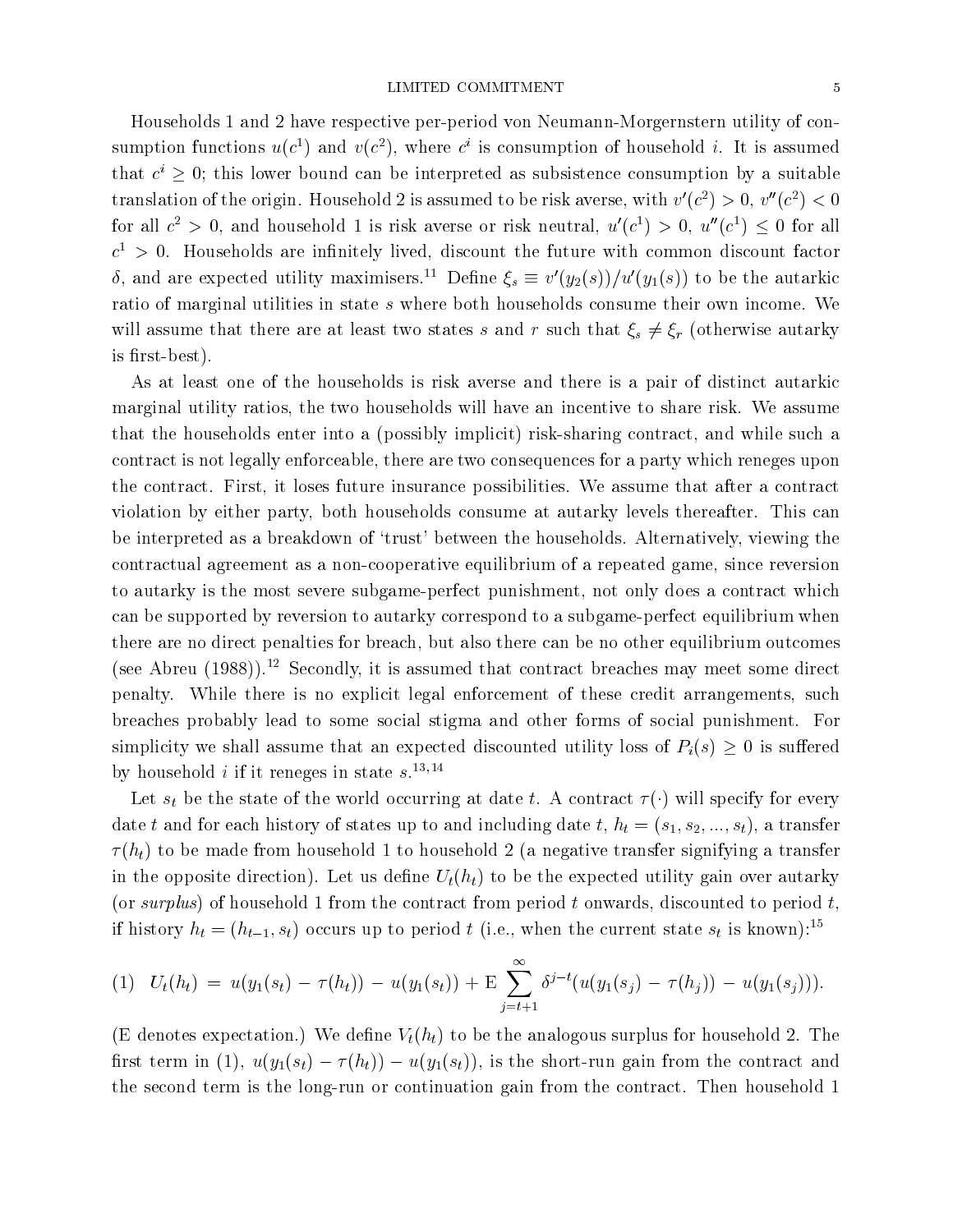will have no incentive to break the contract if the following *sustainability constraint* holds at each date t after every history  $h_t$ ,

$$
(2) \t\t\t U_t(h_t) \ge -P_1(s_t)
$$

and likewise the constraint for household 2 is

$$
(3) \t\t V_t(h_t) \geq -P_2(s_t).
$$

If both  $(2)$  and  $(3)$  hold, then we call the contract *sustainable*. Within the class of sustainable contracts, we shall characterise the *constrained-efficient* contracts, those which are not Pareto-dominated by any other sustainable contract.

## 3. CHARACTERISATION OF CONSTRAINED-EFFICIENT CONTRACTS

This section provides a characterisation of the optimum risk-pooling arrangement with dynamic limited commitment. It outlines the dynamic programming problem used to calculate the predicted consumption allocations under dynamic limited commitment and shows how the solution is completely characterised by a simple and intuitive updating rule for a single parameter.

The dynamic programming procedure used to solve for the (constrained) efficient sustainable contract relies on two key facts. First the Markov structure implies that the problem of designing an efficient contract is the same at any date at which the same state of nature occurs. Secondly, an efficient contract must, after any history, have an efficient continuation contract. The reason is simply that all constraints are (at least weakly) relaxed by moving to a Pareto dominating continuation contract that satisfies the sustainability conditions from an inefficient one, and such a move will make the overall contract Pareto-superior to the original one. This dynamic programming problem is very similar in structure to that analysed by Thomas and Worrall (1988).<sup>16</sup>

From the Markov structure, and because each of the sustainability constraints are forward looking, the set of sustainable continuation contracts depends only on the current state. Therefore the Pareto frontier at any date t and given the current state s depends only on s and not on the past history which led to this state. To characterise the efficient contract we shall need to know the shape of the Pareto frontier and its domain of definition. This critically depends upon both the convexity of the set of sustainable contracts and the set of sustainable discounted surpluses for each household (sustainable in the sense that there exists a sustainable contract that delivers each of these surpluses).

Convexity of the set of sustainable contracts is easy to establish. Consider a convex combination of two sustainable contracts, that is, for  $\alpha$  satisfying  $0 < \alpha < 1$ , define the transfer after each history  $h_t$  to be  $\alpha\tau(h_t) + (1-\alpha)\hat{\tau}(h_t)$ , where  $\tau(\cdot)$  and  $\hat{\tau}(\cdot)$  are the original two contracts. By the concavity of both  $u(\cdot)$  and  $v(\cdot)$ , this average contract must offer at least the average of the surpluses from the original two contracts for both households and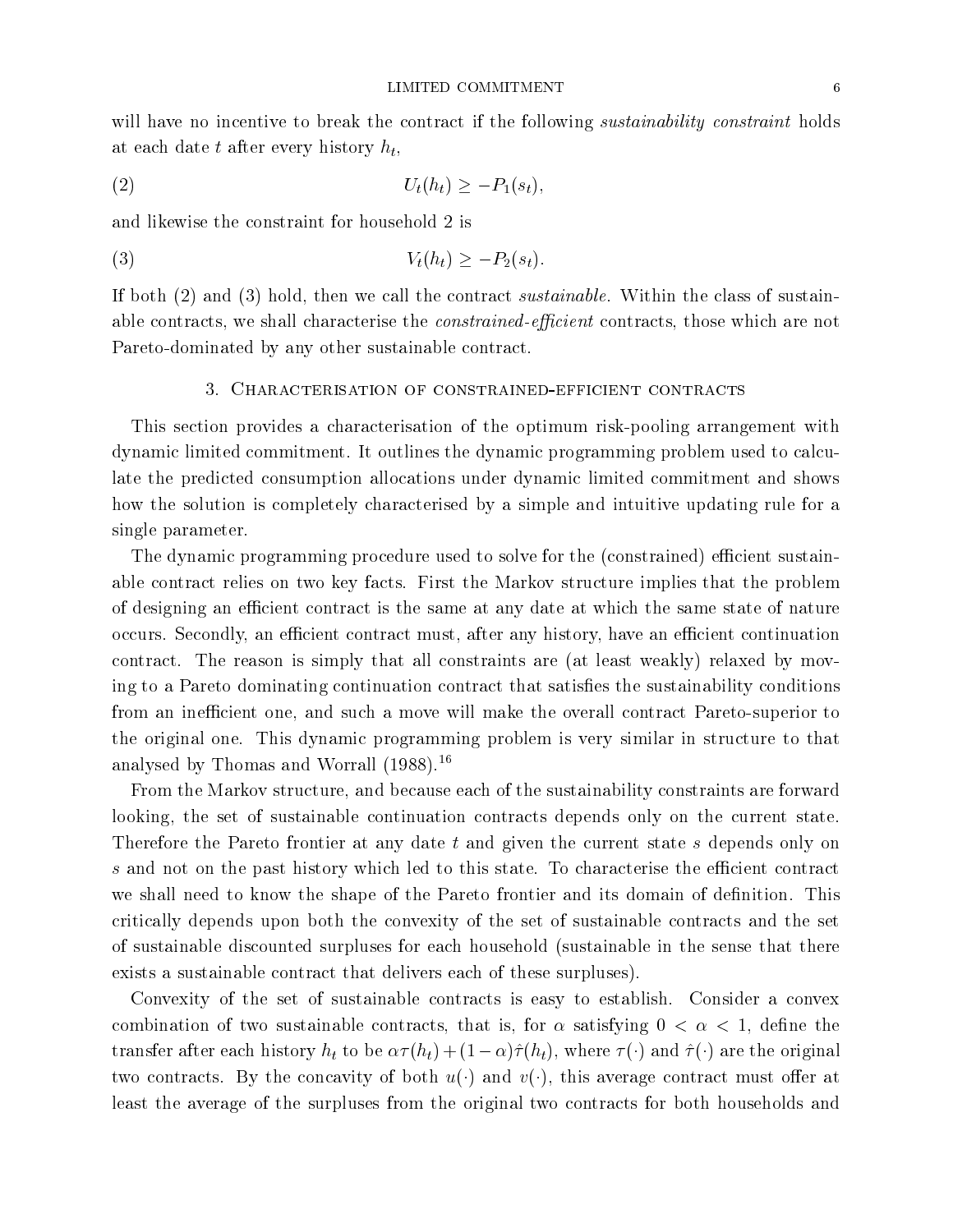starting from any history  $h_t$ . Consequently the sustainability constraints (2) and (3) must be satisfied by the average contract, which is therefore itself sustainable.

Now for household *i* consider any pair of sustainable discounted surpluses starting at any date  $t$  in state  $s$ , and take the convex combination of the corresponding contracts as defined above. Since the average contract is sustainable, and because the discounted surplus corresponding to the average contract is continuous in  $\alpha$ , any discounted surplus between the original pair of surpluses must be sustainable. Hence the set of sustainable discounted surpluses for each household must be an interval. For household 1 we denote this interval by  $[\underline{U}_s, \overline{U}_s]$ , and for household 2 by  $[\underline{V}_s, \overline{V}_s]$ .<sup>17</sup> By definition the minimum sustainable surpluses for state s,  $\underline{U}_s$  and  $\underline{V}_s$ , cannot be below  $-P_1(s)$  and  $-P_2(s)$  respectively. However, it may not be possible to hold household i down to  $-P_i(s)$  due to the non-negativity constraint on consumption. It is easily seen<sup>18</sup> that the  $\underline{U}_s$  must be the (unique) solutions to

(4) 
$$
\underline{U}_s = \max\{u(0) - u(y_1(s)) + \delta \sum_{r=1}^S \pi_{sr} \underline{U}_r, -P_1(s)\}, \forall s \in S,
$$

and the  $\underline{V}_s$  solve

(5) 
$$
\underline{V}_s = \max \{ v(0) - v(y_2(s)) + \delta \sum_{r=1}^S \pi_{sr} \underline{V}_r, -P_2(s) \}, \forall s \in \mathcal{S}
$$

If  $P_1(s) = 0$  then the minimum surplus  $U_s = 0$  and likewise if  $P_2(s) = 0$  then  $V_s = 0$ .

Next we define  $V_s(U_s)$  to be the Pareto frontier which solves the problem of maximising by choice of a sustainable contract commencing at date t, household 2's surplus discounted to date t, subject to giving household 1 at least  $U_s$ , given that the current state (at date t) is  $s^{19}$ . It should be stressed that this is an ex post efficiency frontier, calculated once the current state of nature is known.  $V_s(U_s)$  is strictly decreasing for all  $U_s \in [\underline{U}_s, \overline{U}_s]$  since, starting from any  $U_s > U_s$ , in the corresponding efficient contract there must be some history  $h_t$  such that  $U_t(h_t) > -P_1(s_t)$  and  $y_1(s_t) - \tau(h_t) > 0$  (see equation (4)). A small increase in  $\tau(h_t)$  cannot violate the sustainability constraints, but leads to an increase in household 2's utility at the expense of household 1. It follows that the constraint  $U_r \leq U_r$  can be written equivalently as  $V_r(U_r) \geq \underline{V}_r$ , where  $\underline{V}_r$  is defined as in (5).

The Pareto frontiers must satisfy the following optimality equations:

$$
V_s(U_s) = \max_{\tau_s, (U_r)_{r=1}^S} \left( v(y_2(s) + \tau_s) - v(y_2(s)) + \delta \sum_{r=1}^S \pi_{sr} V_r(U_r) \right)
$$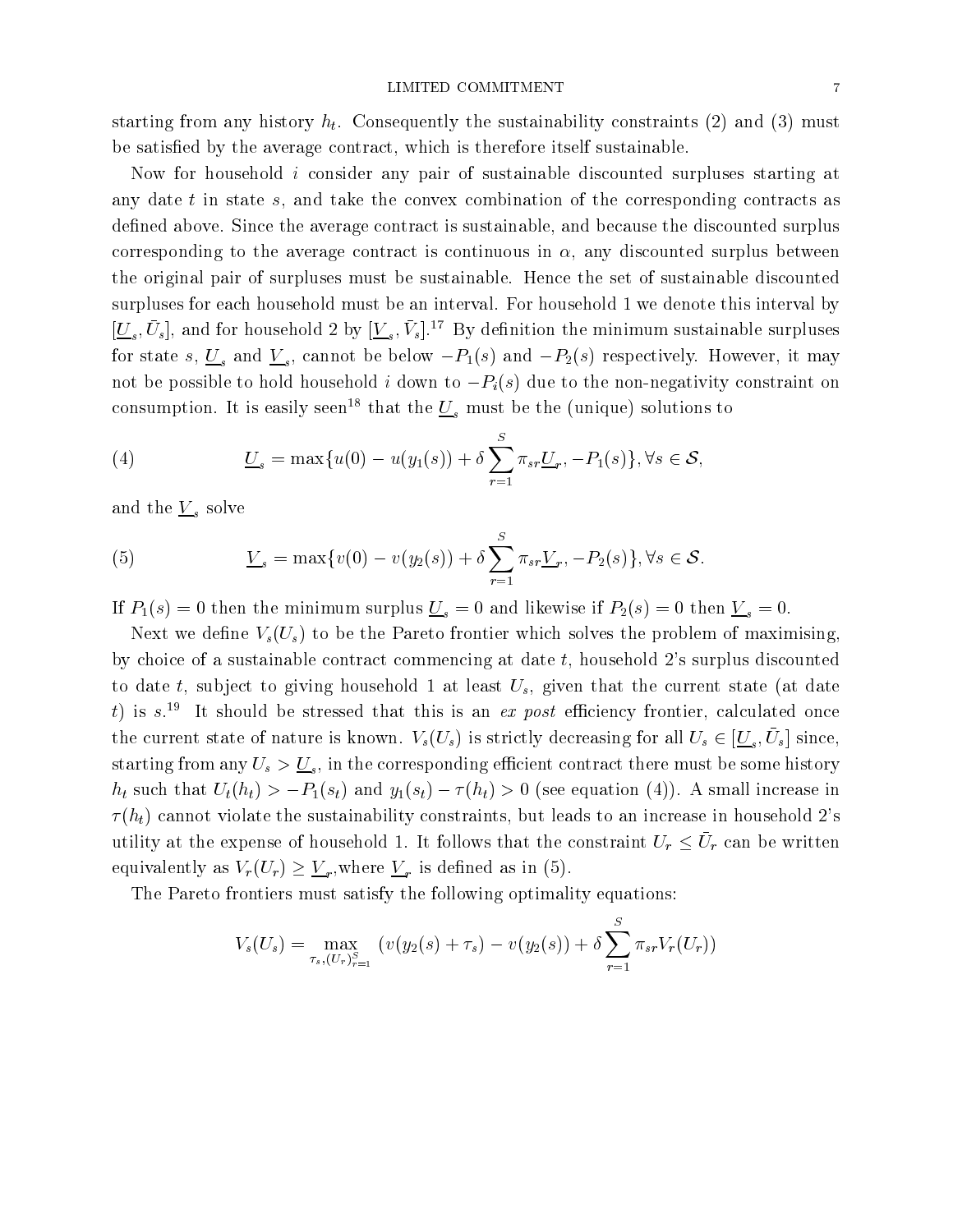subject to

(6) 
$$
\lambda: \qquad u(y_1(s) - \tau_s) - u(y_1(s)) + \delta \sum_{r=1}^S \pi_{sr} U_r \geq U_s,
$$

(7) 
$$
\delta \pi_{sr} \phi_r: U_r \geq \underline{U}_r, \quad \forall r \in \mathcal{S}
$$

(8) 
$$
\delta \pi_{sr} \mu_r: V_r(U_r) \geq \underline{V}_r, \quad \forall r \in \mathcal{S}
$$

$$
(9) \qquad \psi_1: \qquad \qquad y_1(s) - \tau_s \ge 0
$$

$$
(10) \qquad \qquad \psi_2: \qquad \qquad y_2(s) + \tau_s \ge 0.
$$

The actual contract can be computed recursively, starting with an initial value for  $U_s$ , solving the dynamic program for the current transfer and continuation surpluses, and in each possible state r in the next period, again solving the program with target surplus  $U_r$ , and so on (see below for a discussion of the initial values of the  $U_s$ ). Moreover, take any two distinct sustainable values  $U_s$  and  $\hat{U}_s$  for household 1's surplus, given that the current state is s. Now applying the same convexity argument used above to the most efficient contracts which deliver these utilities, it follows that any convex combination will offer household 1 more than  $\alpha U_s + (1-\alpha)\hat{U}_s$  and household 2 strictly more than the average of its original surpluses, by the strict concavity of  $v(\cdot)$ . Consequently each  $V_s(\cdot)$  is strictly concave. The dynamic programming problem is thus a concave problem, and the first-order conditions are both necessary and sufficient.<sup>20</sup>

The first order conditions for this problem yield the following:

(11) 
$$
\frac{v'(y_2(s) + \tau_s)}{u'(y_1(s) - \tau_s)} = \lambda + \frac{\psi_1 - \psi_2}{u'(y_1(s) - \tau_s)},
$$

and

(12) 
$$
-V'_{r}(U_{r}) = \frac{\lambda + \phi_{r}}{1 + \mu_{r}}, \forall r \in S
$$

together with the envelope condition

$$
\lambda = -V_s'(U_s).
$$

A constrained-efficient contract can be characterised in terms of the evolution over time of  $\lambda$ , which from equation (13) measures the rate at which household 1's surplus can be traded off ex post (once the current state is known) against that of household 2. Once the state of nature r for the following period is known, the new value of  $\lambda$ , which equals  $-V_r'(U_r)$ , is determined by equation (12). From equation (11),  $\lambda$  also equals the ratio of the marginal utilities of consumption, subject to the non-negativity constraints on consumption being satisfied. Since total resources in each date-state pair are given (i.e.  $y_1(s) + y_2(s)$ ), this ties down the current transfer.<sup>21</sup> Hence it is sufficient to know the evolution of  $\lambda$  to determine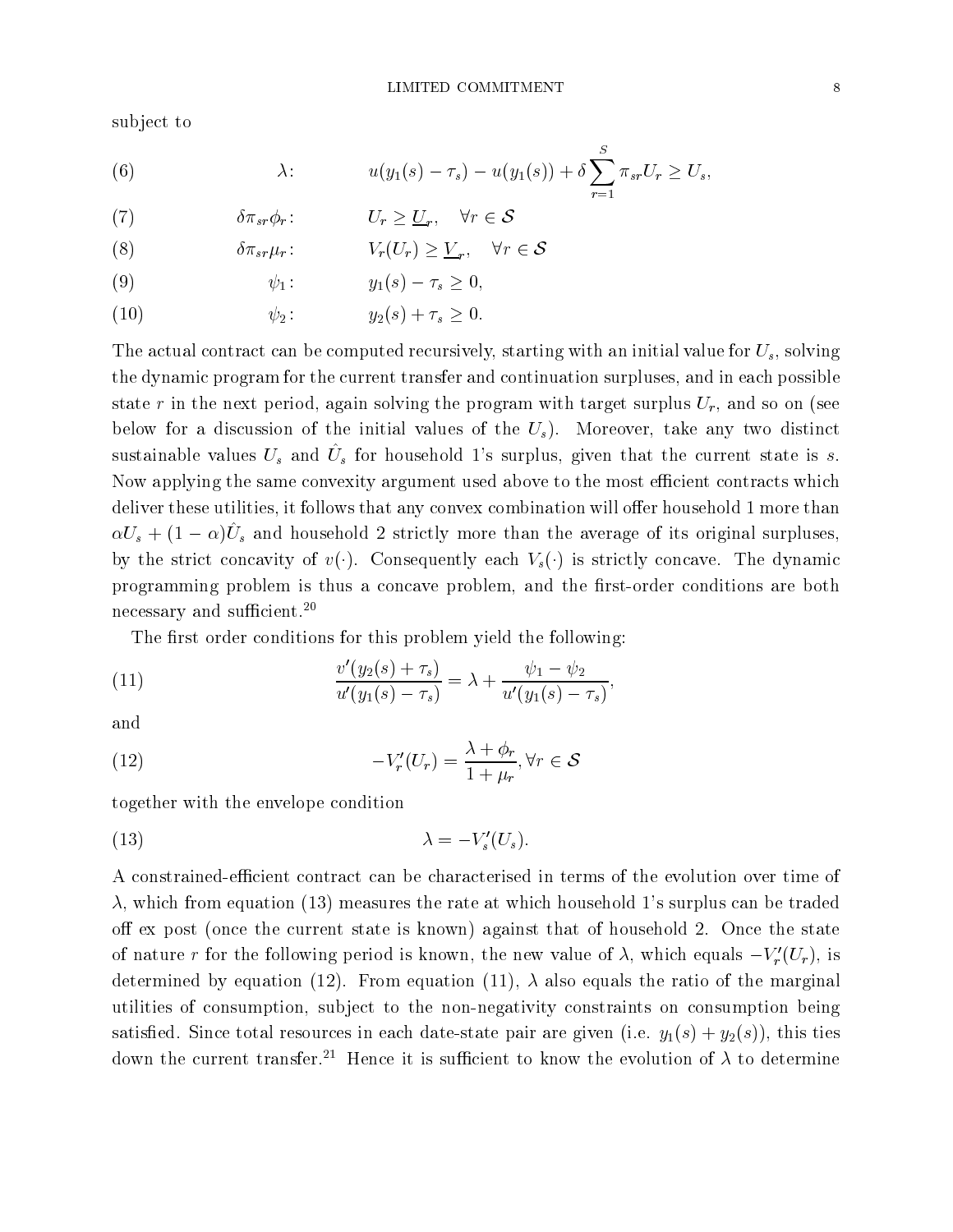$\overline{9}$ 

the contract. Let  $\lambda(h_t)$  be the value of  $\lambda$  at date t if the history is  $h_t$ . Proposition 1 shows that  $\lambda(h_t)$  satisfies a simple updating rule.

**Proposition 1.** A constrained-efficient contract can be characterised as follows: There exist S state dependent intervals  $[\underline{\lambda}_r, \overline{\lambda}_r]$ ,  $r = 1, 2, ..., S$ , such that  $\lambda(h_t)$  evolves according to the following rule. Let  $h_t$  be given and let r be the state which occurs at time  $t+1$ ; then

(14) 
$$
\lambda(h_{t+1}) = \begin{cases} \frac{\lambda_r}{\lambda(h_t)} & \text{if } \lambda(h_t) < \frac{\lambda_r}{\lambda_r} \\ \frac{\lambda(h_t)}{\lambda_r} & \text{if } \lambda(h_t) \in [\frac{\lambda_r}{\lambda_r}, \bar{\lambda}_r] \end{cases}
$$

This completely characterises the contract once an initial value for  $\lambda$ ,  $\lambda_0$ , is given.

*Proof.* We define  $\underline{\lambda}_r := -V'_r(\underline{U}_r)$  and  $\overline{\lambda}_r := -V'_r(\overline{U}_r)$ , where  $\overline{U}_r$  is the maximum feasible value for  $U_r$ ; this satisfies  $V_r(\bar{U}_r) = V_r$ . By the strict concavity of  $V_r(.)$ , as  $U_r$  varies from  $\underline{U}_r$  to  $\overline{U}_r$ , so  $-V'_r(U_r)$  increases from  $\underline{\lambda}_r$  to  $\overline{\lambda}_r$ . Suppose first that  $\lambda(h_t) < \underline{\lambda}_r$ . Then since  $\lambda(h_{t+1}) := -V_r'(U_r) \in [\underline{\lambda}_r, \overline{\lambda}_r],$  we have  $\lambda(h_{t+1}) > \lambda(h_t)$ , so from equation (12),  $\phi_r > 0$ . This implies  $U_r = U_r$ , and hence  $\lambda(h_{t+1}) = \lambda_r$ . A symmetric argument holds for the case  $\lambda(h_t) > \bar{\lambda}_r$ . Suppose finally that  $\lambda(h_t) \in [\underline{\lambda}_r, \bar{\lambda}_r]$ . Then if  $\phi_r > 0$ , we have  $U_r = \underline{U}_r$  and consequently  $\lambda(h_{t+1}) = \lambda_r$ , and also  $\mu_r = 0$ . But from equation (12)  $\phi_r > 0$  and  $\mu_r = 0$ imply  $\lambda(h_{t+1}) > \lambda(h_t)$ , a contradiction. Hence  $\phi_r = 0$ . By a symmetric argument  $\mu_r = 0$ . So by equation (12)  $\lambda(h_{t+1}) = \lambda(h_t)$ .  $\Box$ 

The idea behind this proposition can be expressed very simply. Suppose for simplicity that the non-negativity constraints on consumption never bind. Consider a first-best risk-sharing contract. This must satisfy the condition that the ratio of the two households' marginal utilities of income is constant across states and over time, and hence this contract satisfies the trivial updating condition that the current transfers are chosen to keep the marginal utility ratio equal to that of the previous period. The rule for constructing a constrainedefficient contract is as follows. If the current state is  $r$ , there is an interval of possible marginal utility ratios given by  $[\lambda_r, \lambda_r]$ . Given the marginal utility ratio last period, if possible fix the transfer this period so as to keep the ratio constant, i.e. equate the marginal utility growth for the two households. If the previous ratio lies outside the current interval, change the ratio by the minimum possible to get into the new interval. From the proof it can be seen that  $\lambda = \lambda_r$  corresponds to household 1 being held down to its minimum surplus  $U_r$ . hence household 1 is constrained and its marginal utility growth will be lower than that of household 2. While  $\lambda = \bar{\lambda}_r$  corresponds to household 1 receiving its highest possible sustainable surplus in state r,  $\bar{U}_r$  (equivalently, household 2 getting  $\underline{V}_r$ ) and household 1 has a higher marginal utility growth than household 2.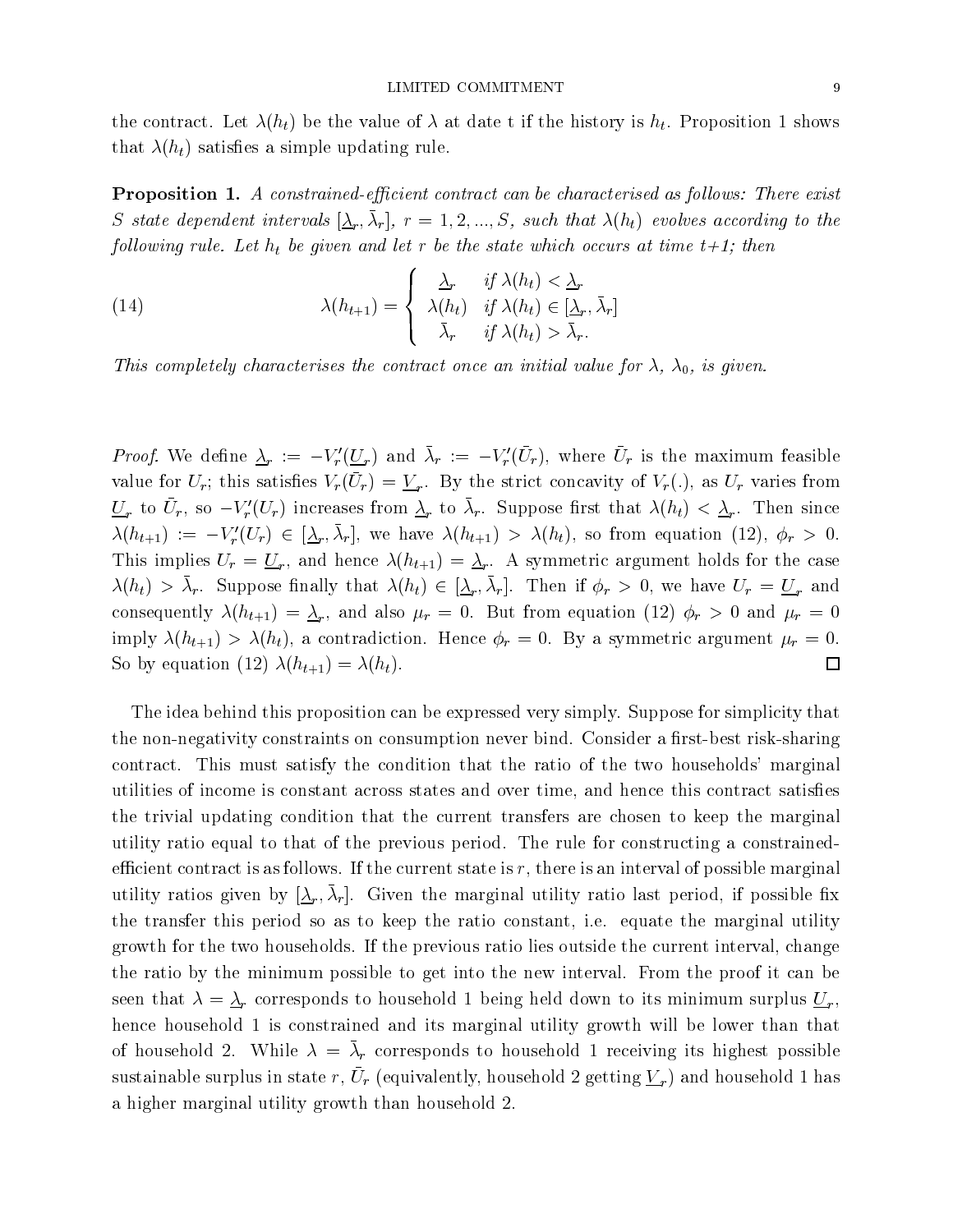It should be stressed that these intervals' endpoints,  $\lambda_r$  and  $\bar{\lambda}_r$  are *optimal* values. For example,  $\lambda_r$  does not generally correspond to the lowest possible marginal utility ratio consistent with a sustainable contract starting in state  $r$ , but rather with the optimal ratio given that household 2 will be getting a minimum surplus. Suppose that the previous marginal utility ratio is less than  $\lambda_r$ : it may be possible to reduce the current marginal utility ratio—by cutting  $c^1$ —below  $\lambda_r$  so that the ratio can be kept constant; this is not however desirable since household 1's future surplus will need to be increased to offset this current loss, and this will lead overall to a worse pattern of consumption from the point of view of risk sharing.

We can think of an initial value of  $\lambda$ , which we denote  $\lambda_0$ , as determining the distribution of the initial surplus between the two households and the given the rule of Proposition 1, the entire contract. As  $\lambda_0$  varies from its minimum value of min<sub>s</sub> $\{\lambda_s\}$  to its maximum value  $\max_s {\bar{\lambda}_s}$ , all constrained-efficient contracts are traced out, with higher values of  $\lambda_0$ corresponding to contracts in which household 2 gets more of the potential surplus from  $\mathrm{trade.}^{22}$ 

Proposition 1 can also be used to demonstrate a number of results from the literature. Central results in Alvarez and Jermann (2000) as in Kocherlakota (1996) concern establishing the existence of a unique invariant long-run distribution of promised utilities. This result actually follows immediately from Proposition 1 as the  $\lambda$ -intervals are time independent and since the transition probabilities are assumed to be strictly positive, the probability of being in a particular state is independent of the initial state and hence of  $\lambda_0$ .<sup>23</sup> Dixit, Grossman. and Gul (1998) analyse a model of political compromise in which power to divide a 'pie' of fixed size fluctuates between two political parties according to an exogenous stochastic process. As there is no commitment, and the parties are risk-averse and face uncertainty. their model is similar to a mutual insurance model in which the endowment process allocates the entire resource to one or other of the two agents and that agent then has the right to allocate the resource as they choose. Dixit, Grossman, and Gul (1998) show how a party's share reflects not only its current standing but also its historical support and their characterisation of efficient equilibria (Theorem 1) follows straightforwardly from our Proposition 1 and Proposition 2(iv). In the case where household 1 is risk neutral,  $\lambda_s = v'(c_s^2)$  so that the updating rule translates into an updating rule for household 2 consumption. A higher value of  $\lambda$  now corresponds directly to a low consumption for household 2 as well as a low surplus. This is formally equivalent to the implicit contract model of Thomas and Worrall (1988). Household 2 is the worker with the contract wage equal to optimal consumption and autarky is determined by the spot market wage. The differences are that in Thomas and Worrall (1988) there are no non-negativity constraints on consumption, no direct penalties and the spot market wage is  $i.i.d.$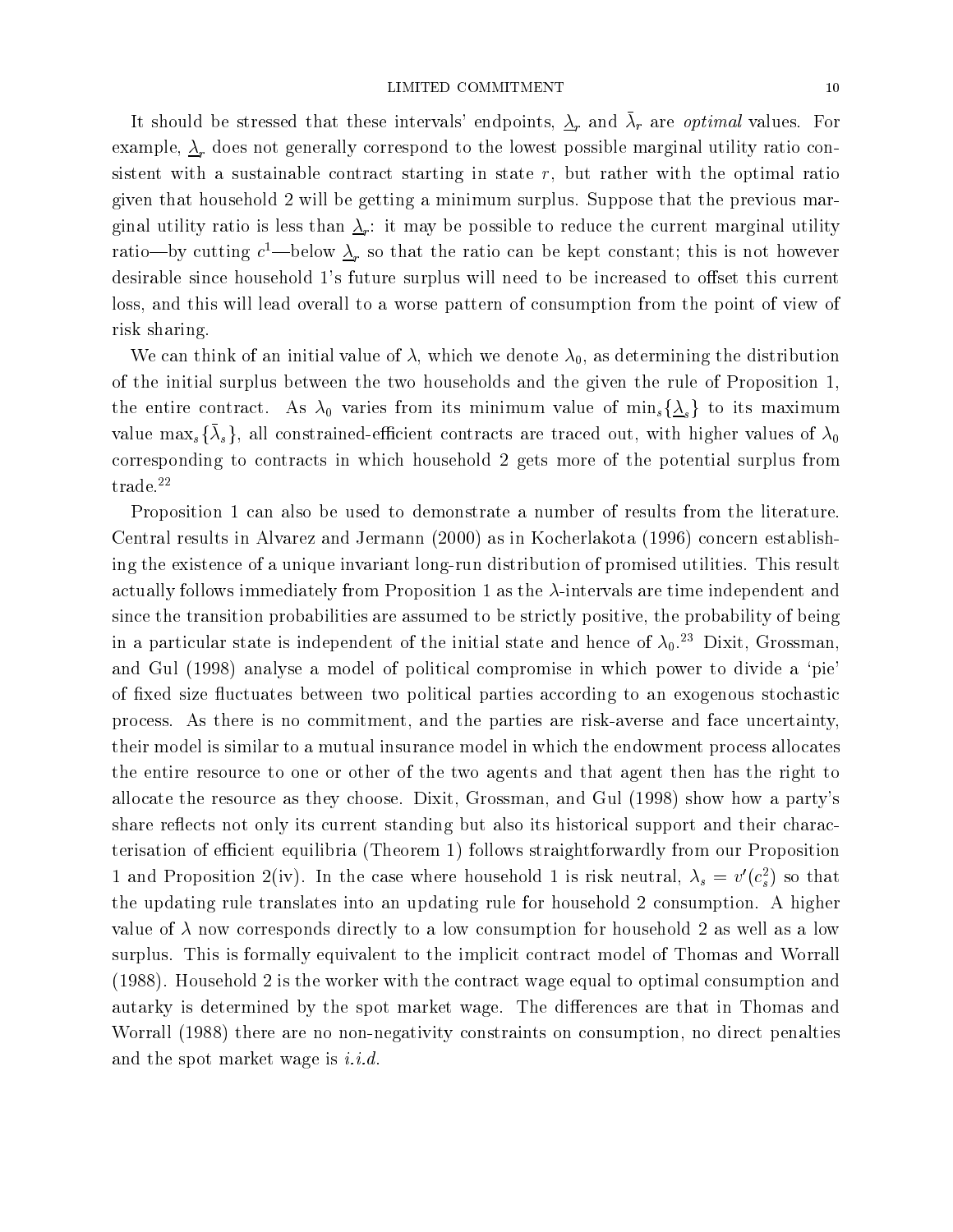The static limited commitment model of Coate and Ravallion (1993) too can be expressed using an updating rule which is similar to that given in Proposition 1. As stated in the introduction, the static limited commitment model can be seen as a system of gifts and transfers but without the borrowing/lending element contained in the dynamic limited commitment solution. The modified updating rule for the static limited commitment model is

(15) 
$$
\lambda(h_{t+1}) = \begin{cases} \frac{\lambda_r}{\lambda_0} & \text{if } \lambda_0 < \underline{\lambda}_r \\ \frac{\lambda_0}{\overline{\lambda}_r} & \text{if } \lambda_0 \in [\underline{\lambda}_r, \overline{\lambda}_r] \\ \overline{\lambda}_r & \text{if } \lambda_0 > \overline{\lambda}_r. \end{cases}
$$

where  $\lambda_0$  is the initial ratio of the marginal utilities at time zero. The key difference with this modified updating rule is that the ratio of marginal utilities returns to its initial value where possible and promised utilities depend only on the current state and not the previous history. As a consequence, there is much less scope for risk-pooling; households cannot trade future claims to consumption in exchange for consumption today. Since past history is irrelevant the  $[\underline{\lambda}_r, \overline{\lambda}_r]$  intervals of the static limited commitment model can be calculated for  $\delta = 0$  and appropriate values for the history independent direct penalties  $P_i(s)$ .<sup>24</sup>

Returning to the dynamic limited commitment model, Proposition 2 gives some properties of the  $\lambda$ -intervals with respect to the level of the direct penalties  $P_i(s)$  and the discount factor  $\delta$ . These comparative static properties bring out some properties of the solution and show how autarky and full risk-sharing are nested within the model. Recall that  $\xi_s$  is the autarkic marginal utility ratio,  $v'(y_2(s))/u'(y_1(s))$ , in state s.

- **Proposition 2.** (i). There exist critical direct penalties,  $P_1^*(s) > 0$  and  $P_2^*(s) > 0$ , for each s, such that if  $P_i(s) \ge P_i^*(s)$ ,  $i = 1, 2$  and  $\forall s \in S$ , then  $\forall 0 \le \delta < 1$ ,  $\xi_r \in [\underline{\lambda}_s, \overline{\lambda}_s]$ ,  $\forall r, s \in \mathcal{S};$
- (ii). There exists a critical  $\delta^*$ ,  $0 \leq \delta^*$  < 1, such that the intervals have non-empty intersection if  $\delta \geq \delta^*$ ;
- (iii). Given  $P_i(s) = P_i > 0$  for all s and  $i = 1, 2$ , then for each  $s \in S$ ,  $\xi_s$  is contained in the interior of the interval  $[\underline{\lambda}_s, \lambda_s]$ ;
- (iv). Given  $P_i(s) = 0$  for all s and  $i = 1, 2$ , then for each  $s \in S$ ,  $\xi_s \in [\underline{\lambda}_s, \overline{\lambda}_s]$ , and  $\min_s {\{\Delta_s\}} = \min_s {\{\xi_s\}}, \; \max_s {\{\bar{\lambda}_s\}} = \max_s {\{\xi_s\}}; \; \textit{moreover if $\Delta_r < \bar{\lambda}_r$ for some r, then}$  $\Delta_s < \bar{\lambda}_s$  for all s, and for s such that  $\max_r {\{\xi_r\}} > {\xi_s} > \min_r {\{\xi_r\}}$ ,  $\xi_s$  is contained in the interior of the interval  $[\underline{\lambda}_s, \lambda_s]$ ;
- (v). Given  $P_i(s) = 0$  for all s and  $i = 1, 2$ , then there exists a critical  $0 < \delta^{**} < 1$  such that there is no non-autorkic contract for  $0 \leq \delta < \delta^{**}$ ;
- (vi). Each  $\Delta_s$ ,  $\bar{\lambda}_s$  is continuous in  $\delta$ , provided that each  $P_i(s)$  is also continuous in  $\delta$ .

Proof: See Appendix.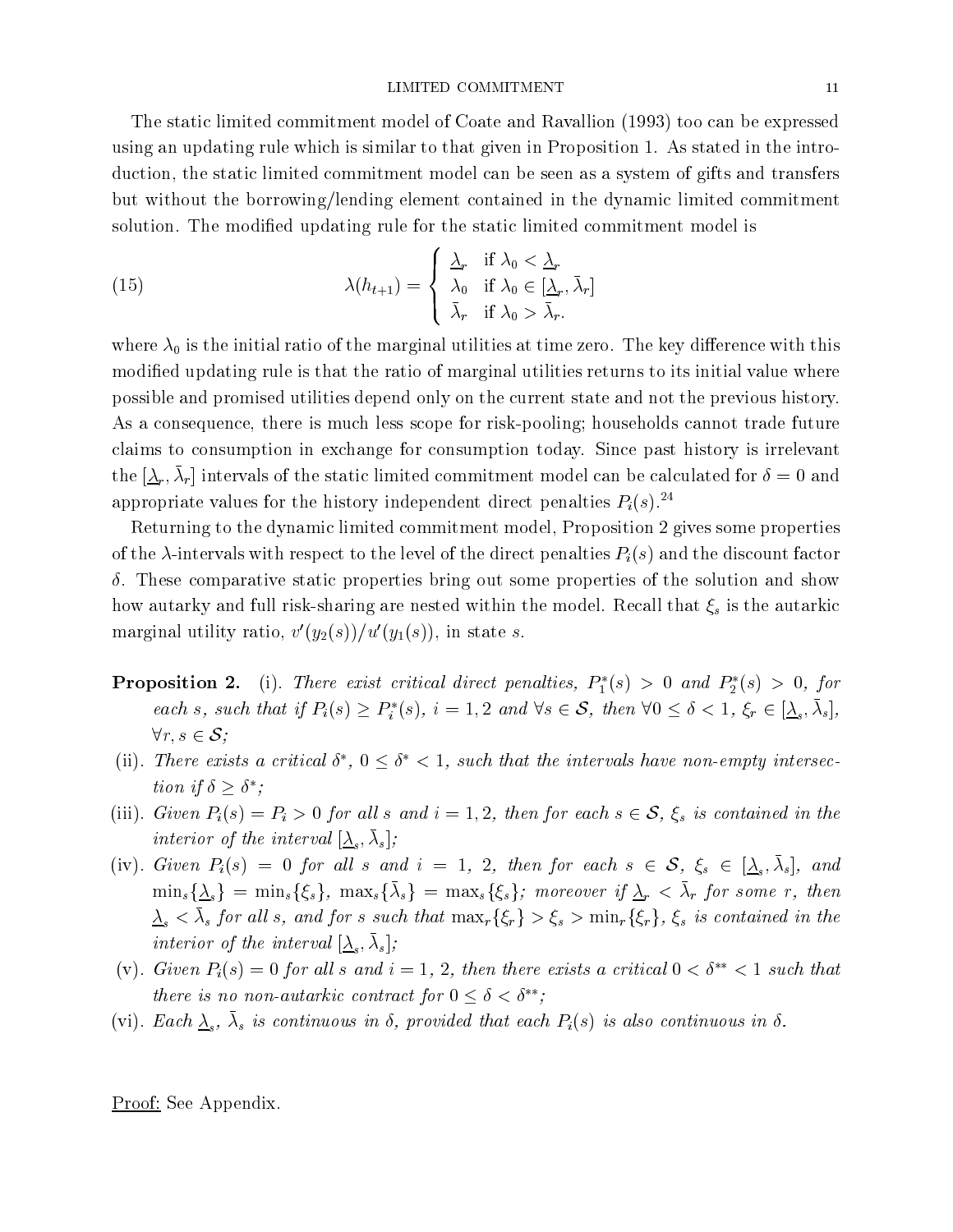Part (i) of Proposition 2 gives the obvious result that if the direct penalties are high enough. then *any* full insurance allocation is sustainable. Part (ii) implies that for a sufficiently high discount factor there is *some* first-best, full insurance contract which is sustainable. As all the  $\lambda$ -intervals overlap there is a  $\lambda$  which simultaneously belongs to each interval, and using this as the initial value to feed into the updating rule,  $\lambda$  remains constant thereafter; also, irrespective of initial value of  $\lambda$  (and hence of the division of the surplus from the contract), the contract converges with probability one to a first-best contract.<sup>25</sup> Parts (iii) and (iv) of Proposition 2 relate the  $\lambda_s$ -interval to its own autorities marginal utility ratio. Specifically, when the penalties are positive but state independent, each interval will contain in its interior the autarkic marginal utility ratio for that state. If all the penalties are zero. but a sustainable non-autarkic contract exists, a similar statement is true except that the lowest (highest) endpoint of all the intervals will be the lowest (highest) autarkic marginal utility ratio. To see this notice that if that  $\xi_s \geq \overline{\lambda}_s$ , then the contract will never call for a transfer from household 1 to household 2 in state s no matter what the previous history. Household 2 therefore receives a non-negative short run gain from the contract in state s even when it is constrained. Therefore, if household 2 is constrained the long term loss from the continuation contract must be worse than the current penalty (because it is discounted). This can only happen if some of the future penalties are worse than the current penalty. Hence when the penalties are state independent if a household is constrained it is making a net transfer. A similar argument shows that if household 1 is constrained and penalties are state independent, then it too must be making a net transfer. Hence when penalties are state independent the autorition marginal utility ratio must lie within its associated  $\lambda$ -intervals. The same argument applies if all penalties are zero, except that if, say,  $\lambda = min_s \{\lambda_s\}$ , then by the updating rule all future surpluses for household 1 are zero and since the current surplus is zero the short-run gain must also be zero and hence there is no net transfer. Thus  $\min_s {\xi_s} = \min_s {\{\Delta_s}\}\$ and the analogous argument for household 2 establishes that  $\max_s {\xi_s} = \max_s {\bar{\lambda}_s}$ . Part (v) of Proposition 2 shows that if the households do not discount the future completely but nevertheless sufficiently heavily, then no non-trivial contract exists. Part (vi) shows that the interval endpoints, and hence also the contract, are continuous in the discount factor.

To illustrate some properties of the solution we will consider two simple examples both with *i.i.d.* income distributions. The first with two income levels for each household to show how the solution can be interpreted as a model of reciprocal borrowing and lending and the second with three income levels for each household to illustrate how the solution may involve the relatively unlucky household making a net transfer.

First consider the case where each household has an income of  $y_h$  and may suffer a loss of d with probability  $p, 0 < p < 1$  and there are no direct penalties. Income when there is a loss is  $y_l = y_h - d$ . The probability p is the same, but independent, for each household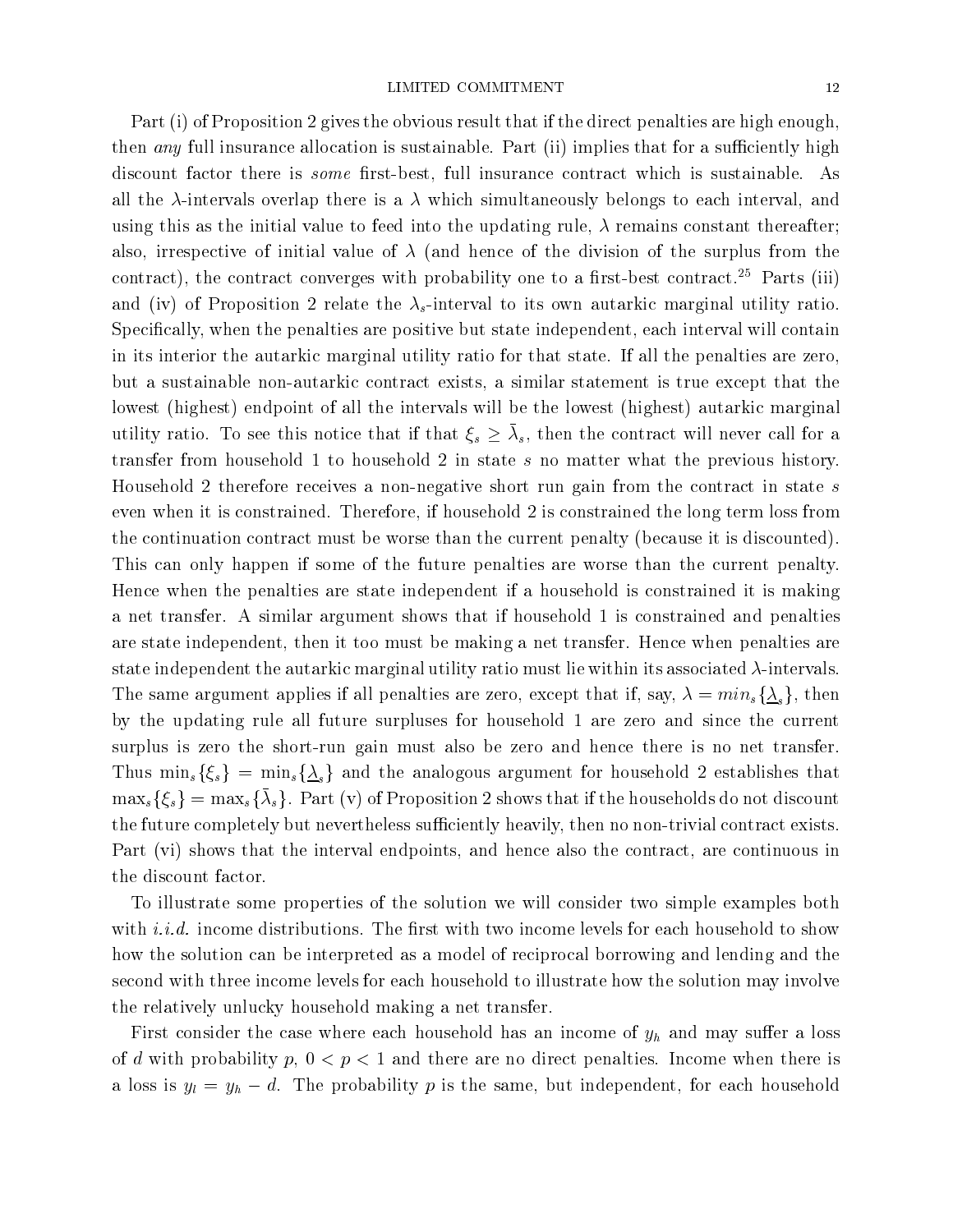

FIGURE 1. Dependence of Intervals on  $\delta$ .

and constant over time, so the expected income of each household is  $y_h - pd$  in each period. There are then four states which we label hl, hh, ll and lh, where hl indicates that household 1 has high income and household 2 has low income, that is, suffers a loss, and so on. We shall consider the example where each household has identical preferences, so that  $\xi_{hh} = \xi_{ll} = 1$ . Full insurance with equal utilities would then involve a transfer of  $d/2$  from household 1 to household 2 in state hl and a transfer of the same value from household 2 to household 1 in state lh.

We assume further that preferences can be represented by the utility function  $u(c)$  =  $v(c) = \log_e(c)$ . The main advantage of the logarithmic utility function for computing the example is that the  $\lambda$  intervals for the states  $ll$  and  $hh$  defined in Proposition 1 coincide.<sup>26</sup> Further, since all penalties are zero,  $\Delta_{lh} = \xi_{lh}$ , in line with Proposition 2(iv). Given that the  $hh$  and  $ll$   $\lambda$ -intervals are identical, there are only three intervals to be determined, and since preferences are identical, symmetry dictates that  $\underline{\lambda}_{hl} = 1/\overline{\lambda}_{lh}$ ,  $\underline{\lambda}_{lh} = 1/\overline{\lambda}_{hl}$  and  $\underline{\lambda}_{hh} = 1/\overline{\lambda}_{hh}$ . With this symmetry there are just three possible cases depending on how the intervals overlap. To calculate the interval endpoints we treat each case separately and evaluate the discounted surpluses of each household starting from the interval endpoints, where transfers are determined by equation (11) for the value of  $\lambda$  given by the updating rule of Proposition 1. Using the symmetry of the problem this gives us three equations in three unknowns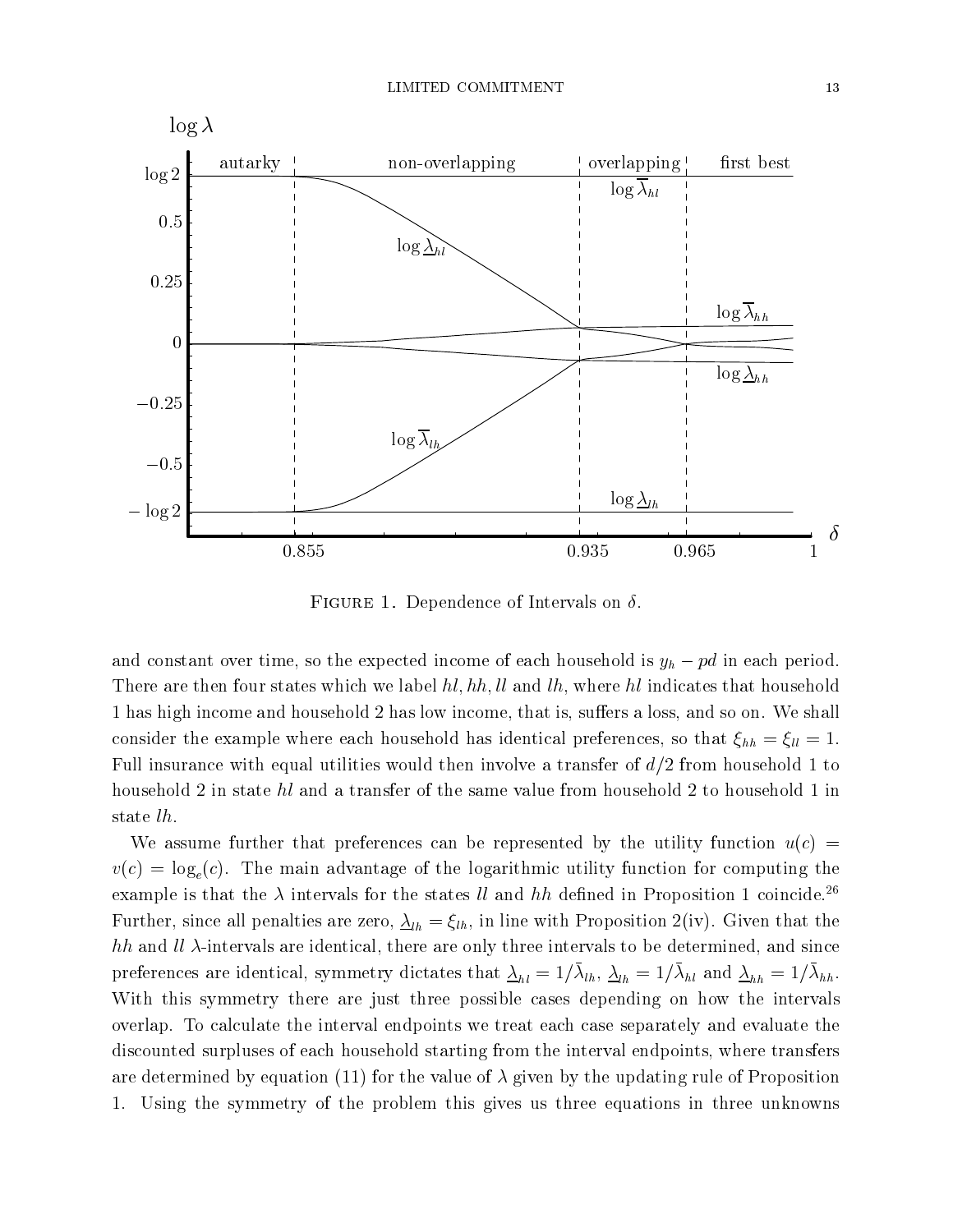which we solve for the interval endpoints. In Figure 1 we plot the logarithm of the interval endpoints against the discount factor;<sup>27</sup> the logarithm is taken to preserve symmetry about the equal division of surplus line,  $log(\lambda) = 0$ . From the figure, it is easy to see what are the ranges of values for the discount factor for which each of the three cases obtains. For  $\delta > 0.965$  all the intervals overlap as discussed in Proposition 2(ii) and the contract converges with probability one to a first-best contract. For  $0.935 < \delta < 0.965$ , the intervals for states lh and hl overlap with the common interval for states hh and ll but not with each other. For  $0.855 < \delta < 0.935$ , none of the intervals overlap and for  $\delta < 0.855$ , there is no non-trivial contract. Consider the case where  $0.935 < \delta < 0.965$  where the first-best is not attainable. but the lh and hl intervals overlap the hh and ll intervals.<sup>28</sup> Suppose that household 1 is the first to receive a bad shock;  $\lambda$  falls to  $\bar{\lambda}_{lh}$ , where  $1 > \bar{\lambda}_{lh} > \xi_{lh} = 1/2$ , and household 2 makes a transfer to household 1 so that the ratio of marginal utilities  $v'(c^2)/u'(c^1)$  equals  $\lambda_{lh}$ , where  $c<sup>i</sup>$  is household i's consumption in the contract. This is a transfer of less than  $d/2$ —less than full insurance. Thereafter, until state hl occurs,  $v'(c^2)/u'(c^1)$  is held constant at  $\bar{\lambda}_{lh}$ , which means that in the symmetric states, hh and ll, household 1 transfers income to household 2. As soon as state hl occurs the situation switches around, with  $\lambda$  taking on the value  $\lambda_{hl}$ . This resembles a debt contract: the household that receives a bad shock receives income from the other household, but thereafter 'repays' this 'loan' at a constant rate until another bad shock is received by one of the households. When one of the households receives a bad shock<sup>29</sup> the resemblance to a standard debt contract ceases. The household suffering the latest bad shock receives a 'loan' of the same size as before, and starts repaying the following period. The previous history is *forgotten*, so it doesn't matter who had previously 'borrowed' from whom; all that matters is who was the last to receive a loan. This idea of forgetting the past history is not specific to the two-state example and applies quite generally: when a household is constrained in a particular state at some date, the future course of the contract depends only on that state and not on the previous history up to that date.

Proposition 2(iii) shows that with state independent penalties, the constrained household makes a net transfer. As pointed out by the simulations of Attanasio and Rios-Rull (2000) however, this may involve the relatively unlucky household making a transfer, that is in an opposite direction to the transfer in the first-best outcome. To see this consider a simple example with no penalties, *i.i.d.* incomes and assume that each household has one of three incomes  $y_h > y_m > y_l$ . Then there are nine states, hh, hm, hl, mh, etc. By Proposition 2 (v) there is some positive discount factor such that there is no non-autoritie contract and hence by the continuity of the contract in  $\delta$  (Proposition 2 (vi)) it follows that for some discount factor all intervals for states with different  $\xi_s$ 's are disjoint and non-empty (by Proposition 2 (iv)). Suppose then, for such a discount factor, starting from state h, we move to state m. By Proposition 2 (iv) the autarkic marginal utility ratio is in the interior of each interval, and as  $\xi_{hl} > \xi_{ml}$ , this implies that the  $\lambda_{hl}$ -interval lies above the  $\lambda_{ml}$ -interval. Consequently,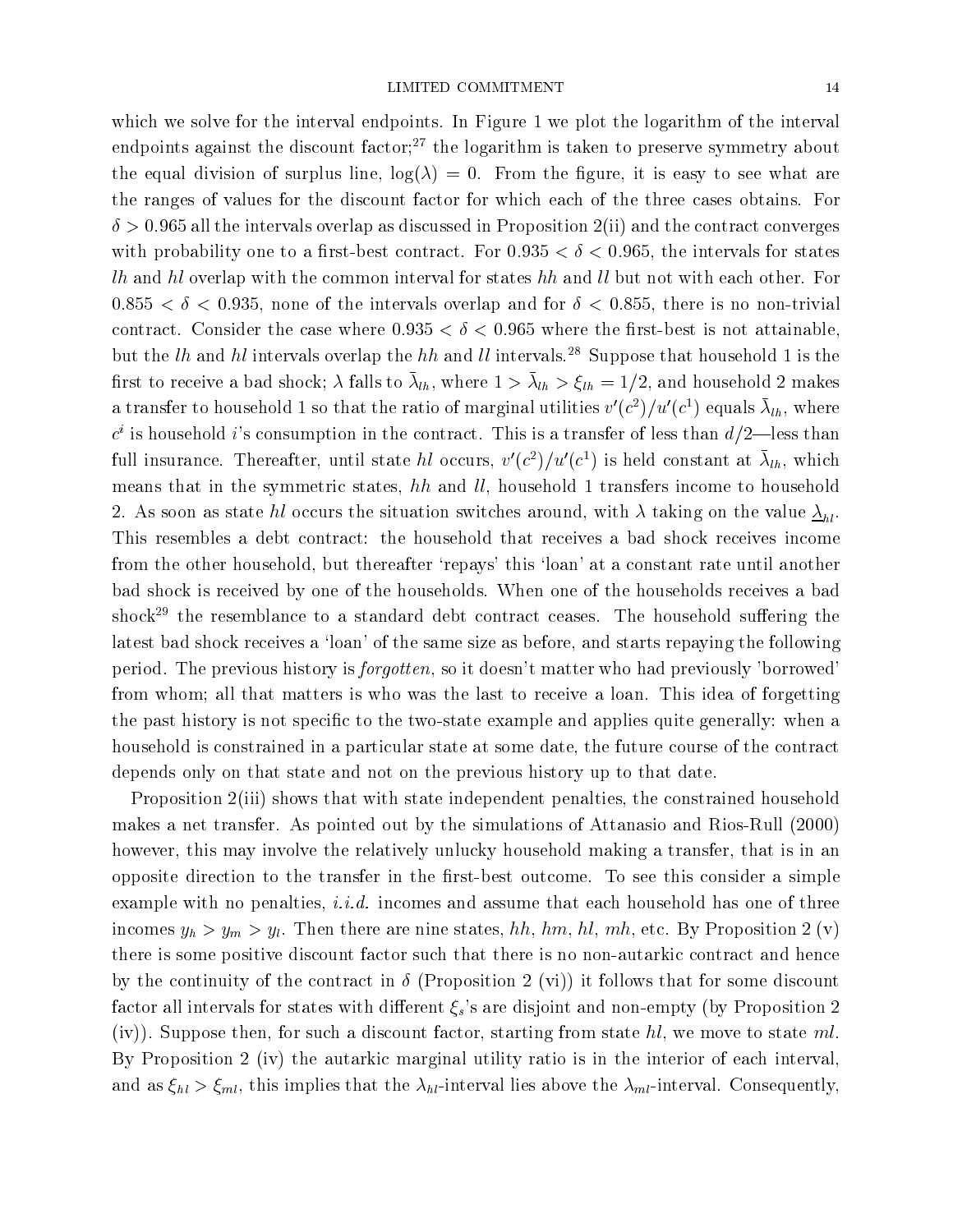by the updating rule of Proposition 1, the ratio of marginal utilities is set to  $\lambda_{ml}$ , which is above the autorrhic marginal utility ratio. Hence if state  $ml$  follows state  $hl$ , there will be a transfer from household 2 to household 1 even though household 2 is the relatively unlucky household, and would in a symmetric first-best contract receive a transfer from household 1. The essential point is that the debt repayment element of the solution may more than offset the static risk-sharing component.

## 4. EXTENSIONS

In this section we develop three extensions to the model. First, we show how to treat the case in which there is more than two households. This extension is straightforward, but involves a more complicated set of first order conditions; nonetheless, a version of the updating rule of Proposition 1 will continue to hold.

Second, we replace the simple stochastic endowments of Section 2 with a more general intertemporal technology. The new technology can be interpreted as some stochastic endowment plus storage, credit, or some more general stochastic production technology. In particular, let each household  $i$  have access to a household-specific, stochastic intertemporal technology, such that if the current state is s and the household invests  $k$ , then next period the technology returns some quantity  $f_{sr}^i(k)$  in the event that the subsequent state is r. We assume that each of the functions  $f_{sr}^i$  is non-decreasing, concave, and continuously differentiable.

Third, the details of what happens to a household's claim to stored assets in the event of default can matter a great deal in determining consumption allocations, even when no default ever occurs.<sup>30</sup> Thus, we extend the individual-specific, state-contingent punishments introduced in Section 2 to permit these punishments to depend on additional quantities such as the size of a household's stock of investments. In particular, we let the continuously differentiable function  $Z_s^i(k^i)$  denote the autarky utility of household i in state s if its resources available at the beginning of the period is  $k^i$ .

At this stage, it will be convenient to change notation slightly. Let there be H households. and let household i have a utility of consumption function given by  $u_i(c^i)$ . Denote discounted *utilities* (not surpluses) for households i in state s by  $U_s^i$ . As before, we set up the programming problem so that the current state is s, and target utilities  $U_s^i$  are given for all  $i \neq H$ . We introduce an additional state variable,  $z$ , the *collective* resources available to the village at the beginning of the period, which can be divided into consumption and investment. Let the current state be s. Choice variables in the programming problem will be consumption assignments  $c^i$  for  $i = 1, ..., H$ , the continuation utilities  $U_r^i$  for each possible state r in the next period, and an assignment of investments  $k^i$  for each household. The value function for household  $H$  can now be written to depend on the current target utilities and collective resources:  $U_s^H(U_s^1,\ldots,U_s^{H-1};z)$ . Notation is otherwise as before. To simplify somewhat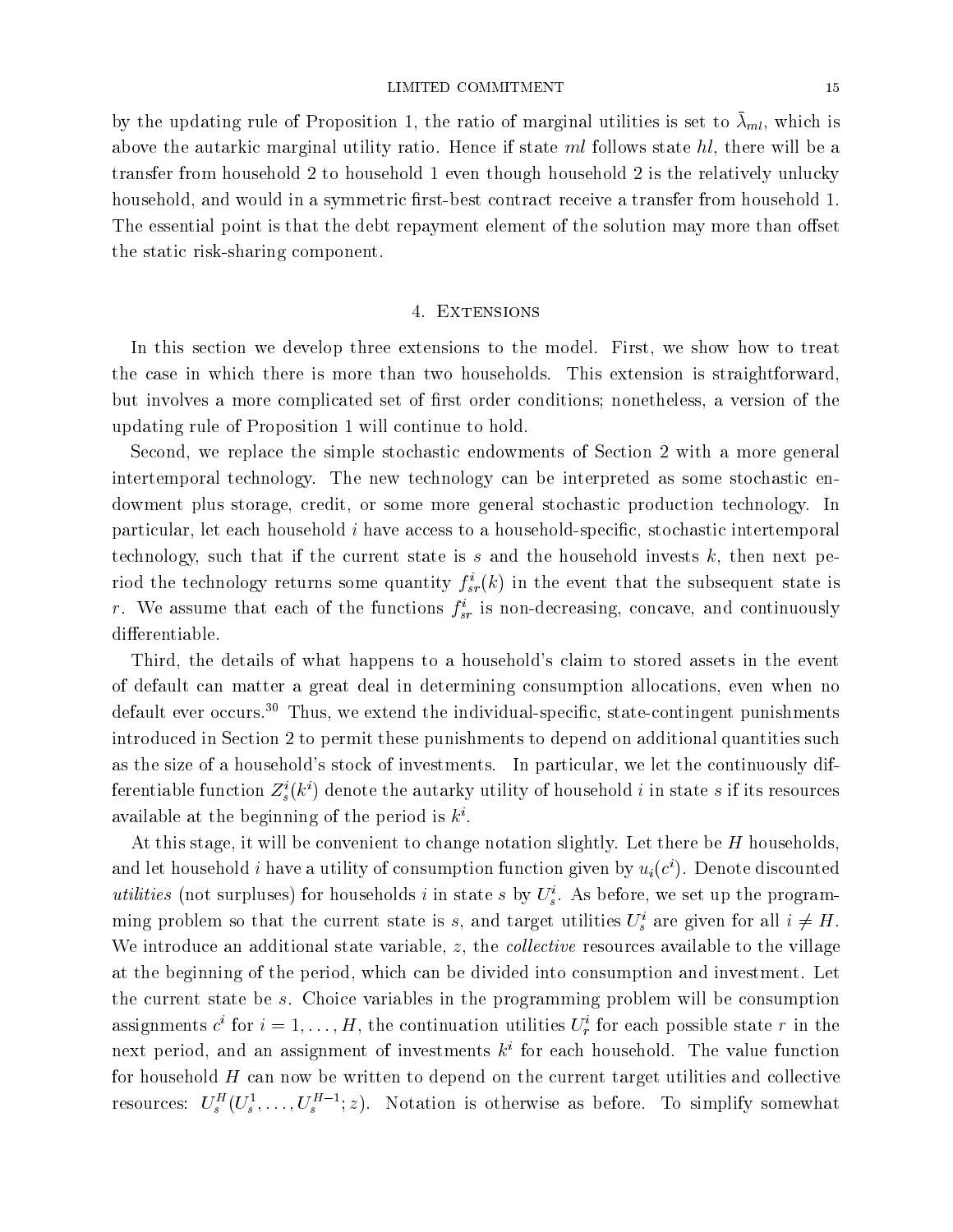we assume Inada conditions on the utility functions  $u_i(\cdot)$ , which allows us to disregard the non-negativity constraint on consumption. The dynamic programming problem becomes

$$
U_s^H(U_s^1, \ldots, U_s^{H-1}; z) = \max_{((U_r^i)_{r=1}^S)_{i=1}^{H-1}, (c^i, k^i)_{i=1}^H} u_H(c_s^H) + \delta \sum_{r=1}^S \pi_{sr} U_r^H\left(U_r^1, \ldots, U_r^{H-1}; \sum_{i=1}^H f_{sr}^i(k^i)\right)
$$

subject to an aggregate resource constraint,

$$
\mu: \qquad \sum_{i=1}^H (k^i + c^i) \leq z
$$

and subject to a set of promise-keeping constraints

$$
\lambda^i:
$$
\n
$$
u_i(c_s^i) + \delta \sum_{r=1}^S \pi_{sr} U_r^i \ge U_s^i,
$$

which must hold for all  $i \neq H$ . The solution must also be sustainable, and so satisfy the sustainability constraints

$$
\delta \lambda^i \pi_{sr} \phi^i_r : \qquad \qquad U^i_r \ge Z^i_r(k^i)
$$

for all  $r \in \mathcal{S}$ , for all households  $i \neq H$ , and

$$
\delta \pi_{sr} \phi_r^H: \qquad \qquad U_r^H \left( U_r^1, \ldots, U_r^{H-1}; \sum_{i=1}^H f_{sr}^i(k^i) \right) \ge Z_r^H(k^H)
$$

for all  $r \in \mathcal{S}$ .

The first-order conditions yield

(16) 
$$
\frac{u'_H(c_s^H)}{u'_i(c_s^i)} = \lambda^i, \quad \forall i \neq H,
$$

(17) 
$$
\lambda_r^i = \lambda^i \frac{1 + \phi_r^i}{1 + \phi_r^H}, \forall r \in S, \forall i \neq H.
$$

and

(18) 
$$
u'_{i}(c_{s}^{i}) = \delta \sum_{r=1}^{S} \pi_{sr} \left[ f_{sr}^{i}{}'(k_{s}^{i}) u'_{i}(c_{r}^{i}) \right] + \delta \sum_{r=1}^{S} \pi_{sr} \phi_{r}^{i} \left[ f_{sr}^{i}{}'(k_{s}^{i}) u'_{i}(c_{r}^{i}) - Z^{i}{}_{r}^{i}(k_{s}^{i}) \right].
$$

Note that, unlike our earlier treatment of the two household problem, it's convenient to scale the multipliers associated with the sustainability constraints by the weights  $\lambda^{i}$ . This scaling issue aside, (16) and (17) together imply exactly the same sort of updating rule for the marginal utility ratio as before, where household  $H$ 's marginal utility is treated as a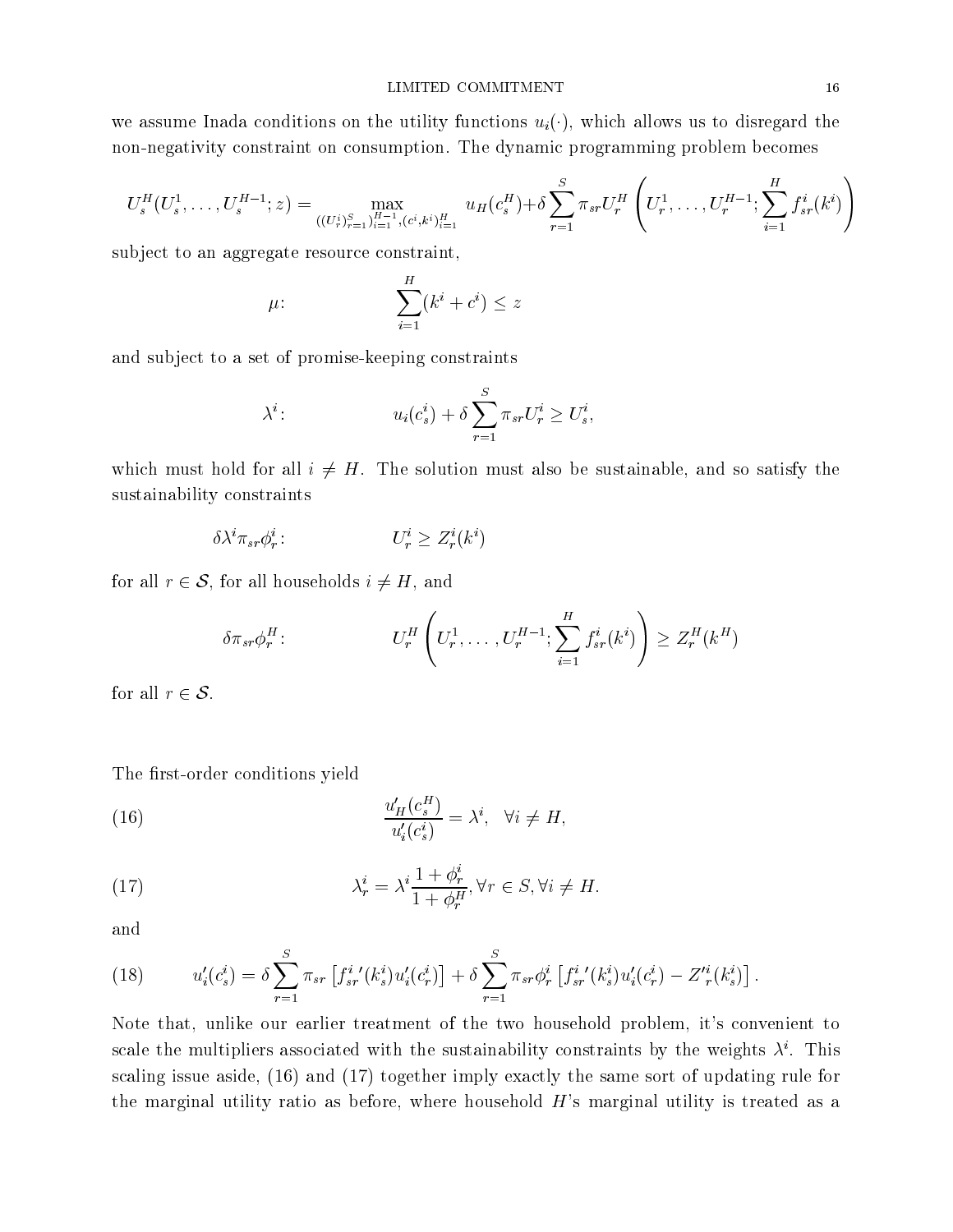numeraire. Equation (18) is analogous to the usual Euler equation; the left-hand term is the marginal cost of increased investment associated with foregone contemporaneous consumption, while the first term on the right-hand side is the usual marginal benefit. However. the equation differs from the usual case in that there is a second term. This term reflects both additional marginal benefits measured by the terms  $\phi_r^i f_{sr}^{i'}(k^i) u_i'(c_r^i)$ , and additional marginal costs measured by the terms  $\phi_r^i Z_r^i(k^i)$ . The former terms capture the feature that additional resources can help to relax sustainability constraints; the latter terms have to do with the problem that if too many resources are assigned to a household with low surplus. then autorly may become relatively more attractive, and thus make the sustainability constraints more binding, actually reducing welfare (see Ligon, Thomas, and Worrall (2000) for an illustration).

Although the sign of the contribution the additional terms in (18) make is generally ambiguous, in many situations optimal assignment of the  $k^i$  to agents who are unlikely to have binding sustainability constraints means that the sign will be positive. In this case, we can interpret the additional terms as a sort of endogenous "liquidity constraint," since current consumption will be lower relative to future consumption than predicted by the usual Euler equation. Intuitively, we can think of current consumption being reduced due to some households (those who would otherwise be likely to having binding sustainability constraints in the subsequent period) posting "bonds" with other households in the village.<sup>31</sup>

To analyze the extension from a two-household to an H-household economy, it's convenient to restrict our attention to the case in which utility functions exhibit constant relative risk aversion, so that household preferences are given by

(19) 
$$
\sum_{t=0}^{\infty} \delta^t \left( \frac{(c_t^i)^{1-\gamma} - 1}{1 - \gamma} \right)
$$

where  $\gamma$  is the coefficient of relative risk aversion. In one important way, the the H-household case is very similar to the two household case discussed earlier. In particular, the updating rule  $(17)$  implies that if any two households in an H-household village have non-binding sustainability constraints, then the ratio of their marginal utilities of consumption must remain unchanged. Given CRRA preferences, this further implies that the ratio of the two households' consumptions must remain constant. Thus, if a third household *does* have a binding sustainability constraint, then other households must finance a greater share of consumption for this constrained household by a a common decline in their own consumption shares.

To make the H-household sharing rule precise, we exploit the fact that CRRA utilities are Gorman aggregable to construct a sort of aggregated household representing all but household  $H$ , and then consider efficient contracts between household  $H$  and this representative household, which we'll refer to as the "rest of the village." To this end, let  $c_s^H(z)$  denote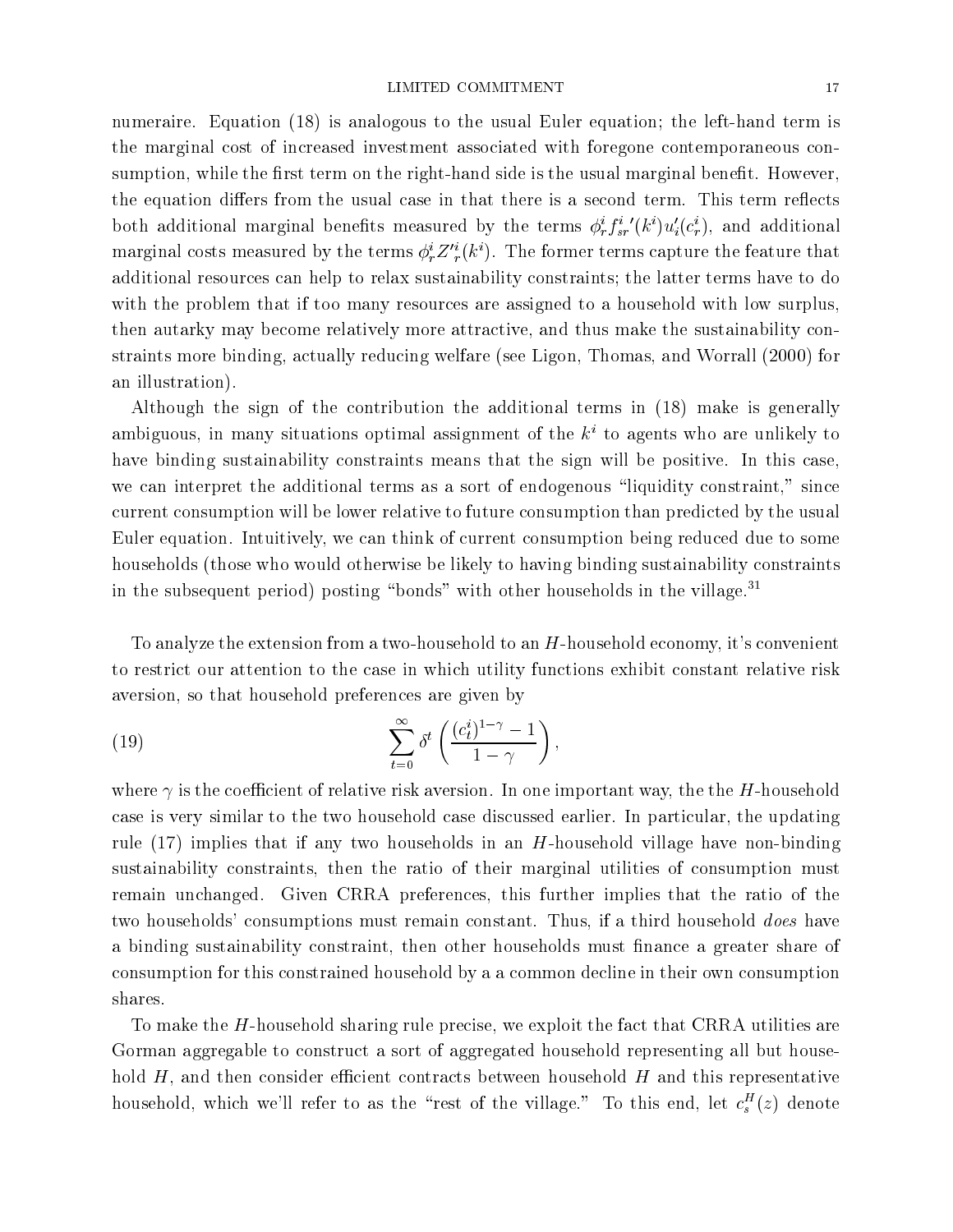household H's consumption in state s given total resources z, and let  $c_s^{-H}(z)$  denote the aggregate consumption assigned to the remaining households  $1, \ldots, H-1$ . Then the collection of individual updating equations (17) together with our assumption of CRRA utilities implies that

(20) 
$$
\left(\frac{c_r^H(z_r)}{c_r^{-H}(z_r)}\right)^{\gamma} = \frac{1 + \phi_r^H(z_r)}{1 + \phi_r^{-H}(z_r)} \left(\frac{c_s^H(z)}{c_s^{-H}(z)}\right)^{\gamma},
$$

where

$$
\phi_r^{-H}(z_r) = \left[ \frac{\sum_{i=1}^{H-1} (1 + \phi_r^{i}(z_r))^{1/\gamma} (\lambda^i)^{1/\gamma}}{\sum_{i=1}^{H-1} (\lambda^i)^{1/\gamma}} \right]^\gamma - 1.
$$

Note then that the term  $(1 + \phi_r^{-H}(z_r))^{1/\gamma}$ , which determines when the consumption share of the rest of the village increases, is simply a weighted average of similar terms for households one through  $H-1$ . With CRRA preferences the H household problem collapses to a form very similar to the two household problem presented in Section 2, and yields a sharing rule very much like the two household case, with the important difference that there is now a set of intervals which depend not only on the state, but also on the household and on aggregate resources.

In terms of behaviour, the  $H$ -household sharing rule differs from the two household case only in that for the latter, if one household is constrained then the other bears all the cost. whereas this cost is spread over more households in the  $H$ -household case. As a consequence, while in the two household case we might often observe that in a given state neither household has a binding sustainability constraint, an H-household village may typically have several households with binding constraints, so there will also typically be a shared decline for unconstrained households. In fact (17) implies that the consumption shares between any two unconstrained households decline at the same rate. It does not follow, however, that a constrained household's consumption share will necessarily increase, but only that it will not fall as much as the shares of unconstrained households. Of course, if any household is constrained, then at least one household must receive an increased share, by adding up, and all unconstrained households must see their shares fall. Suppose that household  $H$  has a lucky endowment realization and hence a binding constraint at some date  $t$ , but that no sustainability constraint binds again for the household until period  $t + \ell$ . Now as a consequence of its luck at  $t$ , the household will receive an increase in its consumption share at that date. However, subsequent to t, household H's consumption share will decline for  $\ell$ periods, as the household must share in the collective burden of giving increased consumption to any of the *other* households who had binding constraints in the meantime. Finally, at  $t+\ell$ , household H again receives an increase in consumption share. These simple consumption dynamics imply that in every period the economy is divided into two groups: "winners" with new-found success, and the remaining households who finance increases in consumption for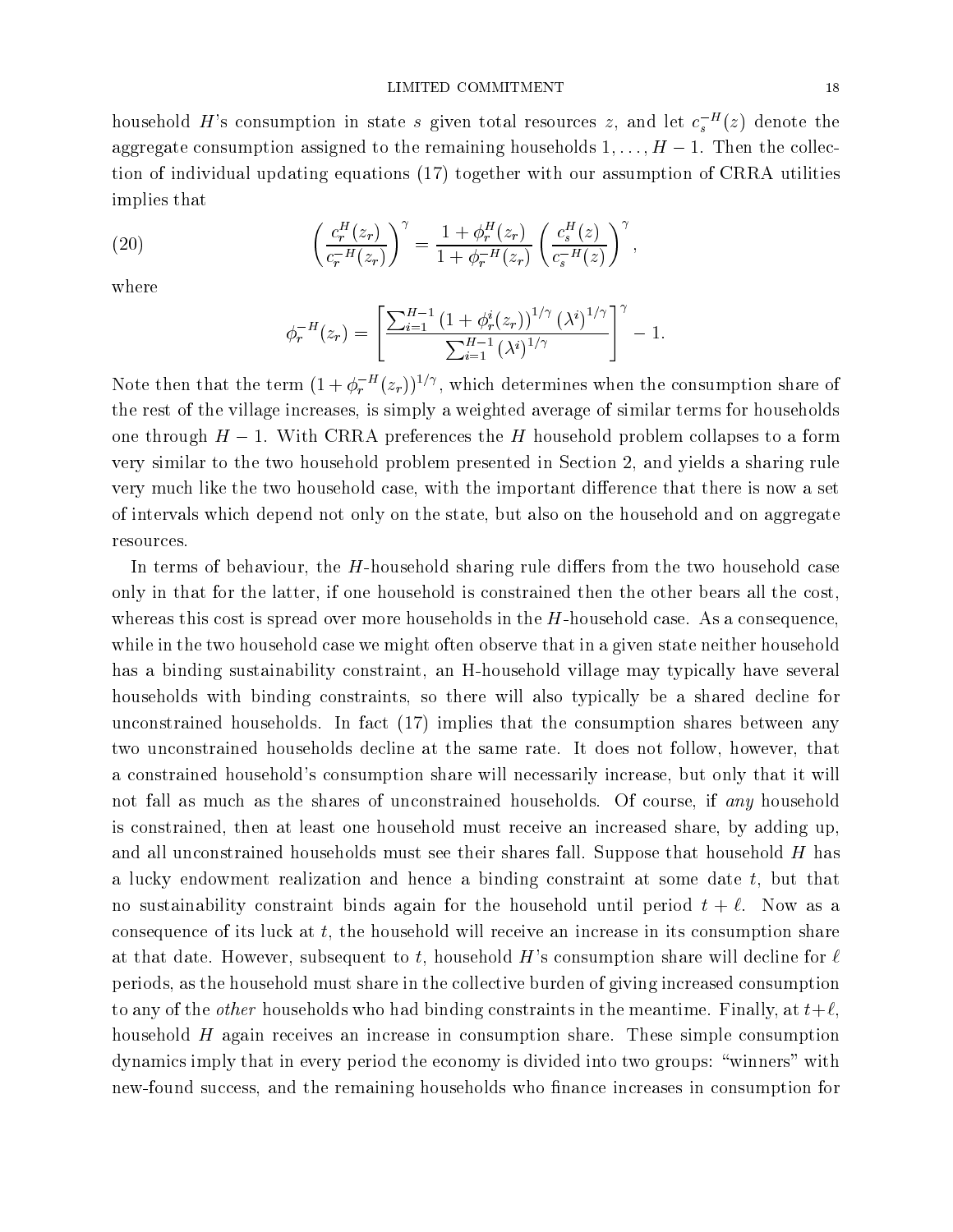the winners. There are no "losers" in this economy, since no household is punished for poor endowment realizations-no household's consumption falls at a rate faster than the rate necessary to finance the winners.

## 5. TESTING THE MODEL

We wish to estimate the dynamic limited commitment model to see if it can help explain consumption allocations in an actual village. However, while measures of the model's fit to the data would give us some sense of whether or not the model helps to explain the data, it would be much more satisfactory to test the model against some well-posed alternatives.

Fortunately, our model nests at least two interesting alternatives. As indicated in Sections 2 and 3, even if households' discount factors are relatively small, Pareto optimality and full consumption insurance will be forthcoming so long as punishments  $(P_i(s))$  for reneging on contracts are sufficiently large. At the opposite pole from Pareto optimal allocations are autarkic allocations. Our model yields autarkic outcomes if the discount factor and punishments are sufficiently small. Finally, we also consider an intermediate case; the static limited commitment model of Coate and Ravallion (1993). Although this model is not nested by the dynamic model, it also nests the full insurance and autarkic allocations.

5.1. The Models. The key parameters discussed above that are required to distinguish these four models (full insurance, autarky, static limited commitment, dynamic limited commitment) were the discount factor ( $\delta$ ) and a state independent punishment for reneging (P). common to all households. In addition, preferences for each household are assumed to exhibit constant relative risk aversion, and are given by (19), which gives us an additional parameter to estimate  $(\gamma)$ . The chief sources of heterogeneity in our estimated model are idiosyncratic household endowment processes,<sup>32</sup> and differences in the initial levels of consumption across households.

In a model with some kind of intertemporal technology (as in Section 4), households discount factor  $\delta$  would govern not only the division of consumption, but also savings and investment decisions. Though we are able to numerically solve the model when savings is possible (Ligon, Thomas, and Worrall 2000), this is computationally expensive, and so structural estimation of the model with storage is (presently) ruled out. For pragmatic reasons. then, we will abstract from savings, storage, and investment by scaling household income in each period by a common factor so that aggregate consumption is equal to aggregate income in every period.<sup>33</sup> Assuming away savings also sharpens the distinctions between the different models we wish to test, since the role of discounting in the absence of an intertemporal technology is simply to determine how a fixed quantity of the consumption good ought to be divided among households, not how *much* of the consumption good ought to be allocated.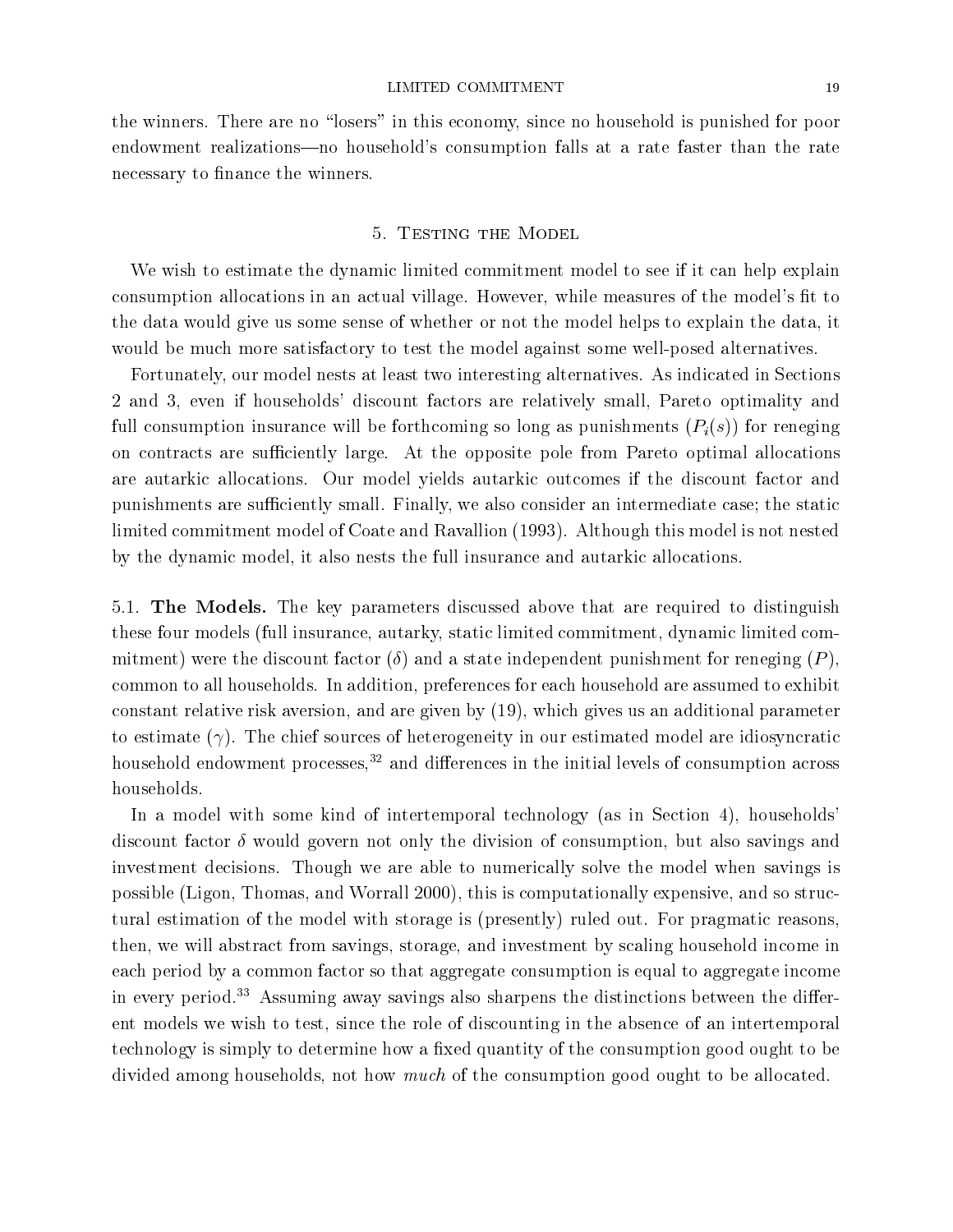5.2. **Data.** We use data from three villages in southern India surveyed over the period 1975–1984 by the International Crops Research Institute of the Semi-Arid Tropics. We conservatively discard the first and last three years of data, because of concern over the accuracy of measured consumption in those years (Townsend 1994). Although the design of the survey was such that 40 households were surveyed in any given year, some of the households in later years replaced households lost to attrition. We restrict our attention to households continuously sampled over the entire six year period. This gives us a final sample of 34, 36, and 36 households in the three villages (Aurepalle, Shirapur, and Kanzara). The data on consumption include expenditures on food and clothing, measured at the household level. We follow Townsend (1994) in adjusting this household level measure by converting consumption and income into adult equivalents.

5.3. **Computation.** Although in principle we are able to calculate the efficient contract presented in Section 4 for economies of  $H$  households, in practice we are subject to Bellman's curse of dimensionality. Solving the model for hundreds of households—the magnitude of the population in each village—involves an impractically large computational expense. Instead, we exploit our "rest of the village" characterization of the updating rule (20) for efficient contracts, proceeding as follows. For each household  $i$  in our sample, we solve the model as *if* there were only two households in the economy; household *i*, and the rest of the village (or more accurately, the rest of the sample). This allows us to compute the multipliers on the sustainability constraint for household  $i$  ( $\phi_i^i$ ) one at a time, and then to use (20) to compute the updating rule for each household's consumption shares. Because the surplus functions computed for each successive household don't take into account the costs of financing increases in other households' consumption shares, this isn't strictly correct. However, the consequences of this inconsistency are relatively unimportant for computation as long as H is fairly large.  $34$ 

From the analysis of Section 4, it seems likely that for the case in which the size of our sample (N) is small relative to the size of the population  $(H)$ , the rest of the village approximation is probably superior to computing the sharing rule *as if* the population only consisted of N households.

5.4. **Estimation.** Suppose that the model is correctly specified up to an unknown vector of parameters  $\theta_0$ . In order to fit the model to our data, we need to solve two nested maximisation problems; an inner problem of computing the optimal contract for a given parameter vector, and an outer problem of choosing the parameter vector so as to obtain the best fit to the data. In the inner problem, we iterate on Bellman's equation to solve the model for a given parameter vector  $\theta$ . We avoid actually using a hill-climbing algorithm at each step of this iteration by taking advantage of the fact that consumption allocations will be efficient given promised utilities  $U_i^s$ ; the only inefficiency has to do with changes in these promised utilities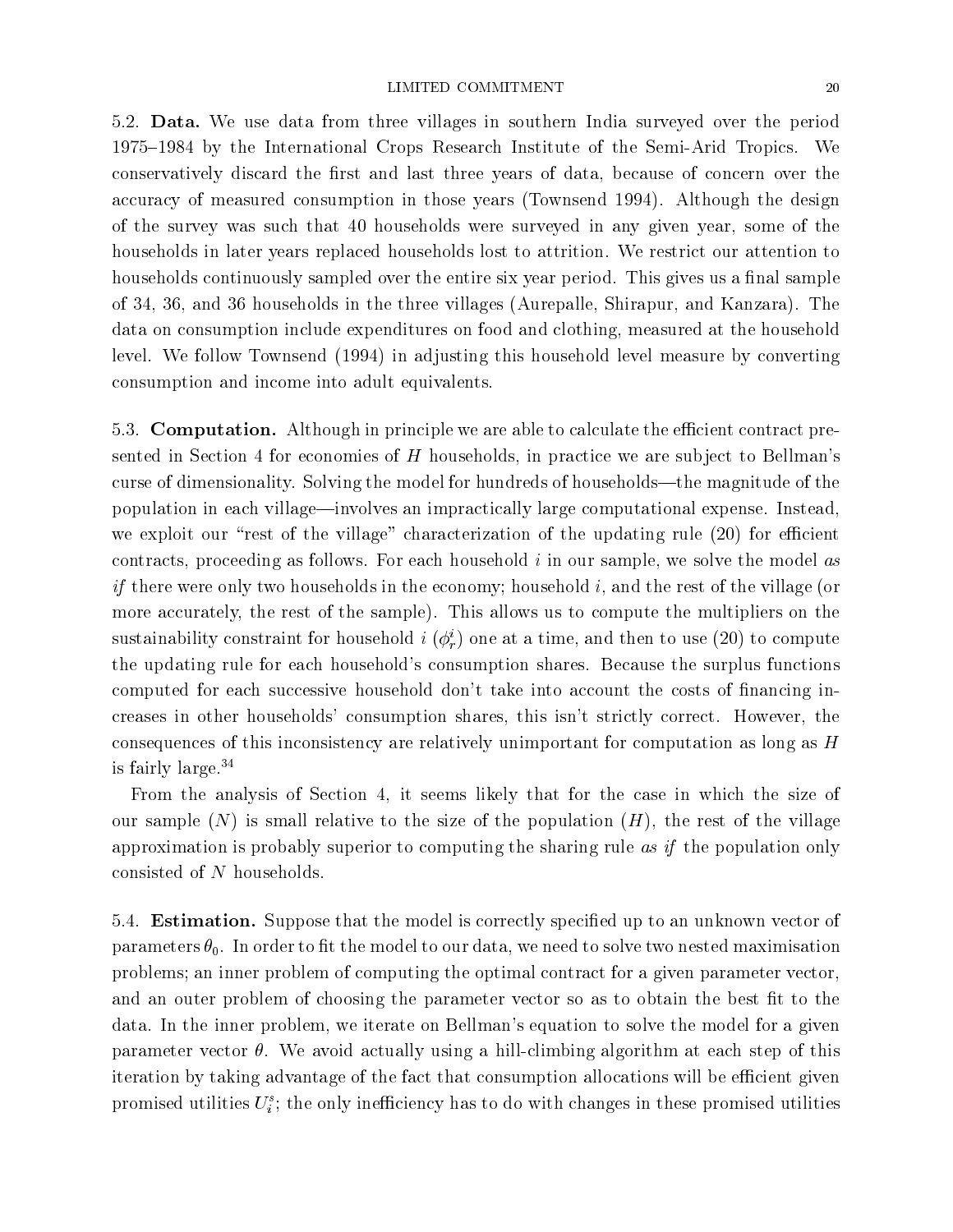when sustainability constraints are binding.<sup>35</sup> As indicated above, we solve the problem for each household versus the rest of the village.

We estimate the household specific endowment processes separately from the estimation of the other structural parameters, assuming that endowment realizations are independent across both time and households, and identically distributed across time for each household. We then use a finite cell approximation to the distribution of household income, estimated nonparametrically for each household independently of all other households. The endowment process for the rest of the village is represented as an (coarsened) aggregation of each member household's endowment process. In practice we permit three possible levels of income for each household, and five possible levels for the rest of the village, so that there are fifteen possible states for each household. Thus, the state for household  $i$  at date  $t$  is determined by the cell into which own income falls and the cell into which aggregate income for the rest of the village falls.

Using a finite cell approximation for households' endowment processes raises two issues. First, since there may be extreme outcomes which occur with positive probability but which are not observed in our sample, this procedure may lead us to conclude that autorities outcomes are more attractive than they are in fact. Second, error due to the approximation of incomes will result in a loss of information regarding small changes in income. If consumption responds to small endowment shocks, as it would if households are autarkic, then we will miss this. However, setting autorly aside, each of the models we test tends to predict that consumption should *not* be sensitive to small income shocks, and so the chief consequence of this approximation error will be to bias our model selection against autarky.<sup>36</sup>

Having solved for the set of efficient contracts for each household, we look at the actual consumption recorded for the household in the first year of our data. We take the coefficient of relative risk aversion to be an element of the parameter vector. Given a guess for  $\gamma$  and observations on household and aggregate consumption, the initial value of the multiplier  $\lambda_0^i$ is given by

(21) 
$$
\lambda_0^i = \left(\frac{c_0^i}{c_0^{-i}}\right)^\gamma,
$$

for  $i = 1, ..., H$ , where, as in Section 4,  $c_t^{-i}$  denotes the rest of the village consumption at time t. We then look at actual income for each household and for the rest of the village. We choose the state closest to this actual income realization, and use this to compute the time series of multipliers associated with i's sustainability constraints,  $\{\phi_t^i\}$ . Having computed this sequence of multipliers for each household in our sample, we compute the  $\{\phi_t^{-i}\}\$  of (20), and use this equation along with data on aggregate consumption to generate a set of predicted consumptions,  $\{\hat{c}_t^i(\theta)\}\$ , which can then be compared with observed consumptions in the data.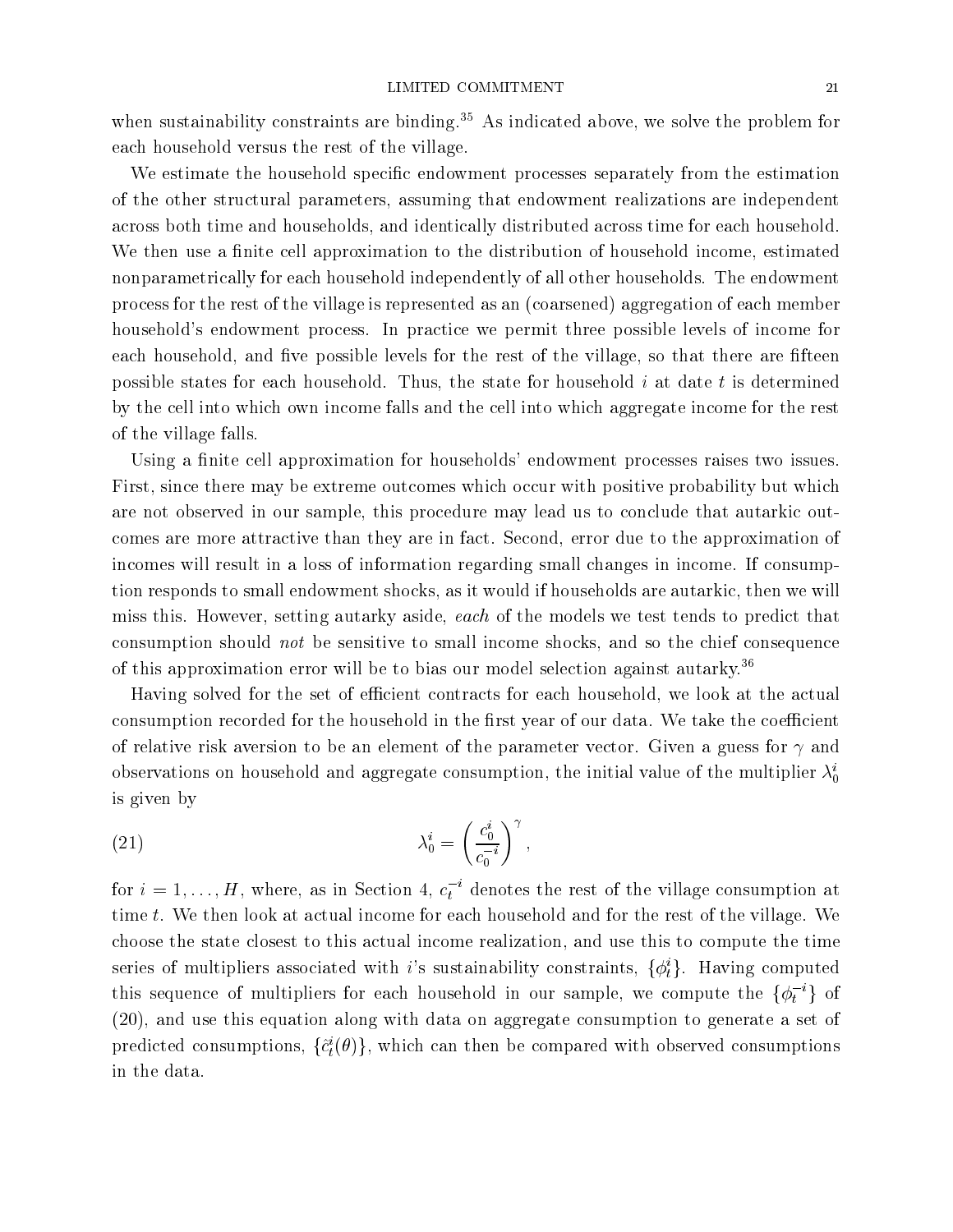We use two different estimating equations to measure the difference between predicted and actual consumptions. The first of these we term our "level" estimator, with resulting estimates denoted by  $\theta$ . Computing these estimates amounts to solving a nonlinear regression problem of the form

(22) 
$$
\log c_t^i = \log \hat{c}_t^i(\lambda_t^i, \bar{c}_t | \theta) + u_t^i,
$$

where  $\lambda_t^i$  is determined by  $\lambda_{t-1}^i$  and the realization of endowments according to the updating rule (14). Comparing the logarithms of predicted and actual consumption gives us a set of residuals  $\{u_t^i\}$ , which we interpret as being due to measurement error in consumption.

Because our main interest is in understanding the dynamics of consumption allocations, and particularly in the dynamic response of consumption to income shocks, we also work with a second estimating equation. The idea is to try and predict, not levels of consumption. but changes in households' shares of consumption. We begin with some additional notation. to make the role of measurement error precise. For compactness, let  $\tilde{\sigma}_t^i$  denote the actual consumption share of household  $i$  at time  $t$ , noting that consumption shares are related to the  $\lambda$  weights we worked with earlier by  $\tilde{\sigma}_t^i = (\lambda_t^i)^{1/\gamma} / \sum_{j=1}^N (\lambda_t^j)^{1/\gamma}$ . The econometrician doesn't observe the actual consumption shares, but instead a quantity contaminated by measurement error,  $\sigma_t^i = \tilde{\sigma}_t^i e^{v_t^i}$ . Thus, writing out an expression for changes in shares of consumption yields our second estimating equation.

(23) 
$$
\log \frac{\sigma_{t+1}^i}{\sigma_t^i} = \log \frac{\hat{\sigma}_{t+1}^i(\theta)}{\hat{\sigma}_t^i(\theta)} + v_{t+1}^i - v_t^i,
$$

which, along with the updating rule (20) for  $t \ge 1$  and by (21) for  $t = 0$  allows us to make predictions regarding the evolution of shares, conditioned on the parameter vector  $\theta$ . We call the estimator of  $\theta$  derived from this estimating equation our "changes-in-shares" estimator. and denote the resulting point estimates by  $\theta$ .

For each of our level and changes-in-shares estimators, we take the sum of squared residuals as our measure of how well the model fits the data, thus solving a nonlinear least squares problem. Both of our estimators will be consistent and asymptotically normal so long as standard regularity conditions are satisfied (White 1984), and so long as there is no measurement error in time zero consumption. In the (more plausible) case in which time zero consumption is measured with error, then we need an additional condition to guarantee consistency and asymptotic normality as  $T \to \infty$ : for each household at least one of the sustainability constraints must eventually bind with probability one.

Of course, we have a panel with quite a small number of periods, so the property of consistency is of only limited comfort. In this connection we note that in a finite sample, our changes-in-shares estimator is apt to be much less sensitive to time zero measurement error than is our level estimator. To see this, note that (21) uses observed consumption in period zero to compute the initial value of the multipliers  $\{\lambda_0^i\}$ , and then uses these computed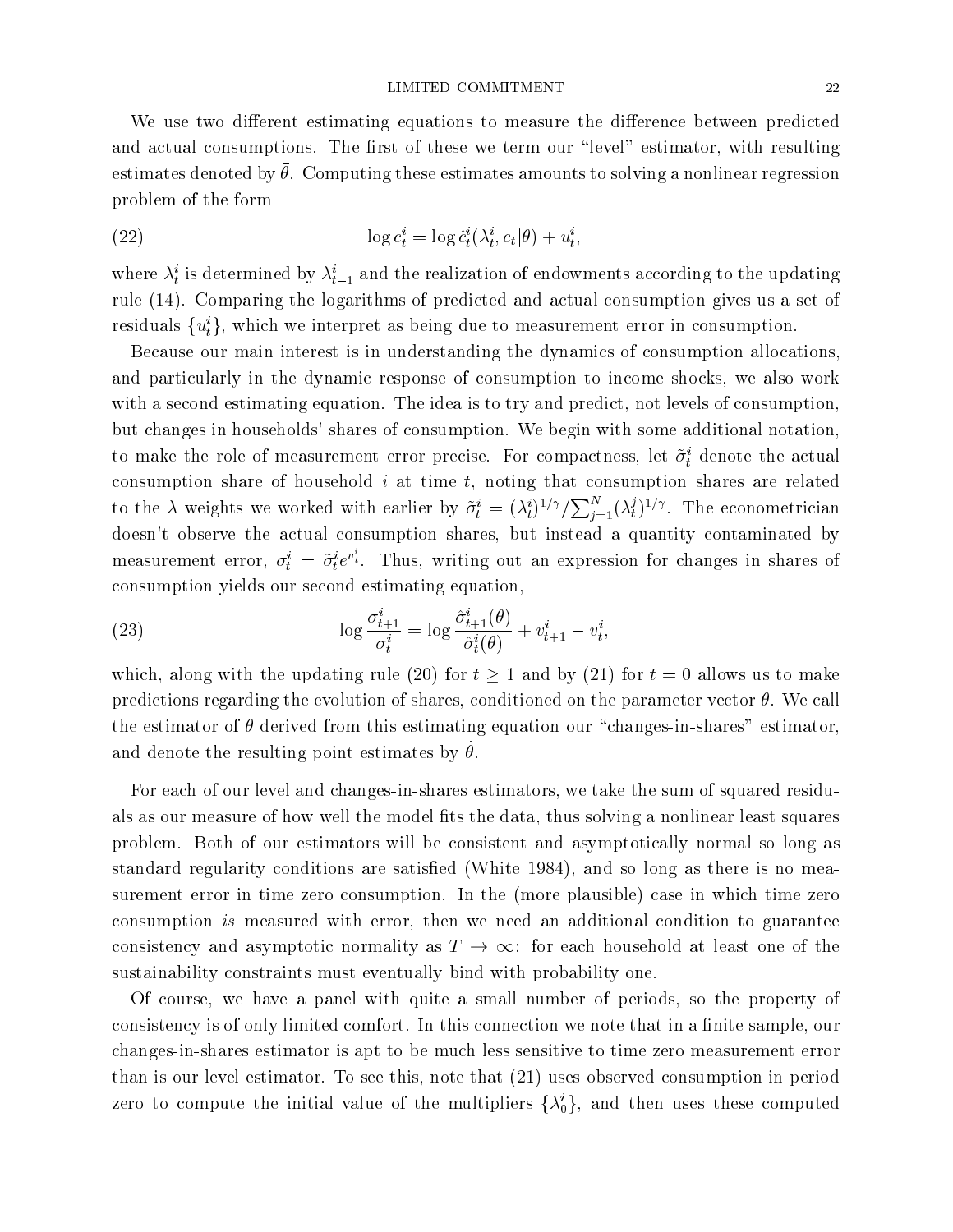multipliers along with data on income to predict consumption in the subsequent period. Now, if time zero consumption is measured with error, then using (21) introduces error into the calculation of the time zero multipliers, which in turn leads to error in the prediction of future consumption. However, for our changes-in-shares estimator there's no such difficulty. To see this, we evaluate (23) at  $t = 0$ , noting that  $\hat{\sigma}_0^i(\theta) = \sigma_0^i$ , so that

$$
\log \frac{\sigma_1^i}{\sigma_0^i} = \log \frac{\tilde{\sigma}_1^i}{\sigma_0^i} + v_1^i
$$

and computed estimates  $\dot{\theta}$  will not be directly affected by time zero measurement error.

Of course, there's another equation involved in this estimation procedure, the updating equation (20). Calculation of the updating rule at a fixed parameter vector  $\theta$  is independent of measurement error in consumption; however, using mis-measured multipliers  $\lambda_0^i$  as inputs to the updating rule may produce incorrect predictions of future multipliers. Fortunately, the nature of the updating rule suggests that this may not be a serious problem. Whenever a sustainability constraint is binding, the multiplier  $\lambda_t^i$  will be set to an endpoint of one of the state-dependent intervals described in Proposition 1, and these endpoints are independent of initial consumption. If, on the other hand, no sustainability constraint is binding, then predicted values of the multipliers will inherit measurement error from the previous period. but the error in this case is bounded by the length of the state-dependent interval.

5.5. Comparing Models. Table 1 presents estimates of  $\theta_0$  from the level estimating equation (22) for several models: autority, full insurance, the static limited commitment model. and the dynamic limited commitment model, along with the log quasi-likelihood associated with each model. In addition, the table reports the point estimates for the dynamic limited commitment model from the changes-in-shares estimating equation (23) (note that the parameters of the other models aren't identified by this estimating equation).

We first examine the autorkic model. As remarked above, there are no parameters to estimate for this model, so the value of the criterion function (the log quasi-likelihood) reported in Table 1 simply serves as a benchmark for the other models, each of which must have a better fit by virtue of the nesting of the models. For each of the three villages, the value of the estimating criterion is substantially less than that for any of the other models. suggesting that the other models have a substantially better fit.<sup>37</sup> The full insurance (Pareto optimal) model involves estimating the preference parameter  $\gamma$ .<sup>38</sup> Estimates vary greatly across villages, ranging from 0.01 in Kanzara to 26.6 in Aurepalle.<sup>39</sup> These estimates are implausible, and strongly suggest that the full insurance model with CRRA utility provides a rather poor description of the data. Nonetheless, judging by the value of the estimating criterion, the full insurance model provides a dramatic improvement to the autarkic model in terms of model fit.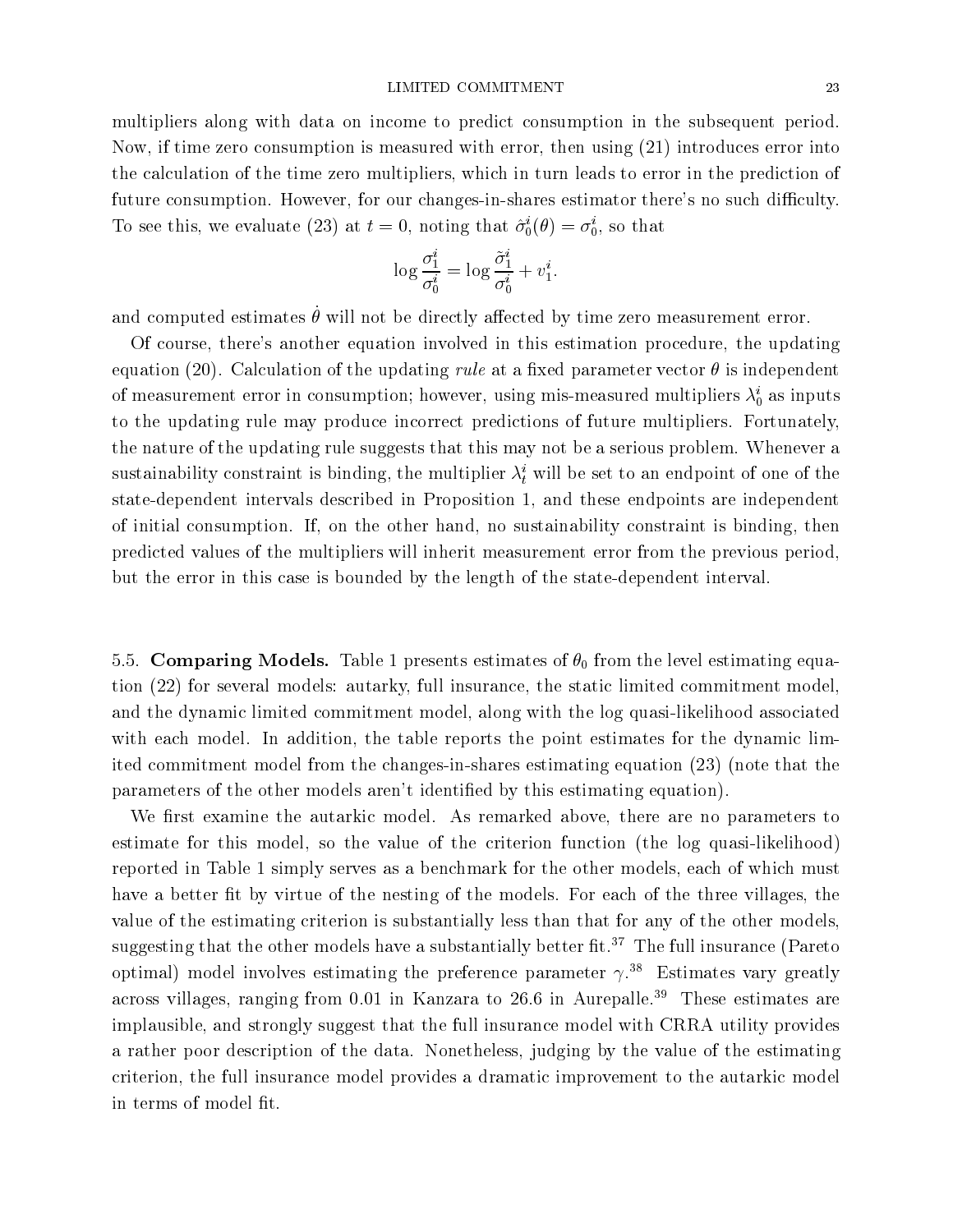|           | Model                    |          |               | $\delta$ | Criterion   |
|-----------|--------------------------|----------|---------------|----------|-------------|
| Village   |                          | $\gamma$ | $P(1-\delta)$ |          |             |
|           | Autarky                  |          |               |          | $-207.0320$ |
| Aurepalle | Pareto Optimal           | 26.5659  |               |          | $-95.0120$  |
|           | Static LC                | 1.5576   | 0.0044        |          | $-65.0657$  |
|           | Dynamic LC $(\theta)$    | 1.5439   | 0.0052        | 0.7048   | $-64.1456$  |
|           | Dynamic LC $(\theta)$    | 0.9501   | 0.0006        | 0.8525   |             |
|           | Autarky                  |          |               |          | $-197.6770$ |
| Shirapur  | Pareto Optimal           | 5.4774   |               |          | $-76.4276$  |
|           | Static LC                | 1.6081   | 0.0027        |          | $-70.2262$  |
|           | Dynamic LC $(\theta)$    | 1.4982   | 0.0082        | 0.7093   | $-63.2487$  |
|           | Dynamic LC $(\theta)$    | 0.8420   | 0.0000        | 0.9487   |             |
|           | Autarky                  |          |               |          | $-153.5230$ |
| Kanzara   | Pareto Optimal           | 0.0100   |               |          | $-30.6478$  |
|           | Static LC                | 1.5764   | 0.0043        |          | $-13.1712$  |
|           | Dynamic LC $(\theta)$    | 1.4393   | 0.0166        | 0.9485   | $-6.3231$   |
|           | Dynamic LC<br>$(\theta)$ | 0.8435   | 0.0000        | 0.9385   |             |

TABLE 1. Estimates of Model Parameters. Note that for ease of interpretation, the column labelled  $P(1-\delta)$  reports the estimated punishment scaled by  $1-\delta$ , so that it has the interpretation of a per-period punishment, measured in utils. For the static limited commitment model,  $\delta$  is taken to be zero.

Modifying the updating rule and estimating the parameter  $P$  as well as the preference parameter  $\gamma$  gives us the static limited commitment model. Recall that because  $\delta$  is not identified by this model, we conduct estimation for the static limited commitment model as if households were myopic  $(\delta = 0)^{40}$  Estimated values of P vary from 0.0027 in Shirapur to  $0.0044$  in Aurepalle. To give some sense of the magnitude of these punishments, consider, for each village, a single household with the preference parameters reported in Table 1 which consumes the average consumption for that village with certainty. For such households, imposition of the punishment P would amount to, respectively, a 10.9, 10.7, and a 13.5 per cent reduction in certain consumption.

Perhaps more telling than measures of fit, allowing for limited commitment leads to much more sensible estimates of  $\gamma$ , the coefficient of relative risk aversion. Under the static limited commitment model, estimated relative risk aversion is equal to 1.56 in Aurepalle, 1.61 in Shirapur, and 1.58 in Kanzara. Relative to empirical estimates of risk aversion in other settings, these seem perfectly plausible, and seem to indicate a large improvement over the full insurance model, with its utterly implausible estimates of  $\gamma$ .

Estimating a third parameter, the discount factor  $\delta$ , gives us the dynamic limited commitment model of this paper. We remind the reader that while this model nests the autarkic and full insurance models, it does not nest the static limited commitment model because of the difference in the updating rule for that model. We first consider the level estimates  $(\theta)$ of the dynamic model. Level estimates of  $\delta$  vary somewhat across villages, with the highest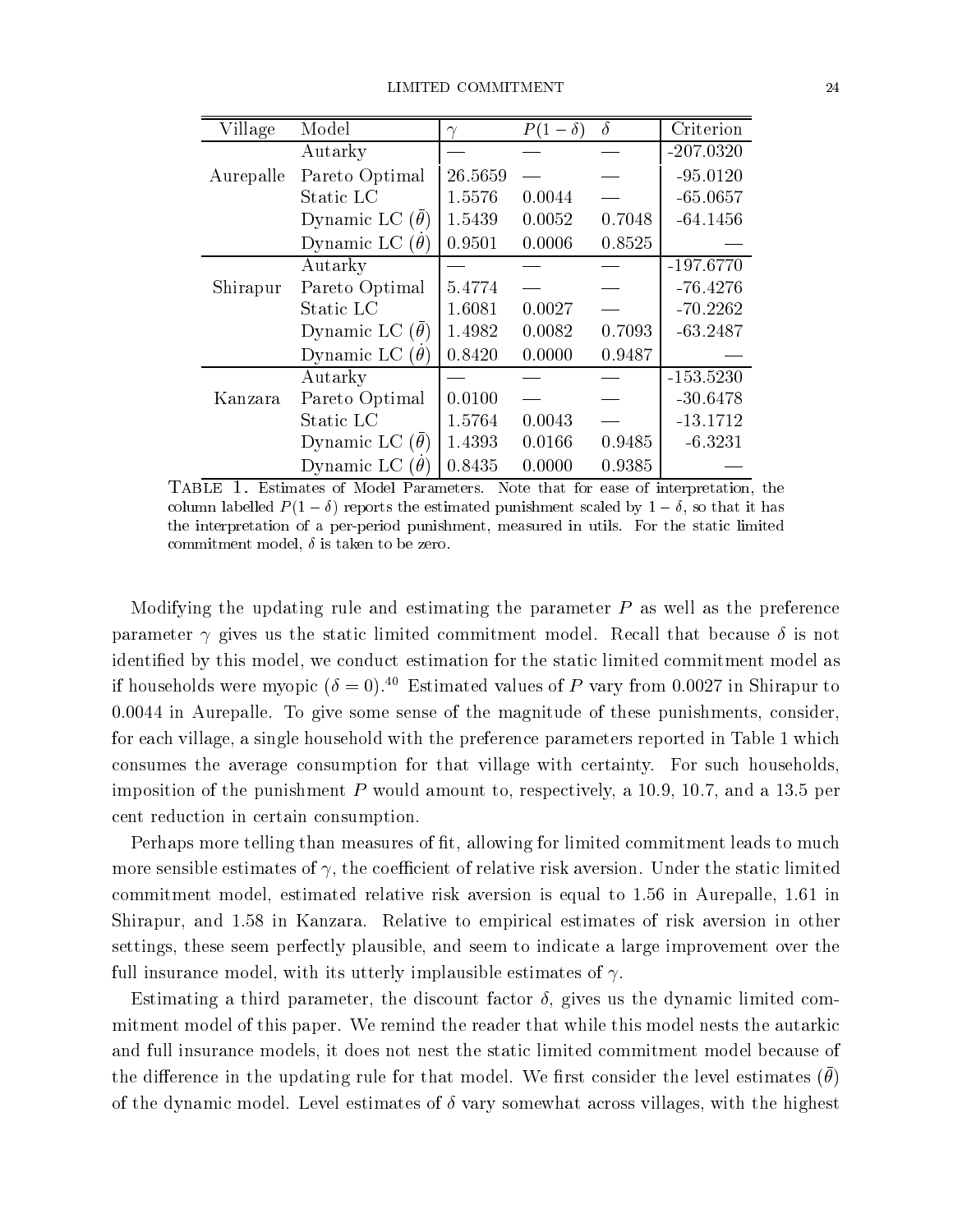value of 0.95 in Kanzara. Estimated values of  $\delta$  in the remaining villages are similar—0.70 in Aurepalle and 0.71 in Shirapur. While the latter two estimates seem low relative to discount factors estimated in developed countries, they are actually somewhat higher than estimates reported by Pender (1996), who uses experimental techniques to estimate rates of discount in Aurepalle.

Level estimates of  $\gamma$  in the dynamic model are similar to estimates in the static limited commitment model. Estimated values of P are scaled by  $(1-\delta)$ , to give the interpretation of per period punishments, to facilitate comparison with the values of  $P$  reported for the static limited commitment model. The scaled punishments for the dynamic model are uniformly larger than for the static model when measured in utils, but this is a treacherous comparison since estimated preference parameters vary across the two models. For a clearer contrast, in each village we again compute what reduction in certain consumption would correspond to the punishments reported in Table 1 for a household which consumed the village mean with certainty in every period for each village; the reductions amount respectively to an 11.8, 15.9, and a 21.1 per cent reduction in certain consumption in every period, uniformly larger punishments than for the static limited commitment model.

We next turn to the changes-in-shares estimator of the dynamic limited commitment model, comparing the parameter estimates from this model  $(\theta)$  to the level estimates  $(\bar{\theta})$ . The changes-in-shares estimator yields considerably smaller estimates of the coefficient of relative risk aversion  $\gamma$ , and considerably larger estimates of the discount factor  $\delta$  in the first two villages (the third is little different). Estimates of punishments (relative to average surplus) are *much* smaller, being very nearly zero in every case. The higher values for P for the level estimates  $(\bar{\theta})$  lead to a predicted allocation which is closer to full insurance. As we shall see, this implies a smaller response of consumption to income changes than that observed in the data. The low values for  $P$  in the changes-in-shares estimates, on the other hand, predict a consumption response that is of about the right magnitude.

As a consequence, whether one regards the changes-in-shares estimates as more or less plausible than the level estimates, evaluating the dynamic limited commitment model at the change-in-share estimates makes the model do a much better job of capturing the dynamics which we observe in the data. To see this, consider Figure 2. The first column of this figure plots changes in actual consumption shares versus changes in income shares, and gives some sense of how sensitive consumption is to idiosyncratic income shocks. The dotted lines in these figures indicate the least squares prediction of the variable on the vertical axis given the variable on the horizontal axis. Thus, the slopes of these lines measure the average response of consumption shares to changes in income shares. These amount to about 28 per cent in Aurepalle, 12 per cent in Shirapur, and 13 per cent in Kanzara.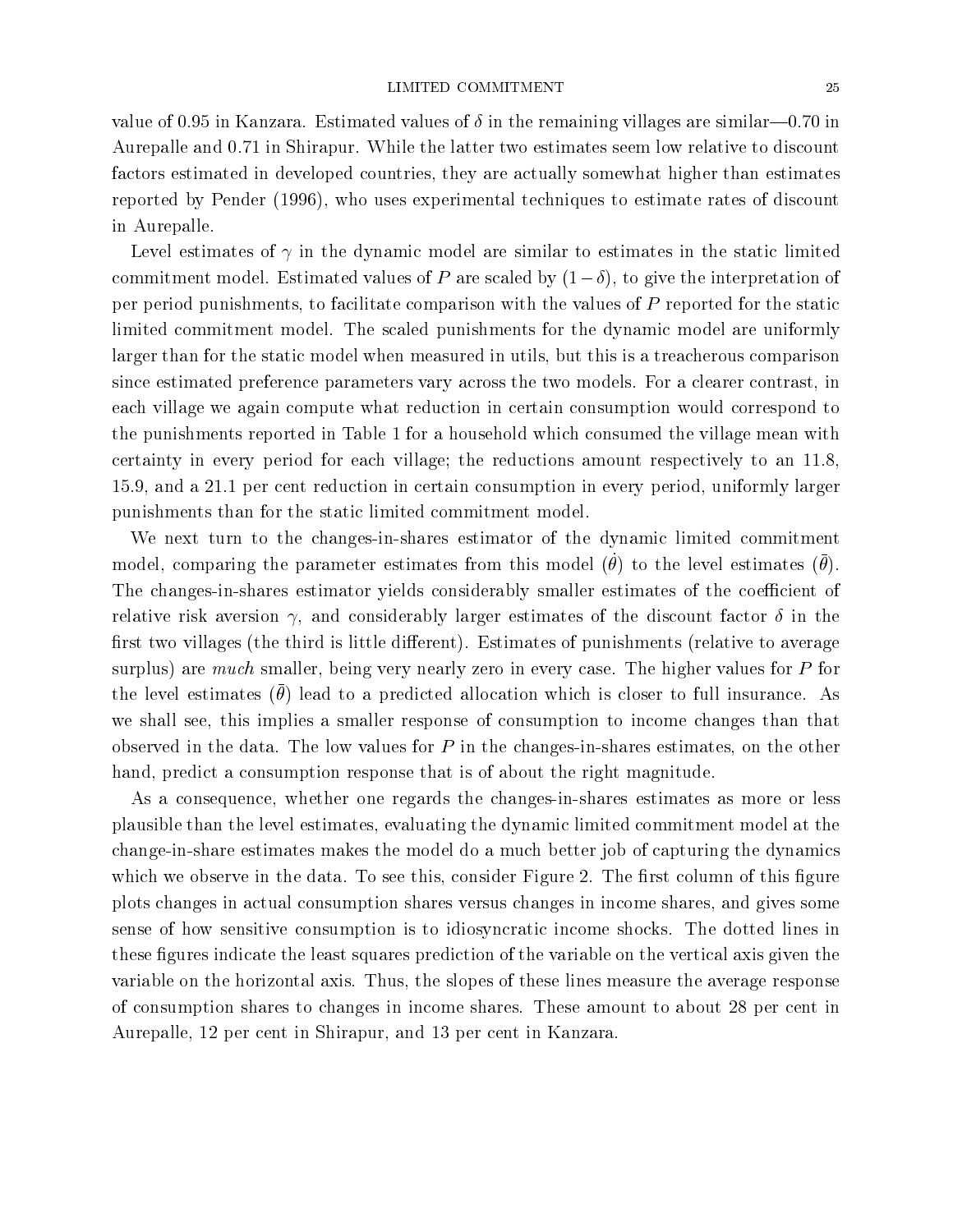



FIGURE 2. Actual Consumption & Income Response; also, Comparison of Dynamic Limited Commitment Model evaluated at  $\bar{\theta}$  and  $\dot{\theta}$ . The horizontal axis of each plot in the first column measures changes in a household's share of village income, while the vertical axis measures the change in a household's actual share of village consumption. In the second column, we compare predicted consumptions using the level estimates for the dynamic limited commitment model (vertical axis) with predicted consumptions from the dynamic limited commitment model evaluated at the changes-in-shares estimates (horizontal axis). Each row corresponds to a different village. The solid line in each plot passes through the origin, and has a slope of 1; the dotted line is the ordinary least squares fit.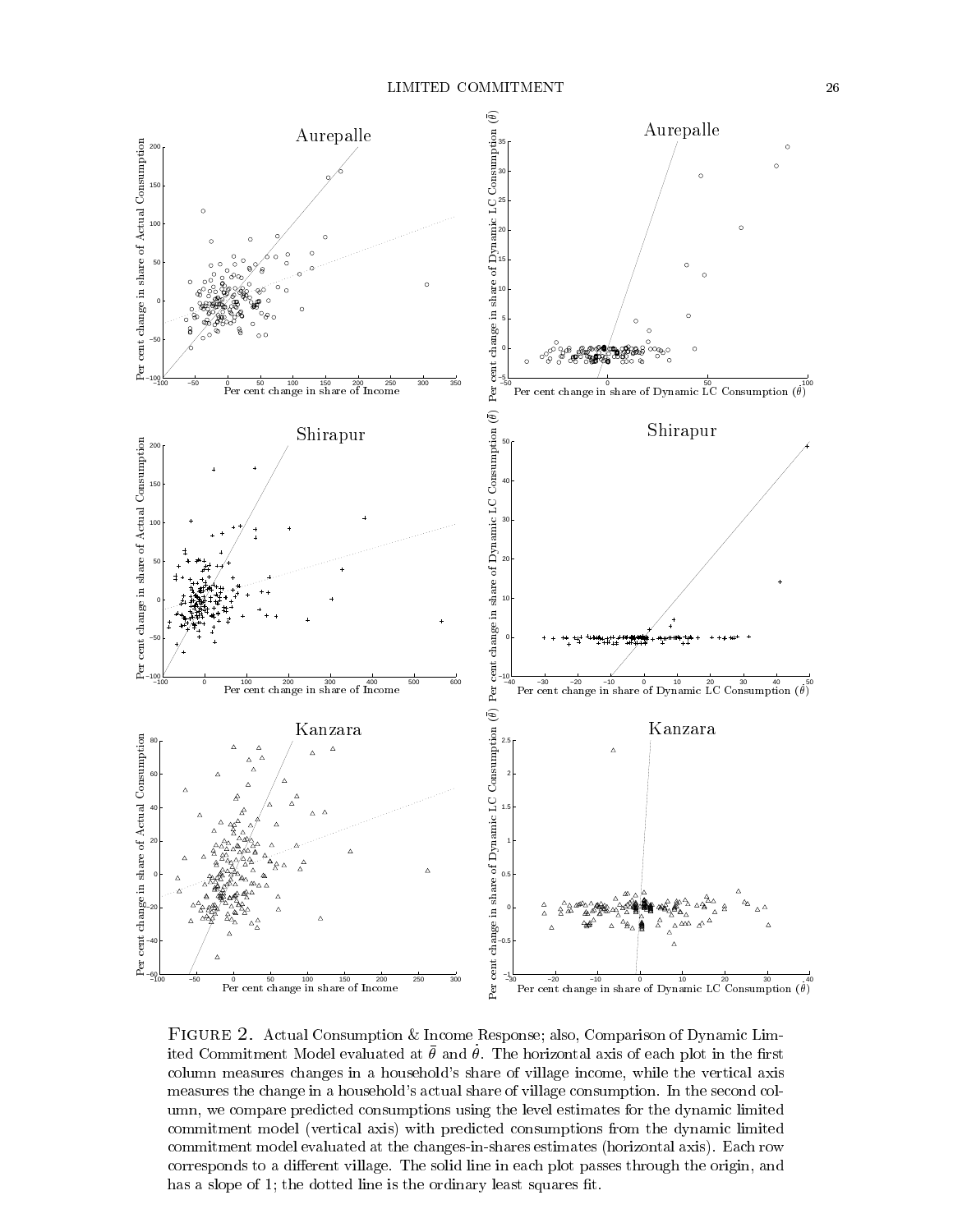![](_page_27_Figure_2.jpeg)

FIGURE 3. Dynamic Limited Commitment & Response to Income. The horizontal axis of each plot measures changes in a household's share of village income. The vertical axis measures the predicted change in a household's share of village consumption. Plots in the first column use the level parameter estimates for the dynamic limited commitment model while plots in the second column use the changes-in-shares estimates. Each row corresponds to a different village. The solid line in each plot passes through the origin, and has a slope of 1; the dotted line is the ordinary least squares fit.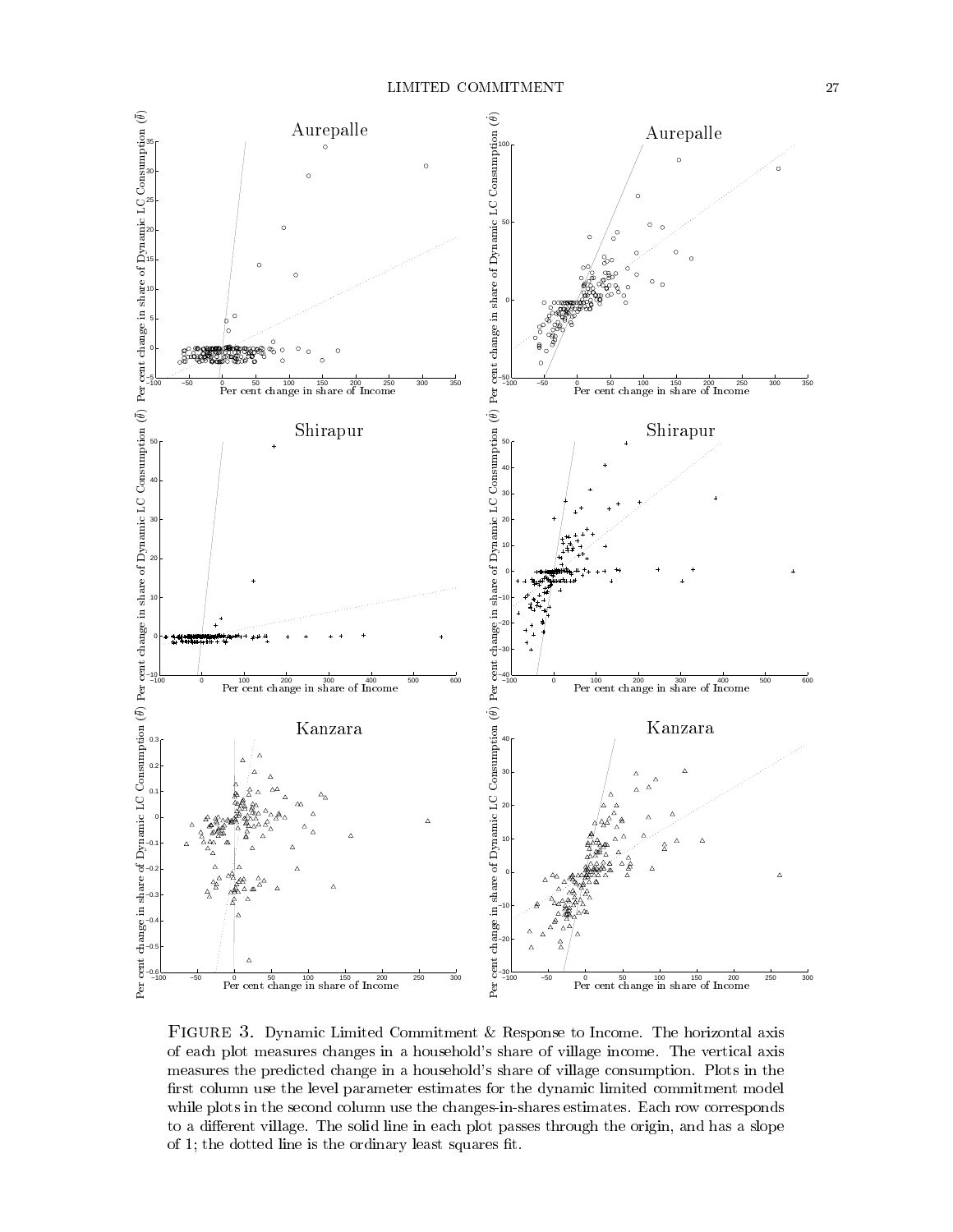![](_page_28_Figure_1.jpeg)

FIGURE 4. Actual & Predicted Consumption. The vertical axis of each plot measures changes in a household's actual share of village consumption. The horizontal axis measures the predicted change in a household's share of village consumption. Plots in the first column use the level parameter estimates for the dynamic limited commitment model  $(\bar{\theta})$ , while plots in the second column use the changes-in-shares estimates  $(\dot{\theta})$ . Each row corresponds to a different village. The solid line in each plot passes through the origin, and has a slope of 1; the dotted line is the ordinary least squares fit.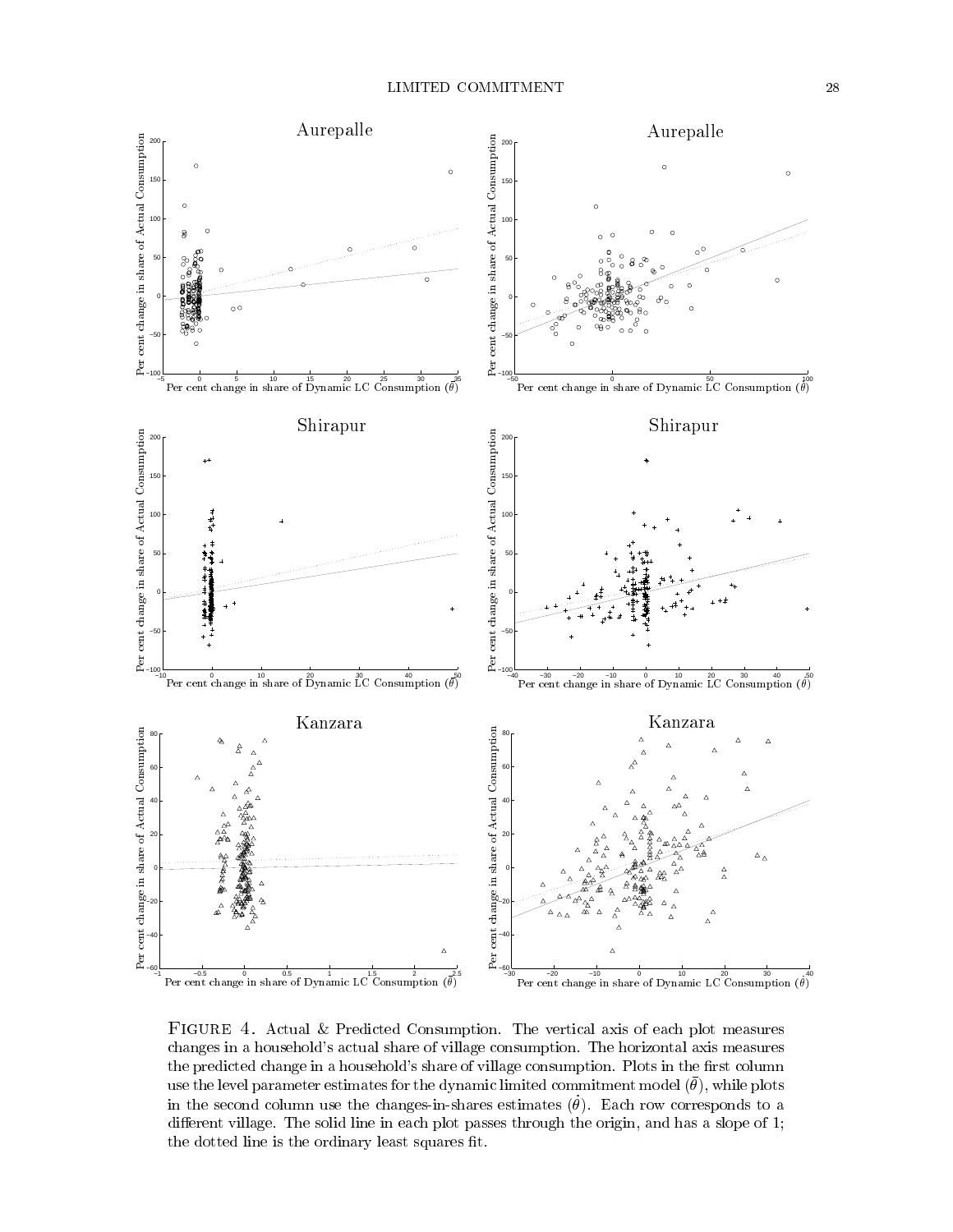Where Figure 2 shows the response of actual consumption shares to changes in income shares, Figure 3 shows how the consumption shares *predicted* by the dynamic limited commitment model change in response to changes in income shares. The first column of this figure shows the response of the model evaluated at the level estimates  $\bar{\theta}$ , while the second column reports the response for the model evaluated at the change-in-shares estimates  $\dot{\theta}$ . As in Figure 2, the solid lines have a slope of one, to help give an indication of relative scale, while the dotted lines correspond to the OLS prediction. The difference between the two sets of estimates is remarkable. In particular, the level model predicts a very small response (the slope of the OLS lines are about 0.03 per cent in each village), while the change-inshares model predicts average percentage responses of about 12.5 per cent in Aurepalle and Shirapur, and about 13 per cent in Kanzara, very much in line with the the actual average response shown in the first column of Figure 2. This point is reinforced by Figure 4, which plots changes in actual consumption shares versus the predictions of the dynamic limited commitment model, evaluated at  $\bar{\theta}$  in the first column, and  $\dot{\theta}$  in the second. The level estimates do quite poorly on this comparison, but the changes-in-shares predictions do a fair job of matching the variation observed in actual consumption, in that the estimated OLS fit has a slope slightly less than one in each village. There's greater observed variation in the actual data, but that's exactly what we'd expect given that consumption is measured with error.

Although the changes-in-shares estimates do a much better job of capturing dynamics than do the level estimates, to some extent that's to be expected. The level estimator is more ambitious than the changes-in-shares estimators, since it tries to match not just dynamics but also variation in mean consumption across households. So, as one might expect, the level estimator does a considerably better job of explaining the distribution of consumption than does the changes-in-shares estimator. Figure 5 illustrates this point. In the first column of this figure we plot a set of Lorenz curves, each row corresponding to a different village. Each plot contains the Lorenz curve for each year, and for actual consumption, the changesin-shares prediction of consumption levels, and the level prediction of consumption levels. Lorenz curves for actual consumption are solid lines, while Lorenz curves using the level prediction are dashed lines, and Lorenz curves using the changes-in-shares predictions are dotted lines. With so many lines, it's not always easy to draw clear comparisons; accordingly, in the second column of the figure we plot the actual Lorenz curves minus the predicted Lorenz curves.

The most striking point in these figures is that the level prediction of distribution is much closer to the actual distribution than is the changes-in-shares prediction. In every case, the changes-in-shares estimates tend to predict much greater inequality in the distribution of consumption than is actually observed. This effect is particularly marked for wealthier (high consumption) households. In two of three villages (Aurepalle and Kanzara), predictions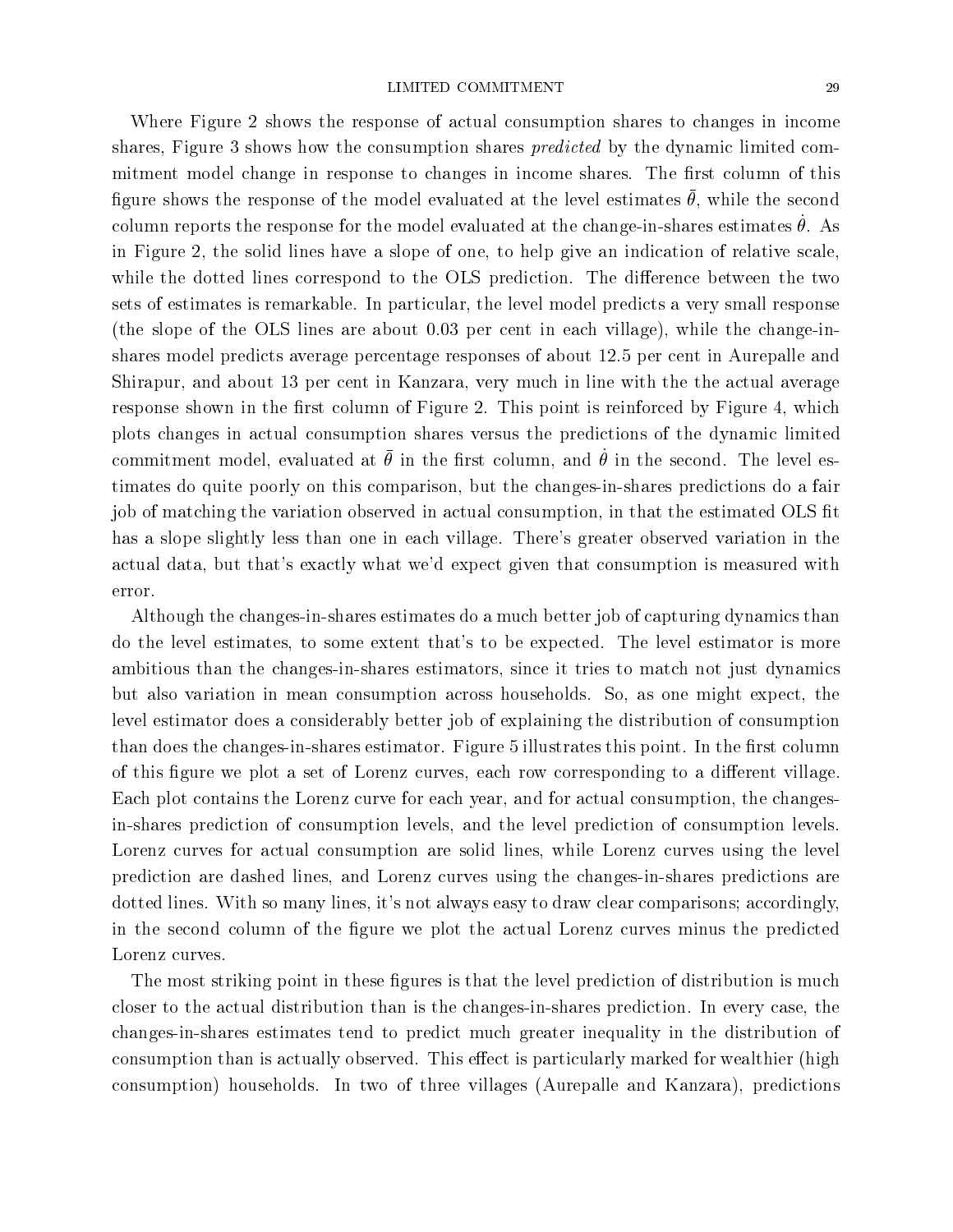![](_page_30_Figure_1.jpeg)

FIGURE 5. Actual and Predicted Lorenz Curves. Curves marked "DLC  $\bar{\theta}$ " use the level parameter estimates for the dynamic limited commitment model while curves marked "DLC  $\theta$ " use the change-in-shares estimates. The first column of plots are Lorenz curves of consumption (one curve per year). The second column of plots show the difference between actual and predicted Lorenz curves. Each row corresponds to a different village.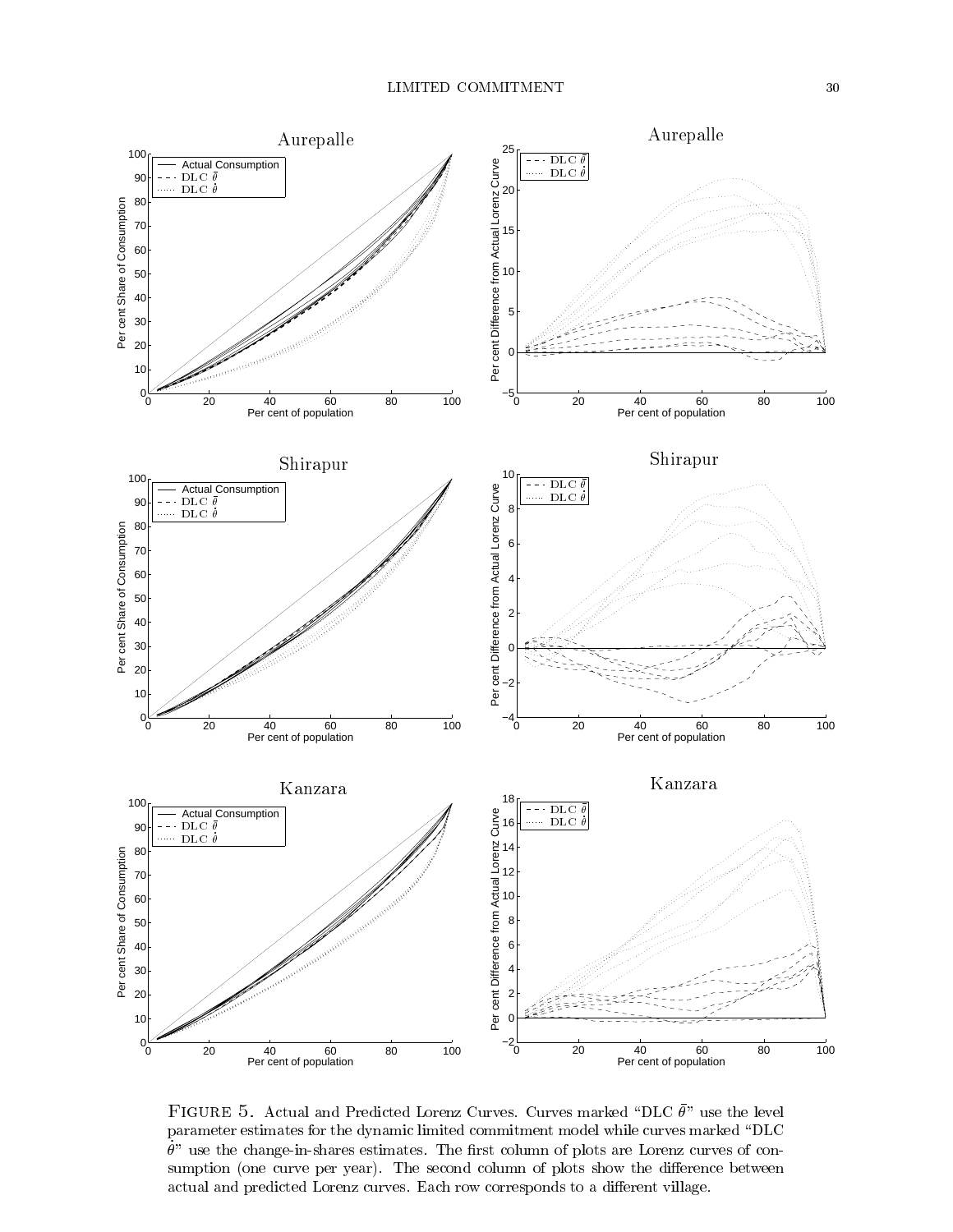using the level estimates also display too much inequality; however, in Shirapur too little inequality is observed among all but the richest households.

A second important point regarding these figures is that errors in predicted inequality tend to persist across years. For example, in Aurepalle changes-in-shares predictions regarding distribution change rather little across years; in every year outcomes are more egalitarian than predicted, not simply on average.

## 6. AN APPRAISAL OF THE DYNAMIC LIMITED COMMITMENT MODEL

We have presented a variety of evidence that models incorporating limited commitment seem capable of doing a much better job of explaining actual consumption allocations than are models of full insurance, static limited commitment, or autarky. Nonetheless, given the simplicity of the models we've proposed and the necessarily stylised features of the model economy we've estimated, we would like to have some additional ways to evaluate the performance of the dynamic limited commitment model we've constructed relative to the performance of alternative models.

We begin by examining some informal measures of fit.<sup>41</sup> Table 2 presents the correlation between predicted and actual consumptions. The first column of this table (labelled "Reality") is of the greatest interest, as it gives the correlations between the actual data and consumption in each of the proposed models. Setting aside the "Dynamic LC  $(\dot{\theta})$ " row of this table for the moment, the orderings of models according to how highly their predicted consumptions are correlated with actual consumptions is as one would expect from the measures of fit reported in Table 1, with a single exception: income (autarkic consumption) in Aurepalle is actually more highly correlated with consumption than is predicted consumption with full insurance. The highest correlations with actual consumption are given by the dynamic limited commitment model, which has a correlation of 0.73 in Aurepalle, 0.61 in Shirapur, and 0.76 in Kanzara. Since we're looking at correlations between levels of (predicted) consumptions, correlations between the logarithms of actual consumption and the logarithms of the consumptions predicted by the changes-in-shares models tend to be relatively low, reflecting the same shortcoming observed earlier in discussion of Figure 5.

Correlations reported in the first column of Table 2 are uniformly less than one because of some error. This may be innocuous noise in the measurement of actual consumption. or may be error in predicted consumptions. To better understand the error in our model. we investigate whether residuals from the models we estimate are systematically related to income. Thus, in Table 3, we consider a regression in which the dependent variable is the residuals from the limited commitment models,  $c_t^i - \hat{c}_t^i$ , which we then regress on other variables in an attempt to identify shortcomings. In every case right hand side variables include a set of fixed effects, a set of time effects, and the logarithm of income. The idea is that the predictions of a model which successfully captures consumption's response to income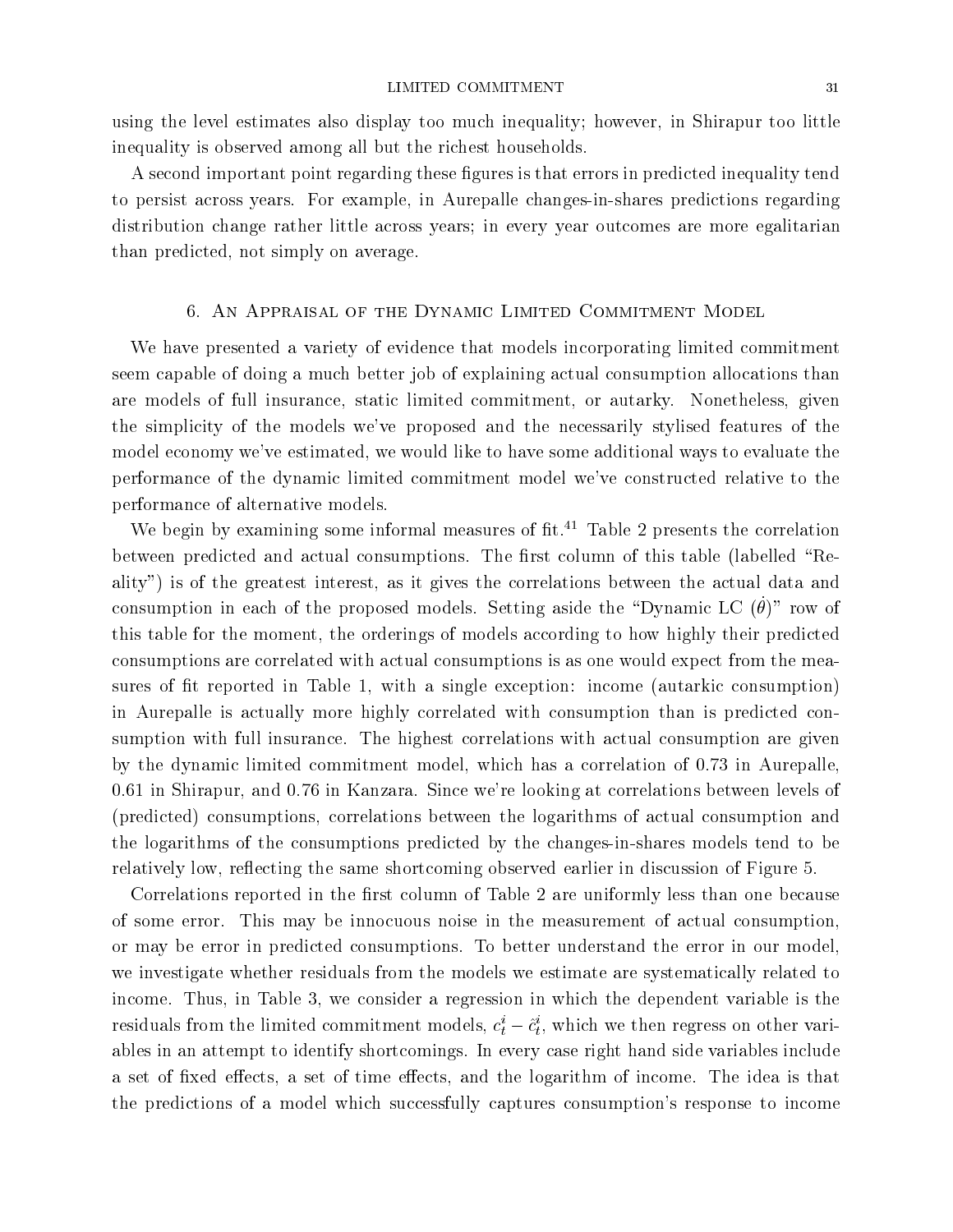| Village   | Model                    | Reality | Autarky | Full Ins. | Static LC | <b>DLC</b><br>$(\theta)$ |
|-----------|--------------------------|---------|---------|-----------|-----------|--------------------------|
| Aurepalle | Autarky                  | 0.659   | 1.000   |           |           |                          |
|           | Full Ins.                | 0.600   | 0.579   | 1.000     |           |                          |
|           | Static LC                | 0.731   | 0.729   | 0.883     | 1.000     |                          |
|           | Dyn. LC $(\theta)$       | 0.734   | 0.698   | 0.908     | 0.980     | 1.000                    |
|           | Dynamic LC $(\theta)$    | 0.712   | 0.943   | 0.642     | 0.806     | 0.791                    |
| Shirapur  | Autarky                  | 0.491   | 1.000   |           |           |                          |
|           | Full Ins.                | 0.574   | 0.347   | 1.000     |           |                          |
|           | Static LC                | 0.590   | 0.320   | 0.975     | 1.000     |                          |
|           | Dyn. LC $(\theta)$       | 0.616   | 0.393   | 0.947     | 0.971     | 1.000                    |
|           | Dynamic LC<br>$(\theta)$ | 0.526   | 0.832   | 0.449     | 0.464     | 0.537                    |
| Kanzara   | Autarky                  | 0.592   | 1.000   |           |           |                          |
|           | Full Ins.                | 0.685   | 0.655   | 1.000     |           |                          |
|           | Static LC                | 0.745   | 0.616   | 0.948     | 1.000     |                          |
|           | Dyn. LC $(\theta)$       | 0.756   | 0.630   | 0.943     | 0.995     | 1.000                    |
|           | Dynamic LC<br>$(\theta)$ | 0.653   | 0.897   | 0.699     | 0.739     | 0.751                    |

TABLE 2. Simple correlations between the logarithm of consumption from different models.

| $\log c_t^i - \log \hat{c}_t^i = \alpha_i + \beta \log y_t^i + \eta_t + \epsilon_t^i$ |          |                      |                |  |  |  |  |
|---------------------------------------------------------------------------------------|----------|----------------------|----------------|--|--|--|--|
|                                                                                       |          |                      |                |  |  |  |  |
| Village                                                                               | SLC      | DLC $(\bar{\theta})$ | DLC $(\theta)$ |  |  |  |  |
| Aurepalle                                                                             | $0.336*$ | $0.274*$             | $-0.055$       |  |  |  |  |
|                                                                                       | (0.052)  | (0.050)              | (0.052)        |  |  |  |  |
| Shirapur                                                                              | $0.186*$ | $0.157*$             | 0.037          |  |  |  |  |
|                                                                                       | (0.044)  | (0.043)              | (0.043)        |  |  |  |  |
| Kanzara                                                                               | $0.212*$ | $0.212*$             | $-0.006$       |  |  |  |  |
|                                                                                       | (0.049)  | (0.049)              | (0.048)        |  |  |  |  |
| Pooled                                                                                | $0.236*$ | $0.203*$             | 0.001          |  |  |  |  |
|                                                                                       | (0.027)  | (0.027)              | (0.027)        |  |  |  |  |

TABLE 3. Consumption regressions to test the null hypothesis of limited commitment. The left hand side variable is the logarithm of actual consumption minus the logarithm of predicted consumption, where consumptions is predicted according to one of the models indicated in the table heading. The right hand side variables in every case are a set of time effects, a set of household fixed effects, and the logarithm of household income. Numbers in parentheses are standard errors.

will differ from actual consumption only in ways which are independent of income. Both the static limited commitment model and the dynamic limited commitment model evaluated at the level estimates do relatively poorly by this measure; after subtracting predicted log consumption from actual consumption, the residual is still significantly related to the log of income. In contrast, the dynamic limited commitment model evaluated at the changesin-shares estimate does extremely well: differences between predicted log consumption and actual log consumption are nearly orthogonal to the logarithm of income. Furthermore, the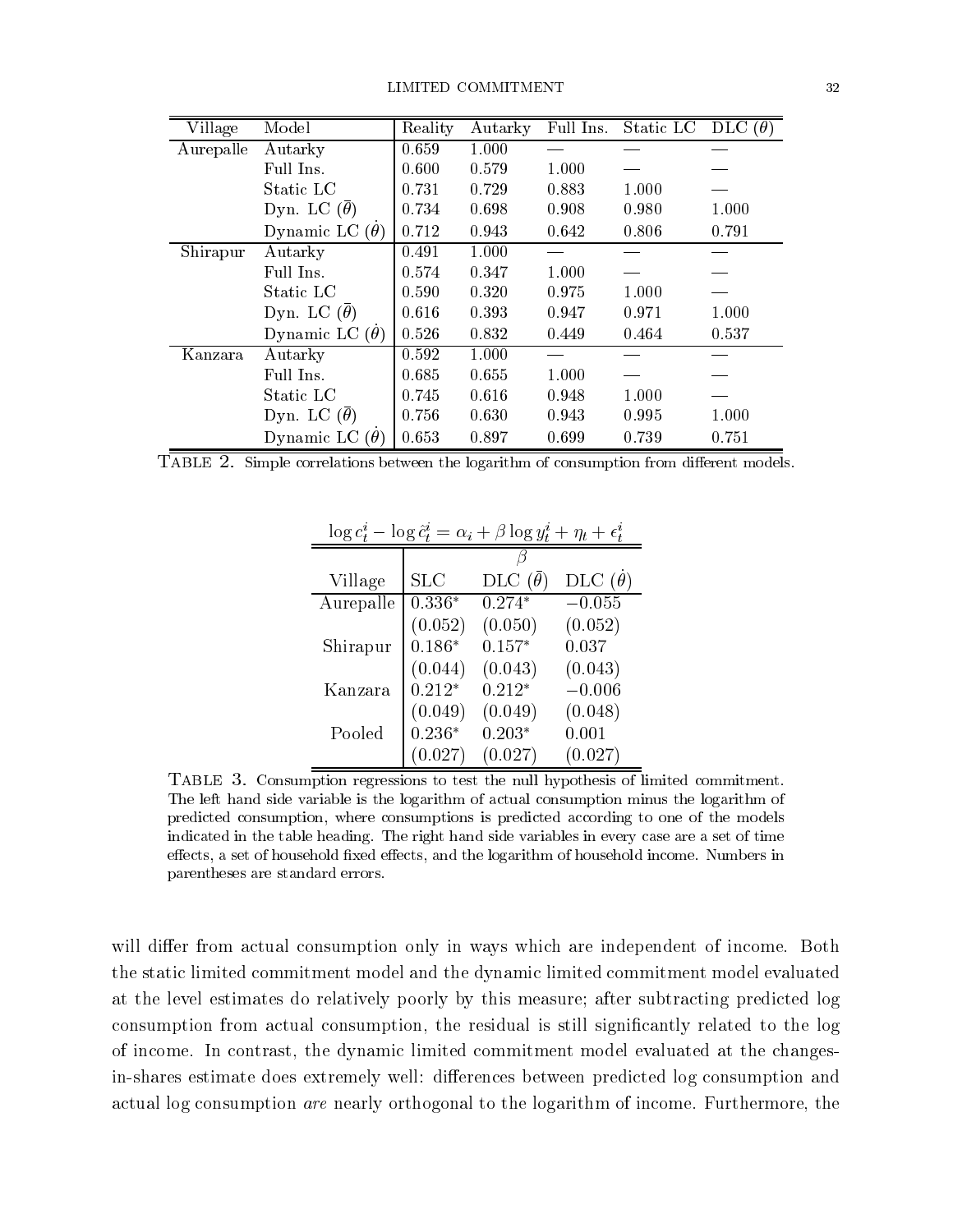changes-in-shares estimates seem fairly plausible, delivering estimates of preference parameters  $\gamma$  and  $\delta$  well within the range found in empirical studies in other settings. This is an important success, indicating that the dynamic limited commitment model (evaluated at the changes in shares estimates) is capable of explaining the response of consumption to income, the puzzle raised by Townsend (1994). Note, however, that the fixed effects in this last regression are jointly significant; as noted above, the dynamic limited commitment model evaluated at the changes-in-shares estimates does not do particularly well at explaining the distribution of consumption across households.

## 7. DISCUSSION AND DIRECTIONS FOR FUTURE RESEARCH

Recent work on consumption allocation in village economies has established a model of full risk-pooling as a natural benchmark—such a model provides a much better explanation of consumption than does a model of autarky, for example. Nonetheless, there are well documented shortcomings with the full risk-pooling model in most of the environments in which it's been tested. In particular, tests of the full risk-pooling model leave us with a puzzle: why is idiosyncratic variation in consumption systematically related to idiosyncratic variation in income?

In this paper we attempt to solve this puzzle by adding limited commitment as a possible impediment to risk-pooling. We provide a complete characterization of consumption allocations in a dynamic environment with limited commitment, and then use data on three Indian villages with which to test the dynamic limited commitment model.

The dynamic limited commitment model does better than any of several alternatives in explaining actual consumption allocations. It provides a better explanation than the benchmark of full risk-pooling; it also performs better than the static limited commitment discussed by Coate and Ravallion (1993). Most importantly, when the dynamic limited commitment model is evaluated at the plausible changes in shares estimates, it predicts an average response of idiosyncratic consumption to idiosyncratic income shocks in line with the empirical response.

Despite these successes, the limited commitment model presented here does not adequately explain consumption. In particular, making the model explain differences in the distribution of mean consumption (as with our level estimator) compromises the ability of the model to simultaneously explain dynamics, particularly the response of consumption to idiosyncratic income shocks. Conversely, if we abandon the goal of explaining distribution, and focus solely on dynamics, then these can be captured very nicely, but at the cost of predicting more consumption inequality than is actually observed in the data.

Why is the dynamic limited commitment model incapable of simultaneously explaining distribution and dynamics? Several possible explanations occur to us. One simple explanation is that rather than having preferences which exhibit constant relative risk aversion, perhaps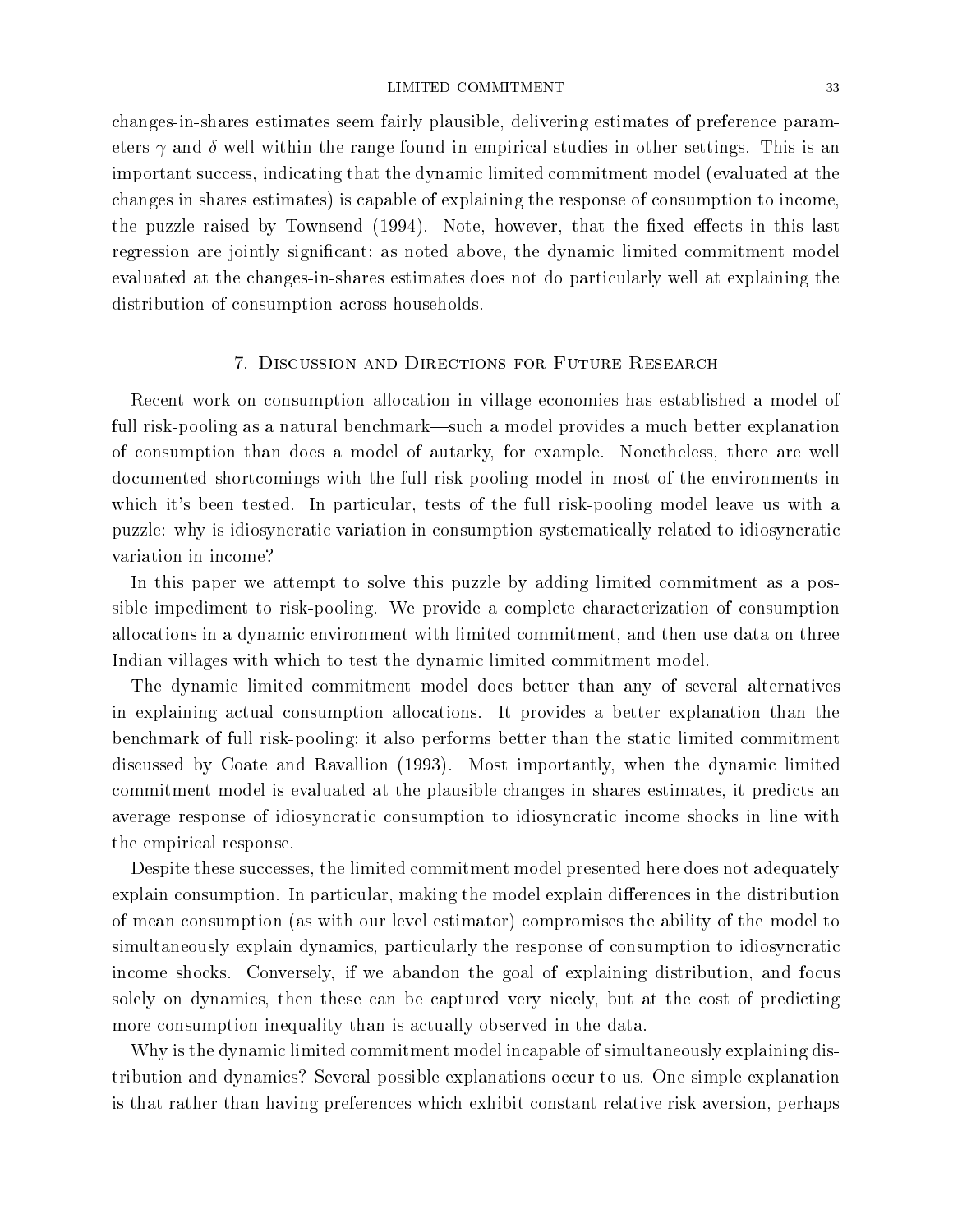households have increasing relative risk aversion—this would be consistent with the argument of Arrow (1965) and empirical work by Binswanger and Rosenzweig (1986), for example. Second, it's possible that using the household as the unit of analysis is a mistake—there may be increasing returns to scale within households or other intra-household allocational issues which would confuse our analysis, in line with the findings of Deaton and Paxson (1998). Because wealthier households also tend to be larger households, this explanation seems consistent with our findings here. Third, our neglect of savings and intertemporal production could possibly explain the result.

Each of these possible explanations amounts to a call for future research. We believe that three different avenues are particularly promising. First, although Section 4 addressed some of the issues regarding the modelling of investment or storage, we've ignored this possibility in our empirical model. The model is considerably more complicated when storage is possible as individual savings can be used to help smooth aggregate consumption when aggregate income is uncertain and households with high savings may find autarky relatively more attractive. Thus it may be desirable to transfer assets across households to improve welfare. Ligon, Thomas, and Worrall (2000) study these issues. What emerges is a theory of dynamic distribution in which shifts in the ownership of storable assets help support an equilibrium. The theory suggests that the existence of an intertemporal technology is likely to lower the cost of smoothing consumption. As a consequence, neglecting such a technology might lead us to incorrectly infer that demand for smoothing is greater than it is in fact. Since demand for smoothing is greater when risk aversion is larger, punishments greater, and households more patient, we would guess that neglect of intertemporal technology would lead to upwardly biased estimates of one or more of these three parameters.

Second, it is important to examine the policy implications of the analysis and the interaction between informal mutual insurance arrangements and government sponsored schemes. Attanasio and Rios-Rull (2000) have considered this issue. They model an economy with many private mutual insurance schemes subject to limited commitment and examine the implications of a compulsory public insurance scheme against aggregate shocks. They find that the welfare effect of such a public insurance scheme is ambiguous as it increases autarky utility and therefore may limit what is sustainable and reduce the extent of private risk-pooling. Third, the role of limited information could be incorporated. Moral hazard and adverse selection are likely to play a role in determining consumption allocations, consistent with the findings of Ligon (1998). Future research might usefully consider both limited commitment and limited information simultaneously.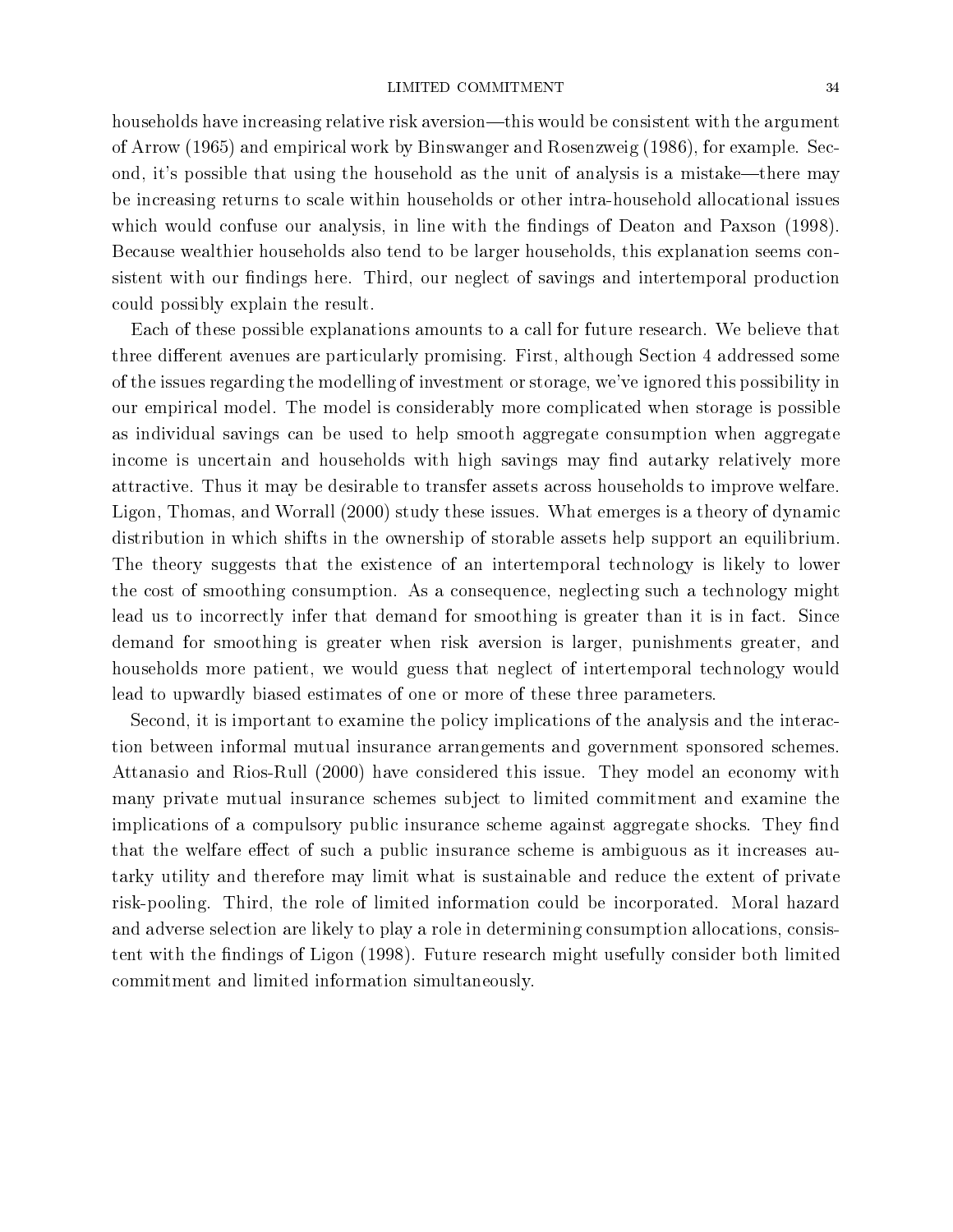## APPENDIX

7.1. Proof of Proposition 2. Proof. (i) If  $\delta = 0$ , for sufficiently high penalties in any state s,  $\lambda(h_t)$  equal to any  $\xi_r$  is sustainable; it follows that with such penalties, for any  $\delta > 0$ , any efficient allocation with a (constant) marginal utility ratio (and hence constant  $\lambda(h_t)$ ) lying weakly between the maximum and minimum autorities is also sustainable. By Proposition 1 this is only possible if each interval contains this same range of values. (ii) Let  $\delta^* < 1$  be the minimum value of  $\delta$  such that a first-best contract is sustainable; this exists from usual 'Folk theorem' arguments (this requires that  $\pi_{sr} > 0$  for all s, r, as we assumed, or at least that all states communicate in the sense that each state is reached with positive probability from each other state). From the definition of  $\lambda(h_t)$  a first-best contract requires that  $\lambda(h_t)$  is constant for all  $h_t$ ; this is possible from Proposition 1 if and only if the intervals have common intersection. The result follows. (iii) Rewrite the sustainability constraint (2) as

(24) 
$$
U_t(h_t) = u(y_1(s_t) - \tau(h_t)) - u(y_1(s_t)) + \delta E(U_{t+1}(h_{t+1})) \geq -P_1
$$

Suppose  $s_t = s$  and that the current value of  $\lambda(h_t)$  is  $\lambda_s$  (recall that this means that household 1's surplus is at its minimum sustainable level of  $U_s$ ). Either household 1's consumption is zero at time t, in which case  $\lambda_s < \xi_s$ , or the sustainability constraint binds (compare equation (4)). In the latter case, since  $U_{t+1}(h_{t+1}) \geq -P_1$  for all  $s_{t+1}$ , we have from equation (24), which binds.  $u(y_1(s_t) - \tau(h_t))$  <  $u(y_1(s_t))$ , which again implies that  $\lambda_s < \xi_s$ . A symmetric argument for household 2 establishes that  $\lambda_s > \xi_s$ . (iv) The first part follows from part (iii) above, replacing  $P_i$  by 0, and strict inequalities by weak ones. Next, if state s has the lowest  $\lambda_{\epsilon}$ , suppose that  $\lambda(h_t) = \lambda_{\epsilon}$ . Then the updating rule of Proposition 1 implies that  $\lambda((h_t, r)) = \lambda_r$  for all states r occurring at date  $t+1$ ; hence future utilities  $U_{t+1}((h_t,r))$  in each state equal  $\underline{U}_r$ , which equals zero when  $P_1(r)=0$ for all r. Likewise  $U_t(h_t) = 0$ , so equation (24) implies that  $u(y_1(s_t) - \tau(h_t)) - u(y_1(s_t)) = 0$ , and so consumption for household 1 is at the autorkic level at  $\lambda_s$ . Since each  $\xi_r \geq \lambda_r$ , it follows that  $\xi_s = \min_r \xi_r$  A symmetric argument for household 2 establishes the result for  $\max\{\lambda_s\}$ . Finally, if at least one interval  $r$  is non-degenerate, then this implies that starting in that state, non-autoric contracts are sustainable. Then by  $\pi_{sr} > 0$ , the same is true for all other states s since  $\delta > 0$ , by (v) below (e.g., specify no transfer at the current s, followed by the non-autoristic contract if r occurs next period and autarky otherwise), so they too have non-degenerate intervals. If state  $s$ does not have the lowest  $\lambda_s$ , and suppose  $s_t = s$  and  $\lambda(h_t) = \lambda_s$ , then if it is followed by state r where  $\Delta_r < \Delta_s$ , by the updating rule and the non-degeneracy of each interval,  $\lambda((h_t, r)) > \Delta_r$ . This implies that  $U_{t+1}((h_t, r)) > 0$  and given  $U_{t+1}(h_{t+1}) \geq 0$ , equation (24), which binds, implies that  $u(y_1(s_t) - \tau(h_t)) < u(y_1(s_t))$ , and so consumption is below the autoric level for household 1 at  $\lambda_s$ , i.e,  $\xi_s > \lambda_s$ . Since min<sub>r</sub>  $\xi_r = \min_r \lambda_r$ , it follows that s is such that  $\xi_s > \min_r \xi_r$ . A symmetric argument for household 2 completes the proof. (v) Let  $\overline{\tau}_s$  be the transfer in state s if  $\lambda = \overline{\lambda}_s$  and let  $\underline{\tau}_s$  be the transfer in state s if  $\lambda = \underline{\lambda}_s$ . From part (iii)  $\underline{\tau}_s \geq 0 \geq \overline{\tau}_s$  and from part (iv)  $\underline{\tau}_s = 0$ when  $\lambda_s = \min\{\xi_s\}$  and  $\overline{\tau}_s = 0$  when  $\overline{\lambda}_s = \max\{\xi_s\}$ . For  $\delta = 0$  there is clearly no non-autoric contract. The contract is continuous in  $\delta$  (see (vi) below), and by part (i) all intervals overlap for large  $\delta$ , so for  $\delta$  small the  $\lambda$ -intervals will be disjoint if the the autoristic marginal utility ratios are distinct and approximately coincident if two or more states have the same the autorition marginal utility ratios. Using Proposition 1, it is then possible to calculate

$$
v(y_2(s)) - v(y_2(s) + \overline{\tau}_s) = \delta \sum_{r \text{ s.t. } \xi_r > \xi_s} [\alpha_{sr} \pi_{sr}(v(y_2(r) + \underline{\tau}_r) - v(y_2(r) + \overline{\tau}_r))],
$$
  

$$
u(y_1(s)) - u(y_1(s) - \underline{\tau}_s) = \delta \sum_{r \text{ s.t. } \xi_r < \xi_s} [\alpha_{sr} \pi_{sr}(u(y_1(r) - \overline{\tau}_r) - u(y_1(r) - \underline{\tau}_r))],
$$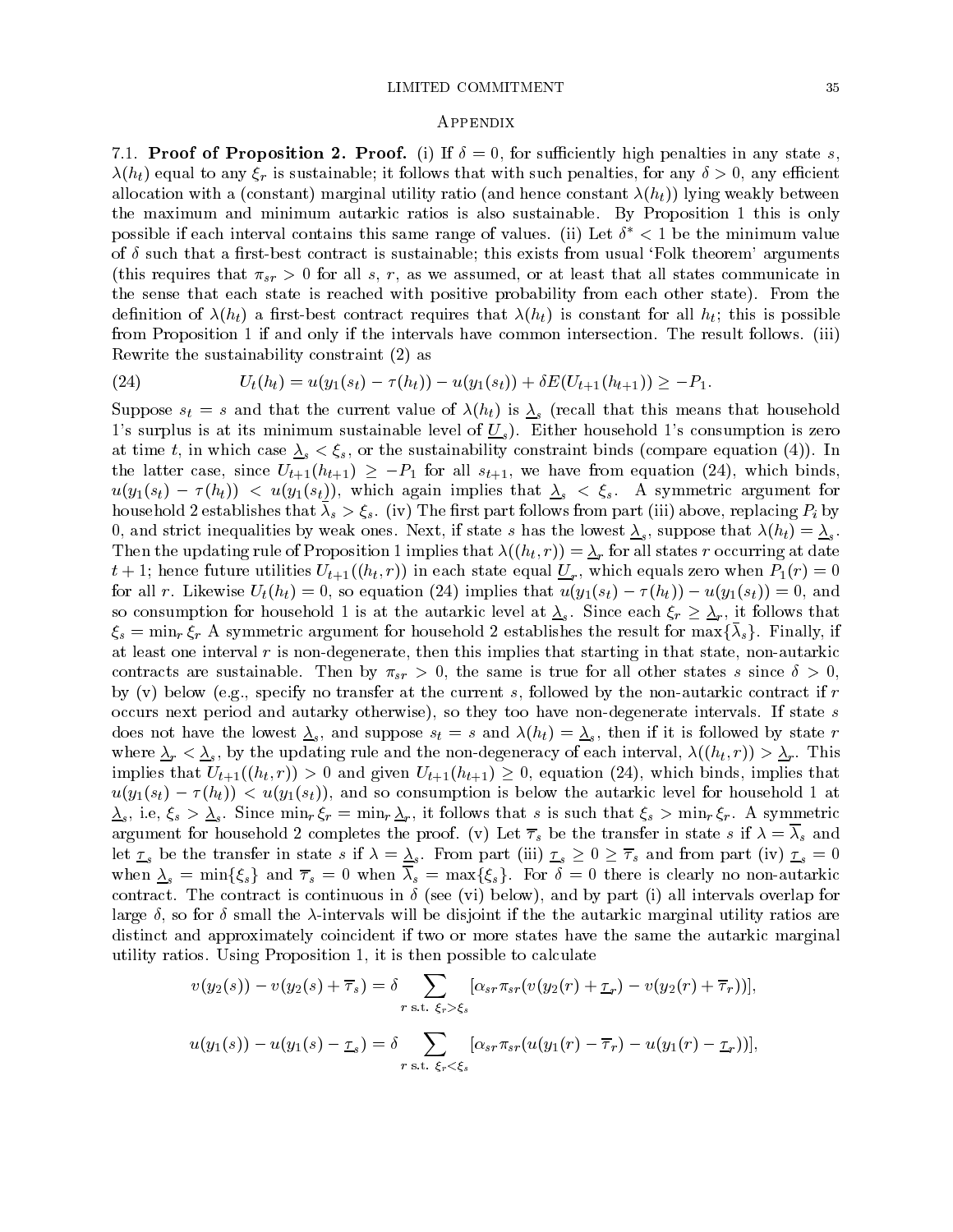#### References

where  $\alpha_{sr}$  is some positive parameter. Let  $\chi_{rs}^u = u'(y_1(r))/u'(y_1(s))$  and  $\chi_{rs}^v = v'(y_2(r))/v'(y_2(s))$ . Linearising these two equations about the income levels and adding gives

$$
(\underline{\tau}_s - \overline{\tau}_s) = \delta \sum_{r \text{ s.t. } \xi_r > \xi_s} [\alpha_{sr} \pi_{sr} (\underline{\tau}_r - \overline{\tau}_r) \chi_{rs}^v] + \delta \sum_{r \text{ s.t. } \xi_r < \xi_s} [\alpha_{sr} \pi_{sr} (\underline{\tau}_r - \overline{\tau}_r) \chi_{rs}^u] + o(\underline{\tau}_s - \overline{\tau}_s).
$$

Let  $\beta_s = \max\{\alpha_{sr}\pi_{sr}\chi_{rs}^v, \alpha_{sr}\pi_{sr}\chi_{rs}^u\}$  and let  $(\underline{\tau}_k - \overline{\tau}_k) = \max\{(\underline{\tau}_s - \overline{\tau}_s)\}.$  By choosing  $\delta$  small enough  $\beta_k$  can be made arbitrarily small, say  $\beta_k$  < 1/S. Then if  $(\tau_k - \overline{\tau}_k) > 0$  it follows that  $0 < (\underline{\tau}_k - \overline{\tau}_k) \le (S - n - 1)\beta_k(\underline{\tau}_k - \overline{\tau}_k) + o(\underline{\tau}_k - \overline{\tau}_k)$  where *n* is the number of states with the same autarkic marginal utility ratio as state k. Hence  $\beta_k \geq (1/(S-n-1)) - O(\underline{\tau}_k - \overline{\tau}_k)$  contradicting the assumption that  $(\underline{\tau}_k - \overline{\tau}_k) > 0$  so there can be no non-autorkic contract for  $\delta$  small. (vi) Fix s, and consider a sequence  $\{\delta_v\}$  converging to  $\hat{\delta}$ , and associated constrained efficient contracts  $\tau_n$  which give household 1 its minimum surplus, which we write as  $U(s; \delta_n)$  to allow for possible dependency on  $\delta$ , starting from initial state s. Note that  $U(s; \delta)$  is continuous in  $\delta$  given that the punishments are. Because the space of contracts is sequentially compact (in the product topology), take a convergent subsequence which we also denote  $\{\tau_v\}$ , and let  $\hat{\tau}$  be the limit (i.e., the pointwise limit). Fix any  $h_t$  (with  $h_1 = s$ ), and note that  $\lim_{v\to\infty} U_t(h_t;\delta_v) = U_t(h_t;\delta)$ , where  $U_t(h_t;\delta_v)$ denotes the continuation surplus at  $\delta_v$  with the contract  $\tau_v$ ; as  $U_t(h_t; \delta_v) \geq U(s_t; \delta_v)$  by assumption of sustainability, we have  $U_t(h_t;\delta) \geq \underline{U}(s_t;\delta)$ , and likewise for household 2, so the limit contract  $\hat{\tau}$ is sustainable. To prove that it is constrained efficient, suppose otherwise, so there is some other contract  $\tau^*$  such that  $V_s(\tau^*;\hat{\delta}) > V_s(\hat{\tau};\hat{\delta})$ , where  $V_s(\tau;\delta)$  denotes household 2's surplus at  $\delta$  from  $\tau$  when the initial state is s. Consider the contract  $\mu \tau^*$ , where  $0 < \mu < 1$ , in which all transfers are scaled down by factor  $\mu$ . Note that it is sustainable by virtue of being a convex combination of the sustainable contracts  $\tau^*$  and the autorrhalic contract. Choose  $\mu$  so that  $V_s(\mu \tau^*; \hat{\delta}) > V_s(\hat{\tau}; \hat{\delta})$ . Because  $\tau^*$  obeys the updating rule of Proposition 1,  $\mu\tau^*$  can be represented as a finite state Markov chain; moreover by strict concavity of  $v(.)$ , at each of these finite states, the sustainability constraint for household 2 is slack. The same is true of household 1 if  $u(\cdot)$  is strictly concave; if it is linear, a small additional transfer can be made to 1 in each state of the Markov chain to ensure slackness without violating  $V_s(\mu \tau^*; \hat{\delta}) > V_s(\hat{\tau}; \hat{\delta})$ . Because all constraints are slack,  $\mu \tau^*$  is also sustainable for  $\delta_v$  sufficiently close to  $\hat{\delta}$ , and  $V_s(\mu \tau^*; \delta_v) > V_s(\tau_v; \delta_v)$ , contradicting the unique. Thus given  $\{\delta_v\}$  converging to  $\hat{\delta}$ , there is a subsequence for which  $\tau_v$  converges to  $\tau^*$ . Since  $\underline{\lambda}_s = v'(y_2(s) + \tau(s))/u'(y_1(s) - \tau(s)),$  the  $\underline{\lambda}_s$  also converge on the subsequence to the value at  $\widehat{\delta}$ . This is sufficient to establish continuity of  $\lambda_s$ . A symmetric argument establishes the continuity of the  $\overline{\lambda}_s$ .

#### REFERENCES

- Abreu, D. (1988). On the theory of infinitely repeated games with discounting. *Econometrica* 56,  $383 - 396.$
- Alvarez, F. and U. J. Jermann (2000). Efficiency, equilibrium, and asset pricing with risk of default. *Econometrica*  $68(4)$ , 775-797.
- Arrow, K. J. (1965). Aspects of the Theory of Risk Aversion. Helsinki: Yrjö Jahnssonin säätiö.
- Asheim, G. and J. Strand (1991). Long-term union-firm contracts. Journal of Economics 53,  $161 - 184.$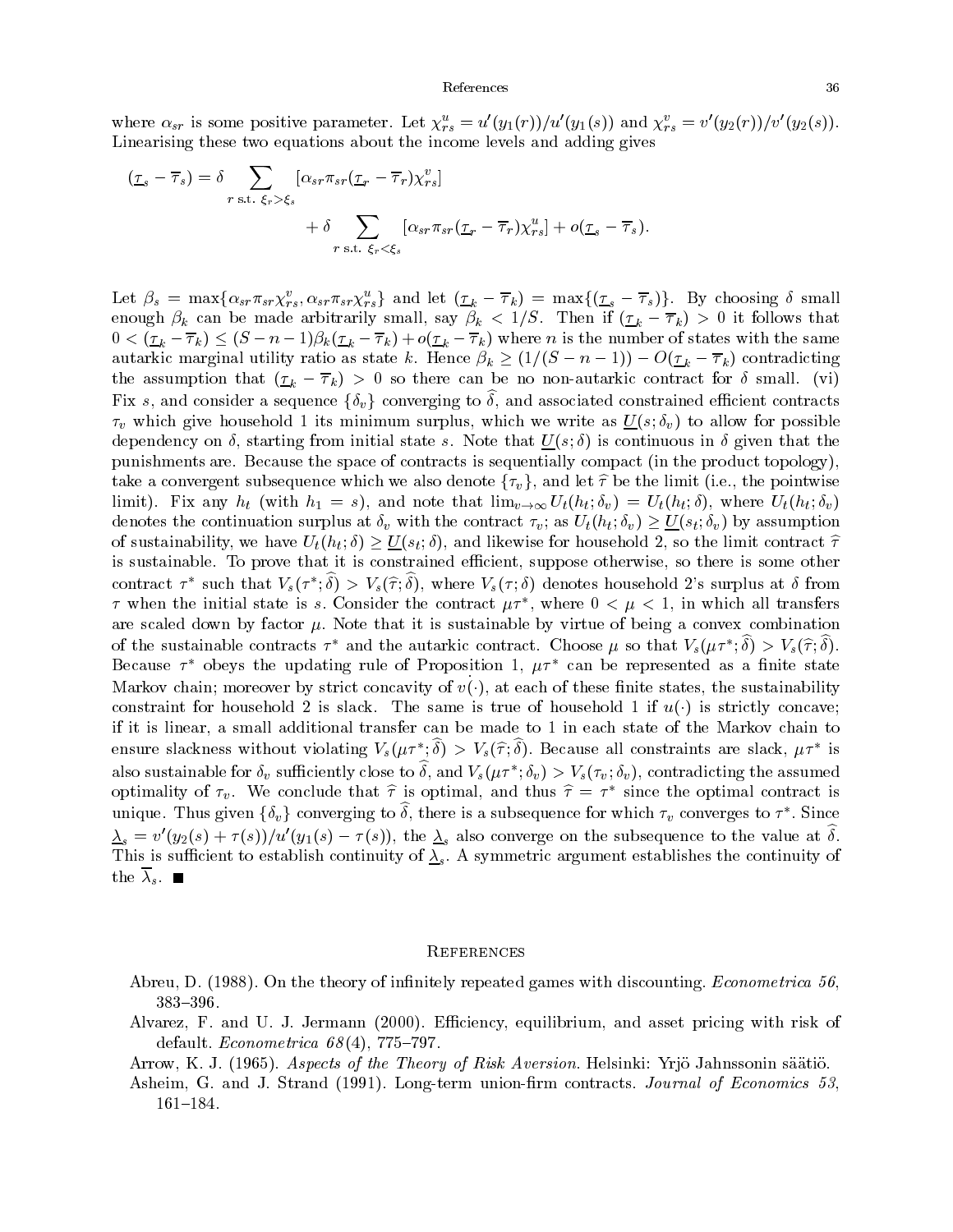- Atkeson, A. (1991). International lending with moral hazard and risk of repudiation. *Economet* $rica 59, 1069-1089.$
- Attanasio, O. and J.-V. Rios-Rull (2000). Consumption smoothing in island economies: Can public insurance reduce welfare? European Economic Review  $44(7)$ , 1225–1258.
- Beaudry, P. and DiNardo (1995). Is the behaviour of hours worked consistent with implicit contract theory? Quarterly Journal of Economics 110, 743-768.
- Binswanger, H. P. and M. R. Rosenzweig (1986). Credit markets, wealth and endowments in rural south India. Presented at the 8th International Economic Association World Congress.
- Bliss, C. and N. Stern (1982). Palanpur: The Economy of an Indian Village. Oxford University Press.
- Bulow, J. and K. Rogoff (1989, March). Sovereign debt: Is to forgive to forget? American Economic Review 79, 43-50.
- Cashdan, E. (1985). Coping with risk: Reciprocity among the Basarwa of northern Botswana. Man  $20, 454-474.$
- Chari, V. V. and P. Kehoe (1993). Sustainable plans and mutual default. Review of Economic *Studies*  $60(1)$ , 175-198.
- Coate, S. and M. Ravallion (1993). Reciprocity without commitment: Characterization and performance of informal insurance arrangements. Journal of Development Economics  $40$ ,  $1 - 24.$
- Cochrane, J. H. (1991). A simple test of consumption insurance. Journal of Political Economy 99, 957-976.
- Deaton, A. (1992). Household saving in LDCs: Credit markets, insurance, and welfare. Scandinavian Journal of Economics 94, 253-273.
- Deaton, A. and C. Paxson (1998). Economies of scale, household size, and the demand for food. Journal of Political Economy 106(5), 896-930.
- Dixit, A., G. M. Grossman, and F. Gul (1998). The dynamics of political compromise. The Journal of Political Economy  $108(3)$ , 531-568.
- Dubois, P. (2000). Assurance complète, hétérogénéité de préférences et mètayage du Pakistan. Annales d'Economie et de Statistique forthcoming.
- Eswaran, E. and A. Kotwal (1989). Credit as insurance in agrarian economies. Journal of Development Economics 31, 37-53.
- Fafchamps, M. (1999). Risk sharing and quasi-credit. Journal of International Trade and Economic Development  $8(3)$ , 257-278.
- Farrell, J. and E. Maskin (1989). Renegotiation in repeated games. Games and Economic Be*havior* 1, 327-360.
- Foster, A. and M. Rosenzweig (1995). Imperfect commitment, altruism and the family: Evidence from transfer behaviour in low-income rural areas. Manuscript.
- Gauthier, C., M. Poitevin, and P. González (1997). Ex ante payments in self- enforcing risksharing contracts. Journal of Economic Theory 76, 106-144.
- Gobert, K. and M. Poitevin (1998). Non-commitment and savings in dynamic risk-sharing contracts. manuscript.
- Grimard, F. (1997). Household consumption smoothing through ethnic ties: Evidence from Cote d'Ivoire. Journal of Development Economics 53, 391-422.
- Hansen, B. E. (1992). The likelihood ratio test under nonstandard conditions: Testing the Markov switching model of GNP. Journal of Applied Econometrics 7(Supplement), S61–S82.
- Hayashi, F. (1996). Analysis of household saving: Past, present, and future. The Japanese Eco*nomic Review 47(1), 21-33.*
- Holmström, B. (1983). Equilibrium long-term labor contracts. Quarterly Journal of Economics  $98(3)$ , 23-54. Supplement.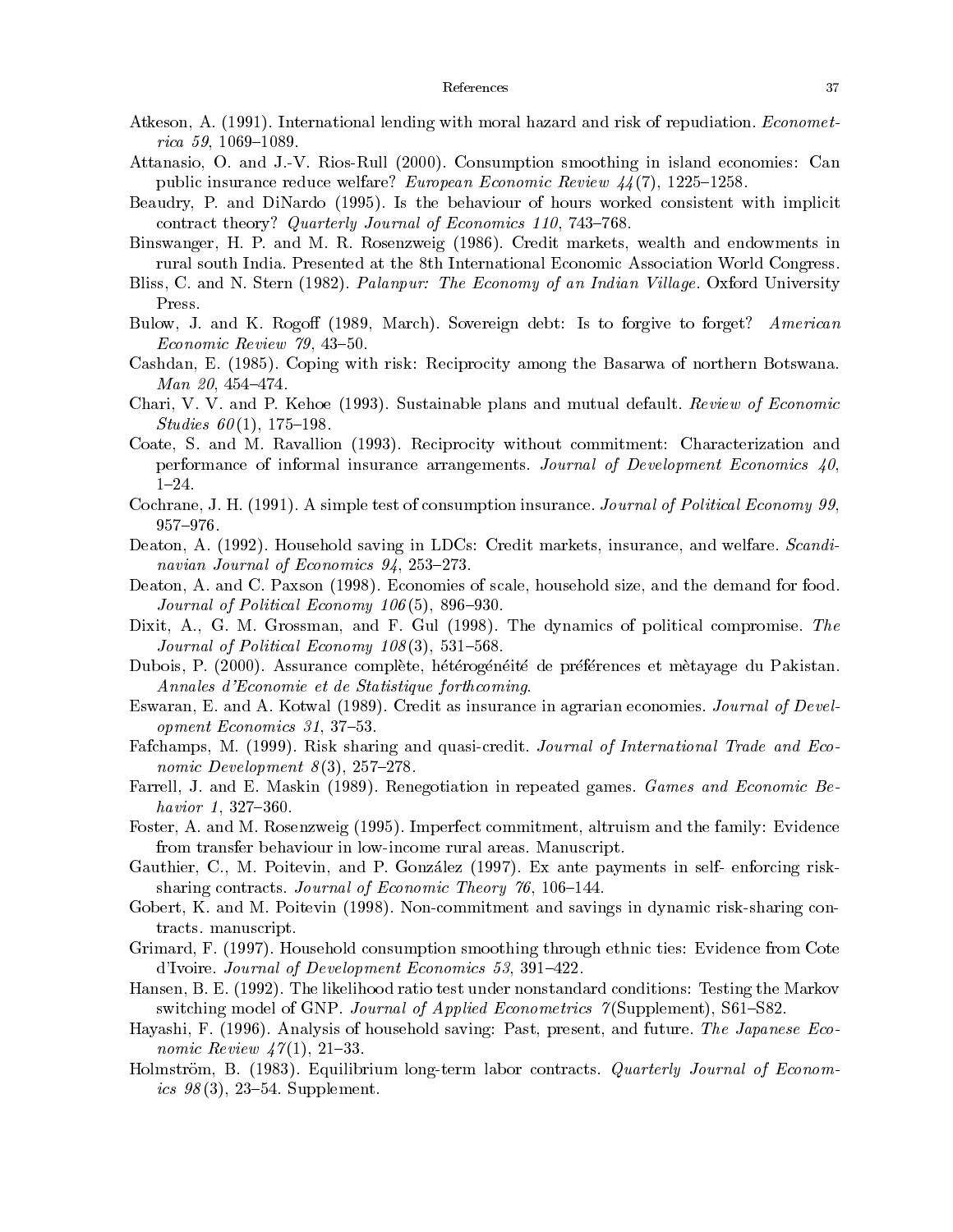- Jacoby, H. and E. Skoufias (1997, April). Risk, financial markets and human capital in a developing country. Review of Economic Studies  $64(2)$ , 311–336.
- Kehoe, P. and F. Perri (1998). International business cycles with endogenous incomplete markets. Manuscript.
- Kimball, M. S. (1988). Farmers' cooperatives as behavior toward risk. American Economic Review 78, 224-236.
- Kletzer, K. M. and B. D. Wright (2000). Sovereign debt as intertemporal barter. American *Economic Review 90*(3), 621-639.
- Kochar, A. (1995, May). Explaing household vulnerability to idiosyncratic income shocks. Amer*ican Economic Review 85*(2), 159-164.
- Kocherlakota, N. R. (1996). Implications of efficient risk sharing without commitment. The Review of Economic Studies  $63(4)$ , 595-610.
- Ligon, E. (1998). Risk-sharing and information in village economies. Review of Economic Stud $ies 65, 847 - 864.$
- Ligon, E., J. P. Thomas, and T. Worrall (2000). Mutual insurance, individual savings, and limited commitment. Review of Economic Dynamics  $3(2)$ , 216-246.
- Lund, S. and M. Fafchamps (1997). Risk-sharing networks in rural Philippines. mimeograph.
- Mace, B. J. (1991). Full insurance in the presence of aggregate uncertainty. Journal of Political Economy 99, 928-956.
- McCloskey, D. N. (1976). English open fields as behavior towards risk. In P. Uselding (Ed.), *Research in Economic History*, Volume 1, pp. 124–170. Greenwich, Connecticut: JAI Press.
- Morduch, J. (1995, Summer). Income smoothing and consumption smoothing. Journal of Economic Perspectives  $9(3)$ , 103-114.
- Pender, J. L. (1996). Discount rates and credit markets: Theory and evidence from rural India. Journal of Development Economics  $50(2)$ , 257-296.
- Platteau, J.-P. (1997, August). Mutual insurance as an elusive concept in traditional rural societies. Journal of Development Studies 33(6), 764-796.
- Platteau, J.-P. and A. Abraham (1987). An inquiry into quasi-credit contracts: The role of reciprocal credit and interlinked deals in small-scale fishing communities. Journal of Development *Studies* 23(4), 461-490.
- Posner, R. (1980, April). A theory of primitive society, with special reference to law. Journal of Law and Economics 23,  $1-53$ .
- Ravallion, M. and S. Chaudhuri (1997). Risk and insurance in village India: Comment. *Econo*metrica  $65(1)$ , 171-184.
- Rosenzweig, M. and O. Stark (1989). Consumption smoothing, migration and marriage: Evidence from rural India. Journal of Political economy  $97(4)$ , 905-927.
- Rosenzweig, M. R. and K. I. Wolpin (1993). Credit market constraints, consumption smoothing. and the accumulation of durable assets in low-income countries: Investments in bullocks in India. Journal of Political Economy 101, 223-244.

Sahlins, M. (1974). *Stone Age Economics*. London: Tavistock.

- Thomas, J. P. and T. Worrall (1988). Self-enforcing wage contracts. Review of Economic Studies 55, 541-554.
- Townsend, R. M. (1994). Risk and insurance in village India. *Econometrica 62(3)*, 539–591.
- Udry, C. (1994). Risk and insurance in a rural credit market: An empirical investigation in northern Nigeria. Review of Economic Studies 63, 495-526.
- White, H. (1984). Asymptotic Theory for Econometricians. Orlando: Academic Press.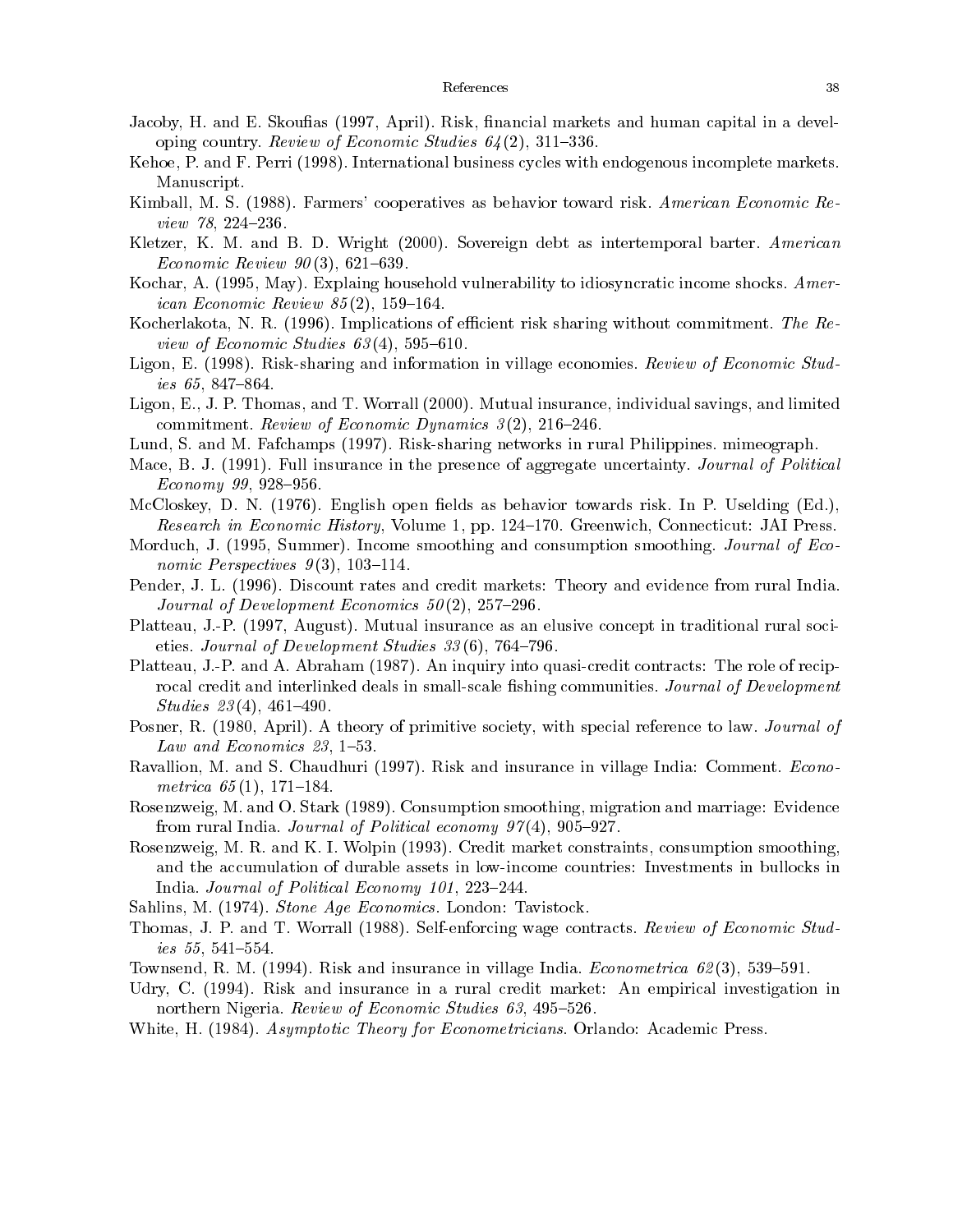#### **NOTES**

<sup>1</sup>A similar procedure was first adopted by Mace (1991) and Cochrane (1991) who studied U.S. consumption data.

<sup>2</sup>Ravallion and Chaudhuri (1997) re-examine Townsend's results using an alternative procedure to measure consumption but find a more definite rejection of full risk-pooling. Deaton, and Lund and Fafchamps, argue that the rejection cannot be accounted for by the ad hoc introduction of borrowing constraints.

<sup>3</sup>Mutual insurance is only one method of pooling risk. Townsend (1994) identifies many possibilities. These may be usefully divided into income smoothing and consumption smoothing strategies (see Morduch  $(1995)$ ). Income smoothing might include plot diversification (McCloskey  $(1976)$ ), planting lower yielding but hardier varieties (Morduch (1995)), delaying planting until more accurate weather forecasts are available (Bliss and Stern (1982)), having a family member working in fixed wage employment or outside the village (Rosenzweig and Stark (1989)) or intertemporal labour substitution (Kochar (1995) and Jacoby and Skoufias (1997)). Consumption smoothing may take the form of mutual insurance through gifts and loans as we will stress in the next two sections, but might also include intertemporal transfers or asset accumulation (e.g. the sale and purchase of animals, Rosenzweig and Wolpin (1993).) We will examine the extension to allow for intertemporal transfers in Section 4.

<sup>4</sup>That gifts can play a role as insurance is recognised in the anthropological literature (see, e.g., Cashdan  $(1985)$ ).

 ${}^{5}$ Platteau (1997) goes further and argues that mutual insurance is a concept alien to those in traditional agrarian societies and that informal insurance arrangement in these societies are guided by the principle of balanced reciprocity. Balanced reciprocity (see also Sahlins) means that for any 'gift' there is a strong assumption that at some, as yet unknown, time in the future there will be a 'counter-gift'. Or as Platteau puts it, for any payment there must be a "tangible *quid pro quo*."

 ${}^6$ Direct penalties might include peer group pressure or being brought before a village council for admonishment.

<sup>7</sup>Examples include applications to sovereign debt by Kletzer and Wright (2000) and Atkeson (1991) (who also considers asymmetric information), Chari and Kehoe (1993) who consider a model in which both the government and private citizens can default on their debt to each other, a twocountry international business cycle model with both production and capital accumulation by Kehoe and Perri (1998), a two-party model of political bargaining by Dixit, Grossman, and Gul (1998) and a model of asset pricing by Alvarez and Jermann (2000).

<sup>8</sup>Alvarez and Jermann (2000) obtain a similar characterisation to that here in a two-sided risk aversion case but assume symmetry, no aggregate uncertainty and a monotonicity property.

 $^{9}$ Holmström's back-loading principle (Holmström (1983)) established in a two-period model can be summarised as saying that in order to deter an agent from reneging, their rewards should be back-loaded into the future.

 $10$ Nothing important depends on this assumption that all transition probabilities are positive. Income is assumed to be positive so marginal utility is bounded at autarky.

 $11$ The assumption of an infinite horizon can be justified by appealing to the continuity of house holds through their offspring. In fact all that is needed is the belief that the insurance game defined below will continue to be played with some positive probability, this probability being reflected in the discount rate that the households use. See Coate and Ravallion (1993) for more discussion of the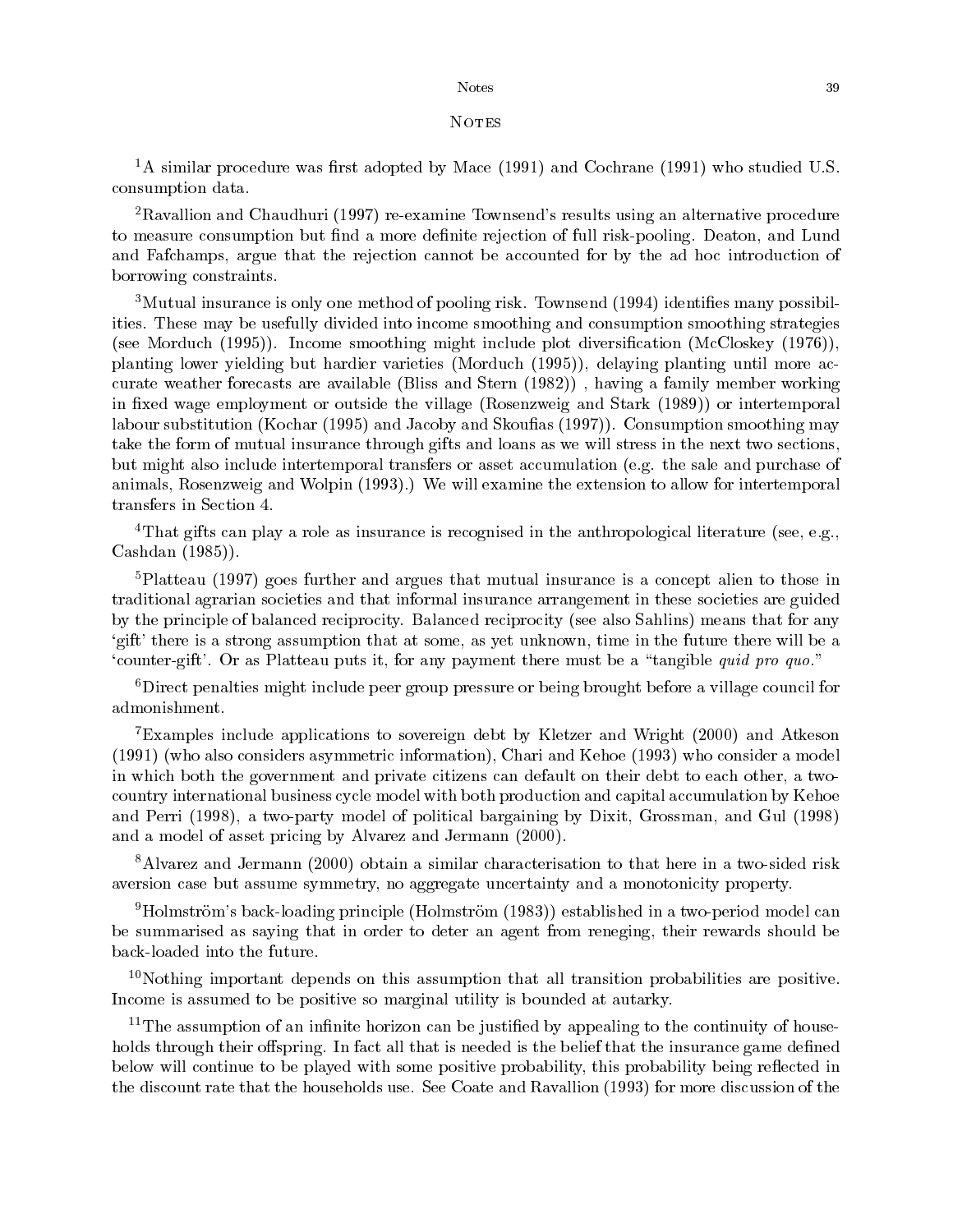dynastic interpretation of this assumption in the rural village context. The fact that we allow for exogenous penalties consequent upon contract violation also implies that in a finite horizon model backwards unravelling does not occur, and we conjecture that our results would be approximately valid if this time horizon were sufficiently long.

 $12$ Hence this assumption allows us to characterise the most efficient non-cooperative (subgame perfect) equilibria (see also footnote 22 below for further discussion of this point). If the reversion to autarky assumption seems too extreme, then replacing it with the assumption of an eventual return to risk-sharing will not substantially change the contract characterisation that we obtain. This will increase the utility from reneging, changing the right-hand sides of the incentive constraints (2) and  $(3)$  below. In the case of *i.i.d.* shocks each period, with say an n-period exclusion from risk-sharing and some fixed division of the gains from risk-sharing thereafter, this will simply add a constant, and our general characterisation is unchanged.

<sup>13</sup>Obviously if  $P_i(s)$  were large enough, there would be no enforceability problems and full insurance would be possible. Equally Proposition 2(iv) below shows that if  $P_i(s) = 0$  for each state and each household and if the discount factor  $\delta$  is small enough then only autorities consumptions will be feasible. We shall be mainly interested in intermediate cases where some but not full risk-sharing is possible.

 $14$ Since income is non-storable and consumption opportunities are limited to joint income in each period we have implicitly ruled out credit market transactions with parties outside the village. Different assumptions about access to credit markets might make a substantial difference to the results. For example in the absence of direct penalties, the possibility of saving in a 'cash-inadvance' account which offers an average return of  $(1/\delta) - 1$ , if this can be made state contingent in a suitable fashion, will undo any sustainable risk-sharing contract (see Bulow and Rogoff (1989)). Nevertheless, we do not consider this type of credit transaction to be realistic in most rural village contexts.

<sup>15</sup>For period 1,  $h_{t-1}$  is the empty set.

 $16$ Thomas and Worrall (1988) analysed a long-term wage contract between a risk-averse worker and a risk-neutral firm in which the worker can at any date quit the firm and work at the random  $(i.i.d.)$  spot-market wage. This would be formally equivalent in the current context to assuming that one of the households is risk-neutral and has no non-negativity constraint on consumption and that there are no direct penalties.

<sup>17</sup>Technical details of the dynamic programming procedure, *e.g.*, that these intervals are closed, can be found in Thomas and Worrall (1988) and the same proofs carry over *mutatis mutandis* to the current context.

<sup>18</sup>Clearly  $U_s$  cannot be smaller than either term in the max operator; if  $U_s$  is strictly larger than both, then it is possible to cut either household 1's current consumption or one of its future surpluses without violating the sustainability constraints.

<sup>19</sup>The actual contract starts at date 1, but, as argued above, continuation contracts must be efficient.

<sup>20</sup>The objective function and constraints are easily seen to be concave and the Slater condition is satisfied whenever the constraint set is more than a singleton.

<sup>21</sup>That is, there is a unique solution for  $\tau_s$  to equation (11) given a value for  $\lambda$  and taking into account the complementary slackness conditions on the non-negative consumption constraints. Hence either there is a unique interior solution with the ratio of the marginal utilities equal to  $\lambda$ , or  $\lambda$  lies outside the set of marginal utility ratios which can be generated by feasible transfers in state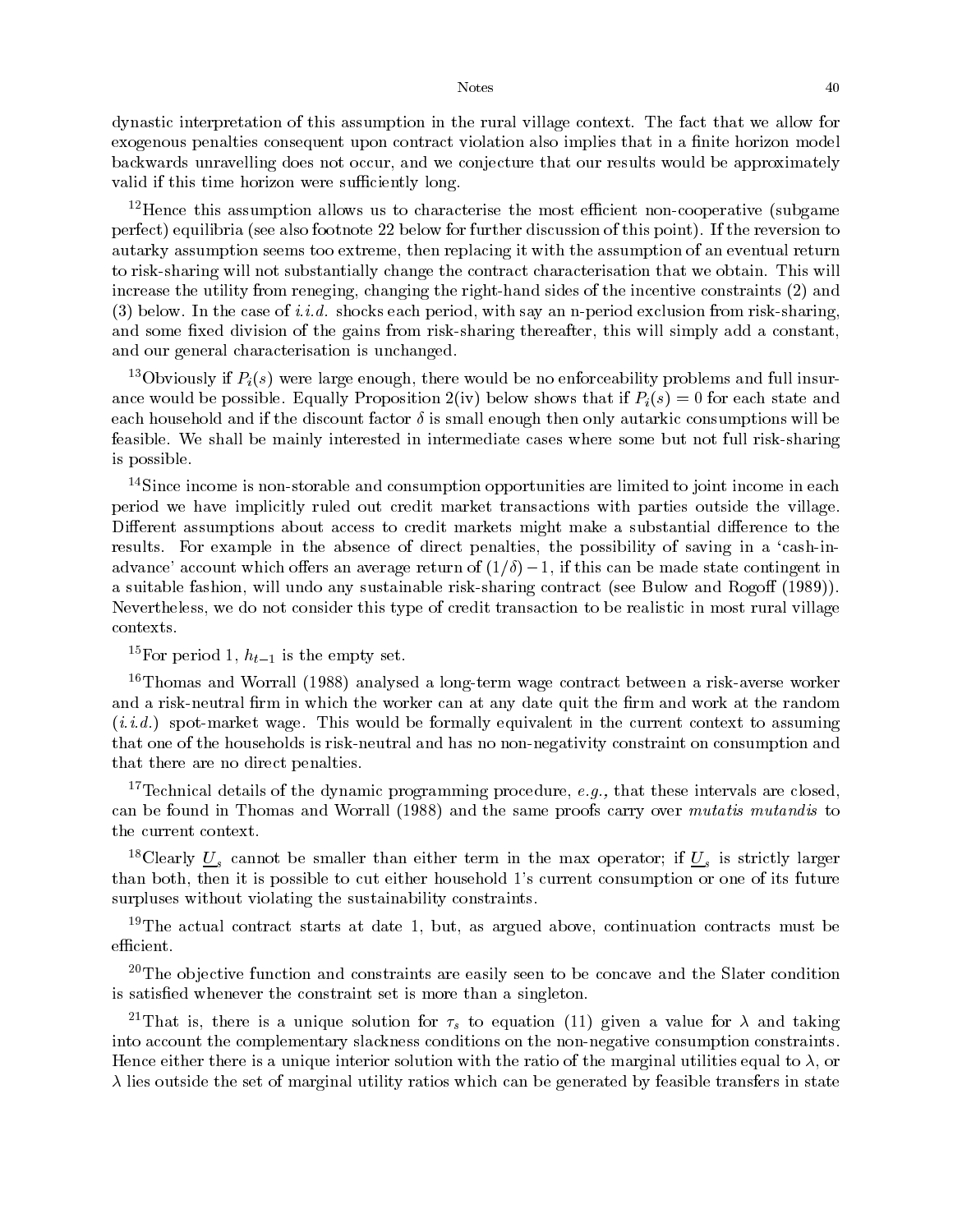s, namely  $[v'(y_1(s) + y_2(s))/u'(0), v'(0)/u'(y_1(s) + y_2(s))]$  in which case there is a corner solution with all income going to one of the households.

 $22\text{As stated above, provided that there are no penalties other than the return to autarky for breach.}$ of contract, there is a one-to-one relationship between our sustainable contracts and subgame perfect equilibria. The constrained-efficient contracts which we characterise then correspond precisely to the Pareto frontier of the equilibrium payoff set. The Pareto frontier can also be shown to be renegotiation proof in the sense that a contract can be devised for each point on the frontier which involves continuation payoffs lying exclusively on the frontier; the idea is to replace the return to autarky punishment by the point on the Pareto frontier for the current state which gives the lowest surplus to the deviant household as defined by  $(4)$  or  $(5)$ . The other household will not agree to a renegotiation of this equilibrium since it is receiving its maximum surplus. This corresponds to the weak renegotiation proof concept of Farrell and Maskin (1989). Renegotiation proofness (including stronger concepts) for models very close to that of Thomas and Worrall (1988) has been established in Asheim and Strand (1991) and in Kletzer and Wright (2000), and a similar argument is applicable here.

 $^{23}$ Alvarez and Jermann (2000) relax the assumption that all transition probabilities are positive.

 $24$ This is our procedure for calculating the static limited commitment model. In Coate and Ravallion (1993) the direct penalties are zero and the discount factor positive, but this alternative procedure gives equivalent results since the state-dependent direct penalty can be used to replicate the promised utilities which are history independent in Coate-Ravallion.

<sup>25</sup>The long-run value of  $\lambda$  will be at the bottom of the common intersection of all intervals if  $\lambda_0$  lies below the intersection (the long-run value is attained as soon as the state with the highest  $\lambda_s$  occurs), and at the top if initially it lies above; if the initial value of  $\lambda$  belongs to the common intersection then  $\lambda$  will remain constant and the contract will be first best. For some distributions of the potential surplus from the relationship the contract will not be a first-best allocation; nevertheless if (and only if) some first-best allocation is sustainable, the contract must end up (with probability one) having a first-best continuation contract.

 $^{26}$ A proof is available upon request. The logarithmic utility function also implies that all the calculations presented below are independent of the absolute size of income levels, and only depend on the percentage loss in the bad state.

<sup>27</sup>With the assumptions  $p = 0.1$  and  $d/y_h = 0.5$ .

 $^{28}$ The case where the intervals are non-overlapping is very similar.

 $^{29}$ If both households simultaneously receive bad shocks then the repayments continue, except they are reduced for that period, proportionately to the fall in aggregate income  $(50\%)$ .

 $30$  For example, contrast the treatment of storage in Gobert and Poitevin (1998) in which defaulting households forfeit stored assets with the treatment in Ligon, Thomas, and Worrall (2000), where holding a large store of assets can provide an incentive for a household to renege on existing arrangements. It's important to note that the latter treatment (which is similar to our approach here) may introduce nonconvexities, since the value associated with autarky now depends on choice variables. We ignore this possible difficulty here, but refer the reader to Ligon, Thomas, and Worrall  $(2000)$  for a more satisfactory treatment.

 $31$ Save for timing, this mechanism is similar to one considered by Gauthier, Poitevin, and González (1997) which they term "ex ante payments."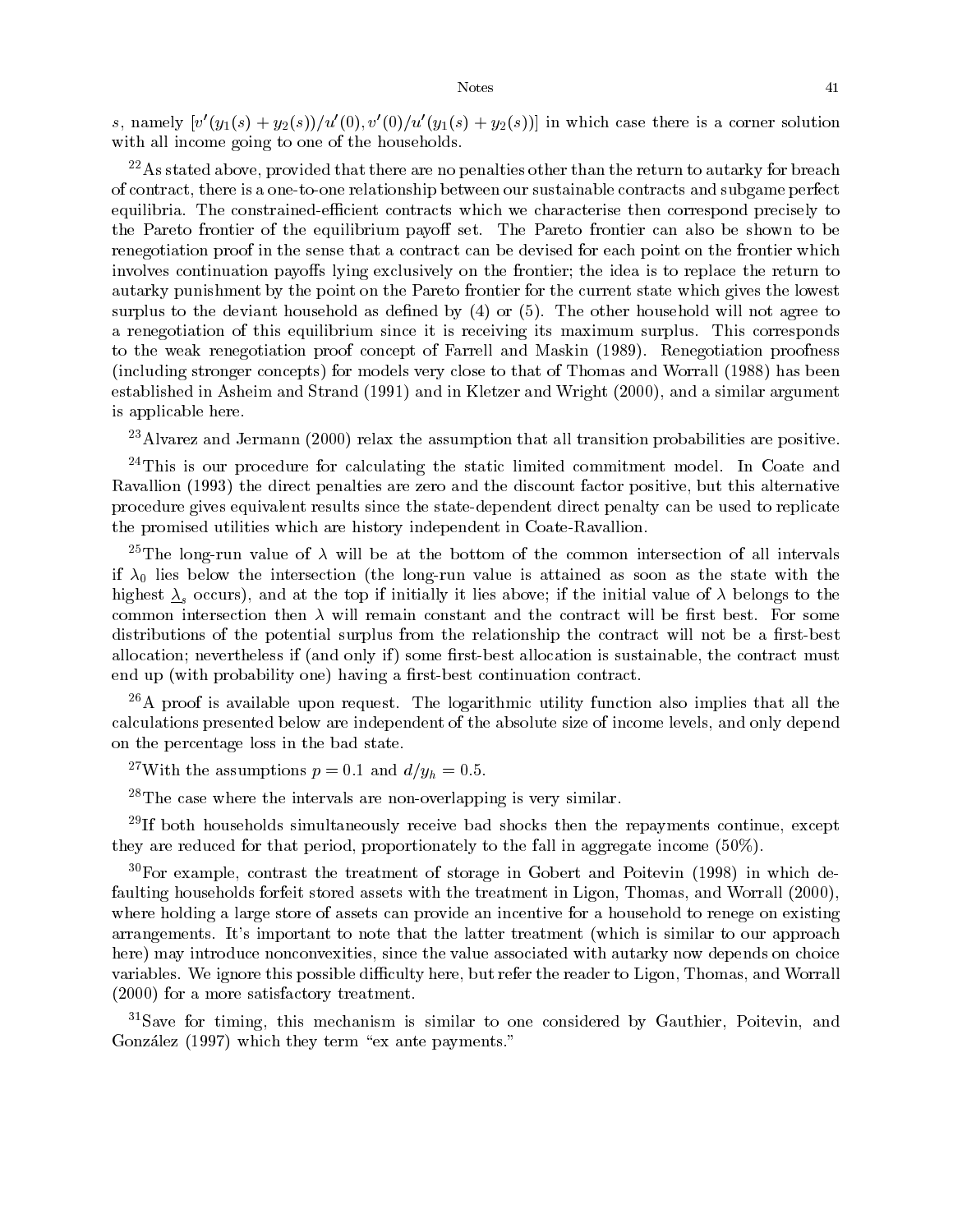$32$ In fact, households employ labour in production. However, by assuming that labour and other input decisions are efficient, and that utility from leisure is additively separable from utility from consumption, we can abstract from production with no further loss of generality.

 $33\,\mathrm{In}$  Aurepalle the ratio of aggregate income to aggregate consumption over the period 1976–81 is 2.31, 2.89, 2.47, 1.97, 1.61, and 1.93, while in Shirapur the corresponding series is 1.18 1.39 1.48, 1.72, 1.20, 1.49, and in Kanzara is 1.87, 2.24, 2.17, 1.64, 1.60, and 2.12. It's not clear what accounts for this apparently large surplus; either there's mismeasurement, or a great deal of aggregate savings. Some evidence in favor of the latter point of view is that although these villages are sometimes subject to severe drought, no such drought occurred during the sample period.

<sup>34</sup>We have used this approach to approximate the solution to a simple example with many (500) households. In each period households draw an endowment from an identical two point income distribution and have log utility. This allowed us to compute sample consumption paths for each household, using only the last 100 periods of a 500 period simulation in order to approximate a steady state. We then compare predicted consumptions from this approximate solution to the known steady-state solution in the continuum case. Solutions to the problem with a continuum of households have the property that each constrained household with high income has the same consumption, each constrained household with low income has consumption equal to income, and all unconstrained households have the same (positive) growth rate in marginal utility. As a consequence, the solution is determined by two numbers, the consumption of the high income constrained and the growth rate of marginal utility for unconstrained households.

We expect that the correct solution to the 500 household example will be quite close to the continuum case. Thus, using the "rest of village" algorithm outlined here gives us an approximation to the 500 household case, which in turn is an approximation to the continuum case. Comparing our approximate solution to what would obtain in the continuum case may thus give us some sense of how important approximation error is in our empirical work.

The comparison is revealing. This particular example points out a shortcoming of our algorithm, which does not correctly reproduce the feature of the continuum solution that all households with high-income will have the same level of consumption; rather, a household with repeated high realizations may (incorrectly) appear to be unconstrained after the first high realization, so that the marginal utility of this household will increase at the same rate as all other unconstrained households. This problem is due to the fact that our approximation doesn't properly take into account the fall in consumption associated with being unconstrained in an economy with many households.

The example we've described is designed to highlight shortcomings of our approximation, and does a nice job of illustrating the qualitative difference we've just described. Nonetheless, the average value of the correlation coefficient between the two consumption paths is 0.972, which suggests that the approximation is fairly good, at least in this example. (Details available on request.)

 $35$ This simplification of the problem is due to Fumio Hayashi (1996).

 $36$ The reason we have chosen a small number of cells is due more to the paucity of data we have for any given household's income realizations than it is to the computational expense; it's not difficult to quickly solve models with dozens or even hundreds of different states.

 $37$ If one were to assume that disturbances in (22) were i.i.d. normal, or alternatively if one's sample was sufficiently large, then one could interpret the criterion statistics in Table 1 as loglikelihood statistics. Because of our nested specification, the difference between the log-likelihoods of the different models would then have the interpretation of a likelihood ratio, and under some